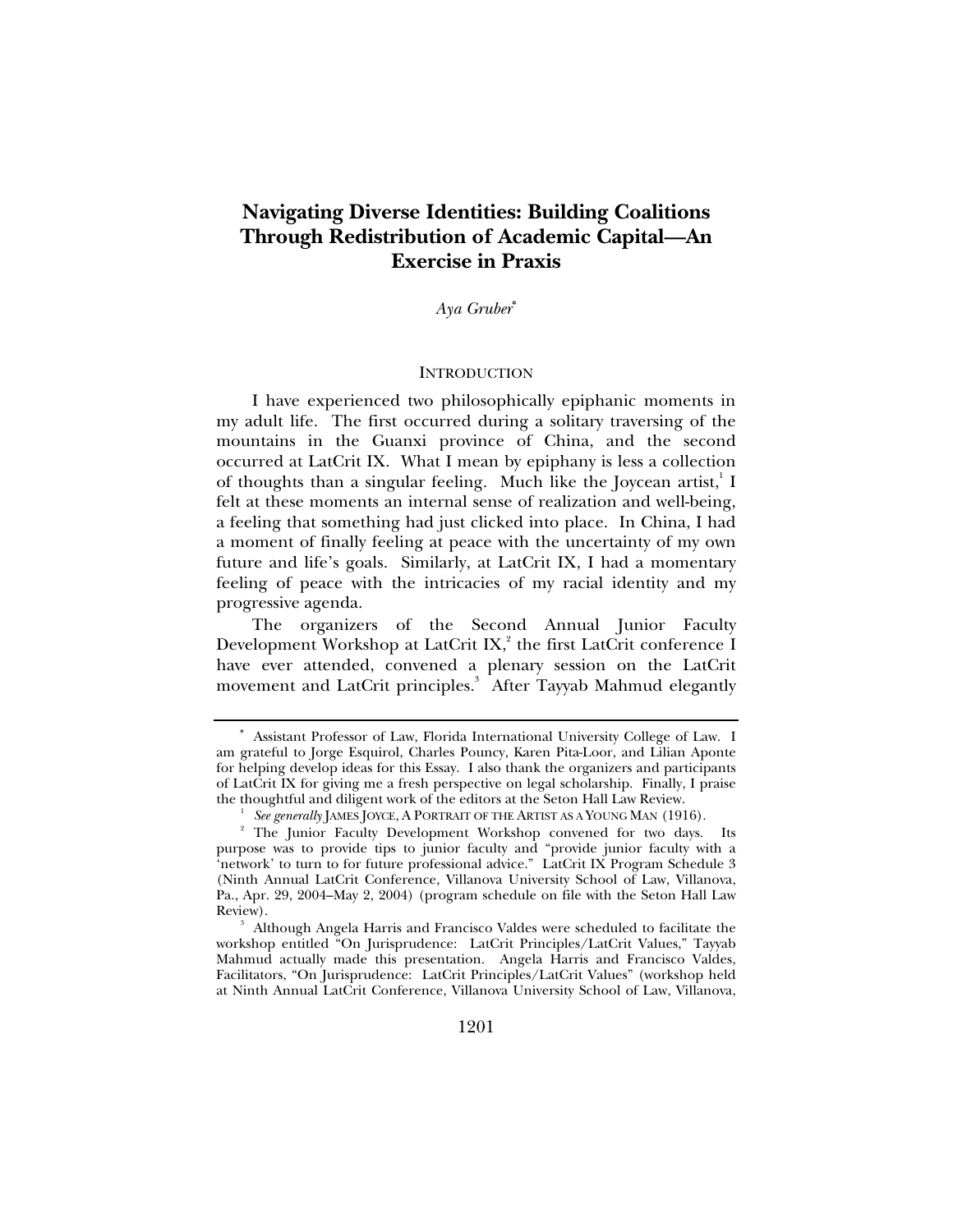explicated the history of the LatCrit movement, including its roots in legal realism, critical legal studies, critical race theory, and feminist legal theory, the conversation turned to the construction of identity, the use of the term "people of color," and antisubordination goals. At this point, I made a comment about the tension between singular minority empowerment and anti-essentialist coalition building. I stated that as a biracial person, it had been my experience that being unable to capture an essentialist identity of myself and navigating the complicated maze of race and identity without a firm destination had left me feeling unsettled. After a moment, Tayyab Mahmud replied with an eloquent response to which I would not do justice were I to attempt to repeat it verbatim here; thus, I will put it plainly. He stated, "Being unsettled is okay." I believe—although this memory may be a case of my own tendency to engage in revisionist history he went on to say something like, "Being unsettled is actually good."

 Boom, there it was! It just hit me and flooded through me like a wave: a moment of true realization. I then understood that for so many years (and certainly as a law student, lawyer, and later academic), I had been grappling with where to fit my voice in the struggle for antisubordination and whether I was entitled a voice, given that I could not fit neatly into any of the categories of subordinated groups.<sup>4</sup> I had always believed in the empowerment of subordinated groups, but that belief rarely, if ever, translated into an agenda involving groups to which I might conceivably belong, namely, biracial folks or Asian Americans.<sup>5</sup> Rather, I spent most of my efforts attempting to secure more rights for what I considered and continue to consider one of the most unfairly subordinated groups in

Pa., Apr. 29, 2004–May 2, 2004 (hereinafter LatCrit IX)). 4

My mother is a second generation Japanese American, and my father is a second generation Russian American. I was born and raised in Miami, Florida, where there are few Asian Americans and even fewer mixed Asians. 5

 $5$  There was one unique time in which I tried to embrace explicitly a multiracial identity and agenda. I made an unsuccessful attempt to start a group for interracial students at Harvard Law School. When I first entered Harvard Law School, perhaps out of my own naiveté, I was astounded at the number of mixed-race people at the law school. There were so many other gender and race-based groups on campus, and I felt that interracial students could have a say on antidiscrimination laws, census issues, and the like. At the beginning, many first year law students were very excited over the prospect of such a group, and we had extremely fruitful initial meetings. As time went on, however, students became worried about resumes and school work. Our group had no outlines; we had no particular job connections; in short, we had no power. The biracial African Americans tended to drift away to BLSA, the Asians went to APALSA, and so on. I remember one student, a mixed Native American, Caucasian, Asian, Latino. He held on to the very end, but a group of two is of little use.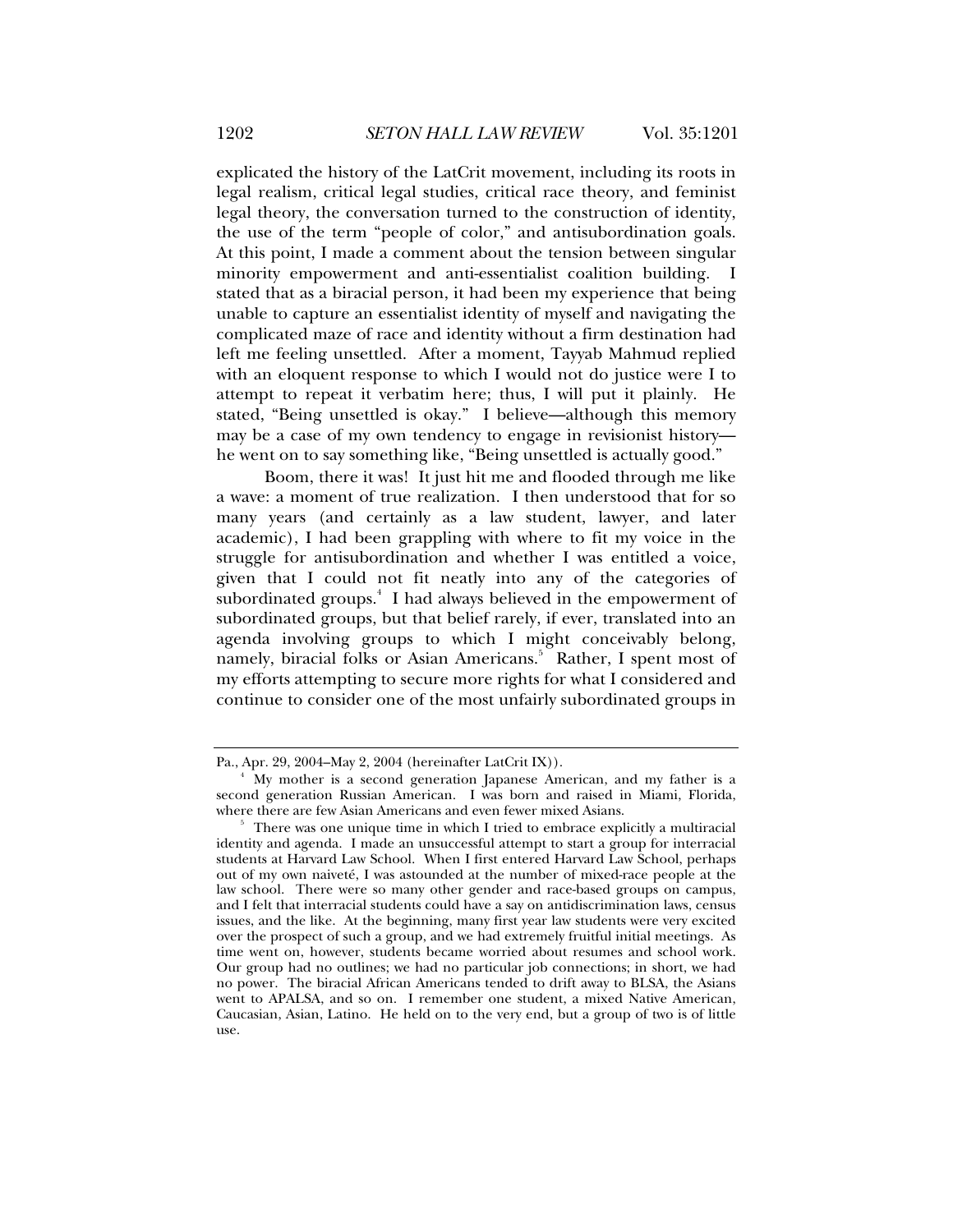our country: indigent minority criminal defendants.<sup>6</sup> I realized at LatCrit IX that racial politics and progressive efforts were not about self-serving and essentialist agendas but rather about fighting against subordination and unfair privilege in whatever forms they might take. I began to think about how academicians could overcome

essentialism and privilege traps by devoting their efforts to the causes of "others."<sup>7</sup>

 As the conference moved from workshop to panels, the centralized theme of "Countering Kulturkampf Politics Through Critique and Justice Pedagogy<sup>"8</sup> included varied discussions of essentialism and multiplicity,<sup>9</sup> and I began to understand more about intersectionality<sup>10</sup> and post-intersectionality theory.<sup>11</sup> From Victor

"Essentialism" and "anti-essentialism" are key concepts in LatCrit theory, however, both terms mean different things in different contexts. Generally, "essentialism" is a label applied to claims that a particular perspective reflects the common experiences and interests of a broader group, as when working class men purport to define the class interests of "workers," or white women purport to define the interests of all "women," without acknowledging intragroup differences of position and perspective. Indeed, essentialist categories are routinely invoked precisely in order to suppress attention to intragroup differences, and thereby to consolidate a group's agenda around the preferences of the group's internal elites. By contrast, "antiessentialist" theory seeks to reveal intragroup differences precisely in order to expose relations of subordination and domination that may exist within and among the members of any particular group.

Elizabeth M. Iglesias & Francisco Valdes, *LatCrit at V: Institutionalizing a* 

<sup>10</sup> African American women scholars first introduced intersectionality theory in their critiques of essentialist racial and gender ideologies. *See, e.g.*, Kimberle Crenshaw, *Demarginalizing the Intersection of Race and Sex: A Black Feminist Critique of Antidiscrimination Doctrine, Feminist Theory and Antiracist Politics*, 1989 U. CHI. LEGAL F. 139. Darren Lenard Hutchinson describes intersectionality theory as follows:

The pioneering works of critical race feminists have made the "intersectionality" model an established jurisprudential method among

<sup>6</sup> I began interning at the Miami-Dade County Public Defender at age sixteen. In law school, I spent much of my time at the criminal defense clinic. Prior to becoming an academician, I was a staff attorney with the Public Defender Service of Washington, D.C., and the Miami Federal Defender. 7

By "others," I mean members of minority groups whose minority traits are different from the minority academician's specific minority traits.

LatCrit IX Program Schedule, *supra* note 2, at 1.

The LatCrit ideology includes critiques of essentialist doctrines, which tend to reduce people to a single subordinating trait. By doing so, essentialist doctrines, which may seem progressive, can actually reinforce institutions of privilege. *See* Trina Grillo & Stephanie M. Wildman, *Obscuring the Importance of Race: The Implication of Making Comparisons Between Racism and Sexism (Or Other -Isms)*, 1991 DUKE L.J. 397, 401 (observing that many feminist theories center on "white issues . . . rendering women of color invisible"). Lisa Iglesias and Frank Valdes describe essentialism and antiessentialism as follows: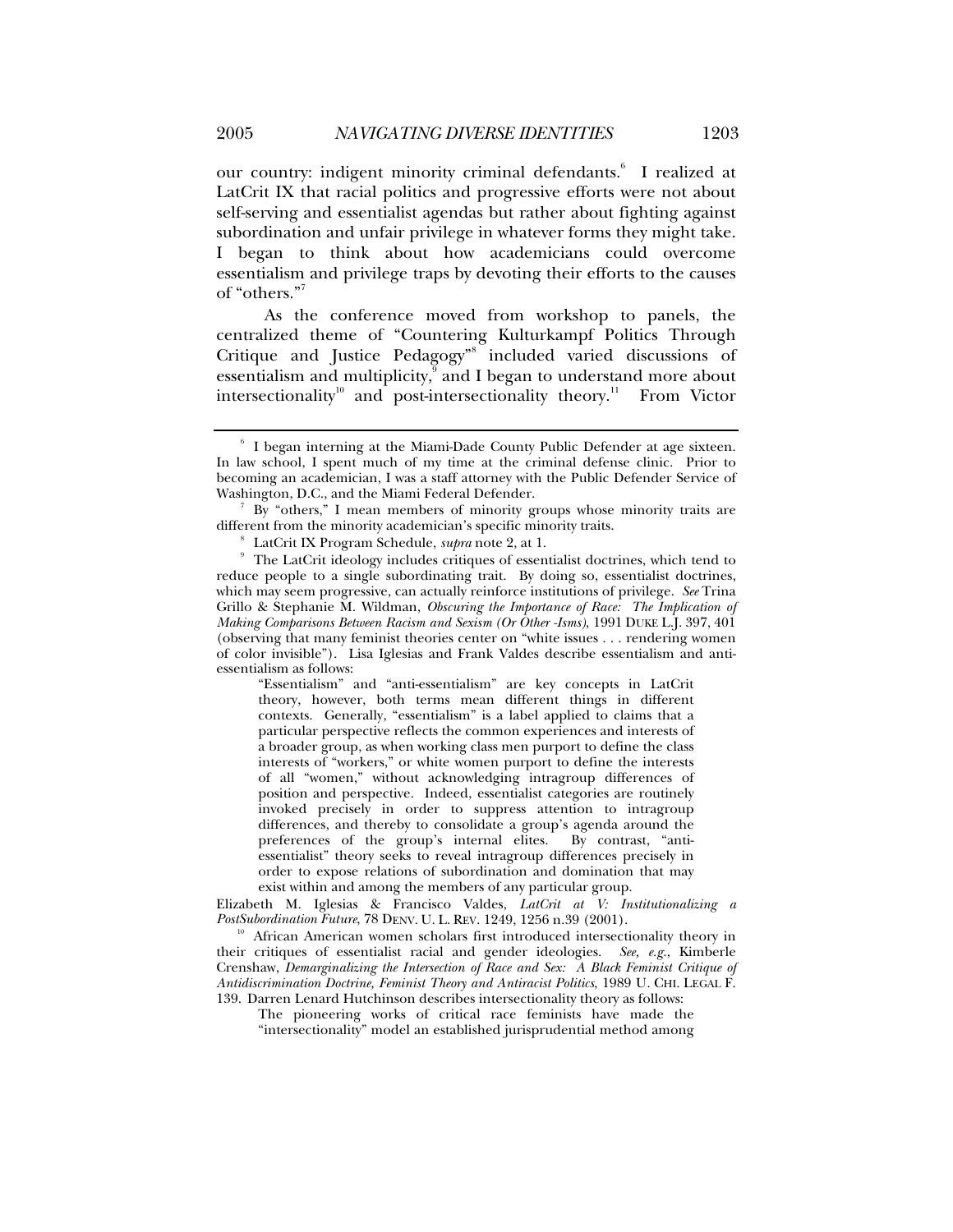Romero's interesting ideas on coalition building through selfsacrifice,<sup>12</sup> Camille Nelson's presentation on race and mental disability,<sup>13</sup> and SpearIt's thought-provoking presentation discussing racial coalitions built by radical Islam, $14$  to Robert Chang's moving celebration of Jerome Culp's legacy, I learned about the complex relationships between systems of subordination and empowerment and began to formulate some legal academic strategies in the postintersectionality progressive movement. Now, having spent the weeks since the conference reading various works on intersectionality, postintersectionality, and multidimensionality theory,<sup>15</sup> I have developed

Darren Lenard Hutchinson, *New Complexity Theories: From Theoretical Innovation to* 

<sup>11</sup> Post-intersectionality theory has several goals. It seeks to analyze and refine the intersection analogy and further describe the multiplicitous nature of human beings. It also focuses on legal strategies and advocacy that embrace the multidimensional nature of voices in the progressive movement. *See* Robert S. Chang & Jerome McCristal Culp, Jr., *After Intersectionality*, 71 UMKC L. REV. 485 (2002); Nancy Ehrenreich, *Subordination and Symbiosis: Mechanisms of Mutual Support Between Subordinating Systems*, 71 UMKC L. REV. 251 (2002); Hutchinson, *supra* note 10; Peter Kwan, *Intersections of Race, Ethnicity, Class, Gender & Sexual Orientation: Jeffrey Dahmer and the Cosynthesis of Categories*, 48 HASTINGS L.J. 1257, 1264 (1997); Francisco Valdes, Sex and Race in Queer Legal Culture: Ruminations on Identities  $\Im$  Interconnectivities, 5 S. CAL. REV. L. & WOMEN'S STUD. 25 (1995).

<sup>12</sup> Victor Romero spoke during the "Connections Across Differences" panel. Victor Romero, "Rethinking Minority Coalition Building: Valuing Self-Sacrifice, Stewardship, and Anti-Subordination" (subpanel discussion held at LatCrit IX, *supra* note 3).<br><sup>13</sup> Camille Nelson's talk was part of the "How Race Operates" panel. Camille

Nelson, "A Dangerous Intersection: Assessing the Interplay of Race and (Mental) Disability" (subpanel discussion held at LatCrit IX, *supra* note 3).<br><sup>14</sup> SpearIt also spoke during the "How Race Operates" panel. SpearIt, "God

Behind Bars: Race, Religion & Revenge" (subpanel discussion held at LatCrit IX, supra note 3).

<sup>15</sup> Multidimensionality theory, as set forth by Darren Lenard Hutchinson, involves considering the multidimensional nature of subordination. Hutchinson sees subordinating factors and their accompanying harms as varied rather than universal and critiques gay scholarship for ignoring this framework:

Instead of conceptualizing race as separate from and oppositional to sexuality (and, thus, susceptible to comparison), multidimensionality examines the interactions of these statuses to highlight the diverse harms gays and lesbians face. Multidimensionality portrays these harms without diminishing—but rather, acknowledging and

antidiscrimination and identity theorists. Equality scholars have illuminated the inadequacies of essentialism in a host of doctrinal and political contexts by employing intersectionality. But the critique extends beyond antiessentialism. Intersectionality theorists have also demonstrated the complexity and multiplicity of identity and oppression and the need for a more comprehensive analysis of subordination that resists the traditional temptation to analyze systems of subordination as unrelated and nonconverging phenomena.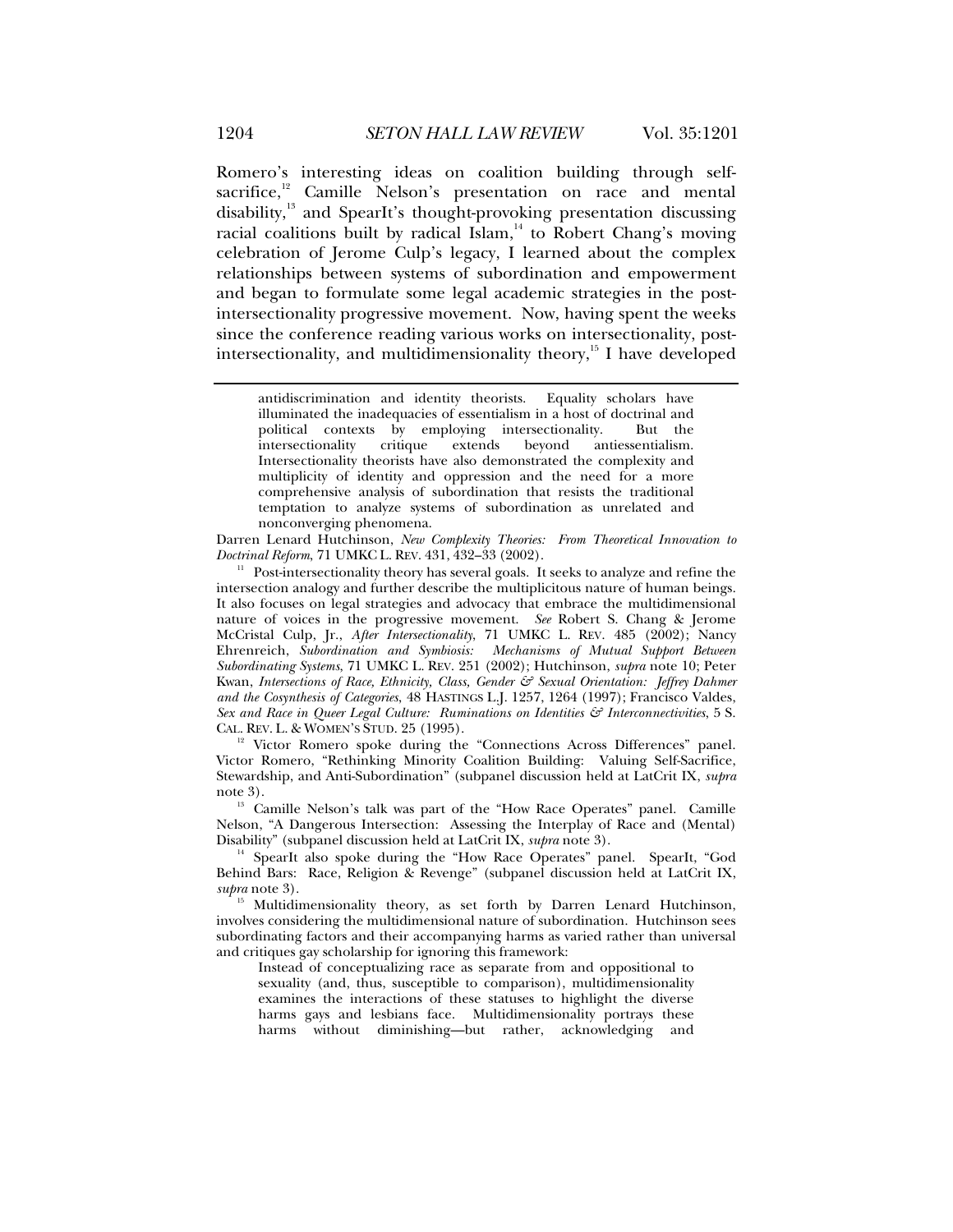formative thoughts on building coalitions between differently subordinated groups. These thoughts relate back to Tayyab's initial

remark that "being unsettled is okay." The vast majority of the participants in the LatCrit IX conference possess one or more subordinating traits.<sup>16</sup> LatCrit is composed of women, people of color, gays, religious minorities, immigrants, and people with some combination of these traits. We are all, however, empowered in many ways. Some of the women and gays are white. Some of the minorities and gays are men. Some of the people of color are heterosexual. Many of the participants are non-immigrants. Almost all of us are educationally and economically privileged. Many of the participants are even privileged within their own academic institutions, having gained tenure or administrative positions. What we all also possess is a measure of academic capital, which, in effect, is our ability to create change through what we teach, what we say, what we do, and what we write. Academic capital, like political or economic capital, is an asset.<sup>17</sup> Because we cannot talk and write about everything, our capital is limited by time, energy, and even inclination. This Essay discusses how we can marshal our

Darren Lenard Hutchinson, *Out Yet Unseen: A Racial Critique of Gay and Lesbian Legal* 

<sup>16</sup> By "subordinating trait," I mean those characteristics of human beings that lead others to subordinate them, for example, race, gender, sexuality, socioeconomic status, or ethnicity. Other LatCrit scholars have referred to a person bearing a subordinating trait as "singly burdened" and a person bearing several subordinating traits as "doubly (or multiply) burdened." Ehrenreich, *supra* note 11, at 256–57, 272– 73. I must admit, I have not yet mastered LatCrit linguistics, and I can only hope that I am using at least some of the terms correctly. I am also cognizant of the need for precision in this type of discourse, so I will try to define my own vague terms. 17 Indeed, the more prominent a teacher or scholar, the more her academic

capital is worth. When, for example, Derrick Bell writes, people read. For a description of Professor Bell's accomplishments and an overview of his publications,<br>see his curriculum vitae. *available at* see his curriculum vitae, *available at* http://www.law.nyu.edu/faculty/profiles/bios/belld\_bio.html (last visited Apr. 14, 2005).

*emphasizing*—the importance of race and other sources of empowerment and disempowerment. provides a methodology for moving beyond the failed analogies while recognizing—rather than distorting—the true impact of race. . . . By excluding issues of racial and class subordination from analysis, gay and lesbian legal theorists and political activists negate the experiences of people of color and the poor and give centrality to the experiences of race- and class-privileged individuals. Consequently, they create harmful conflicts with antiracist agendas and people of color and propose theories that inadequately explain and confront (if at all) the subordination of the poor and racially marginalized.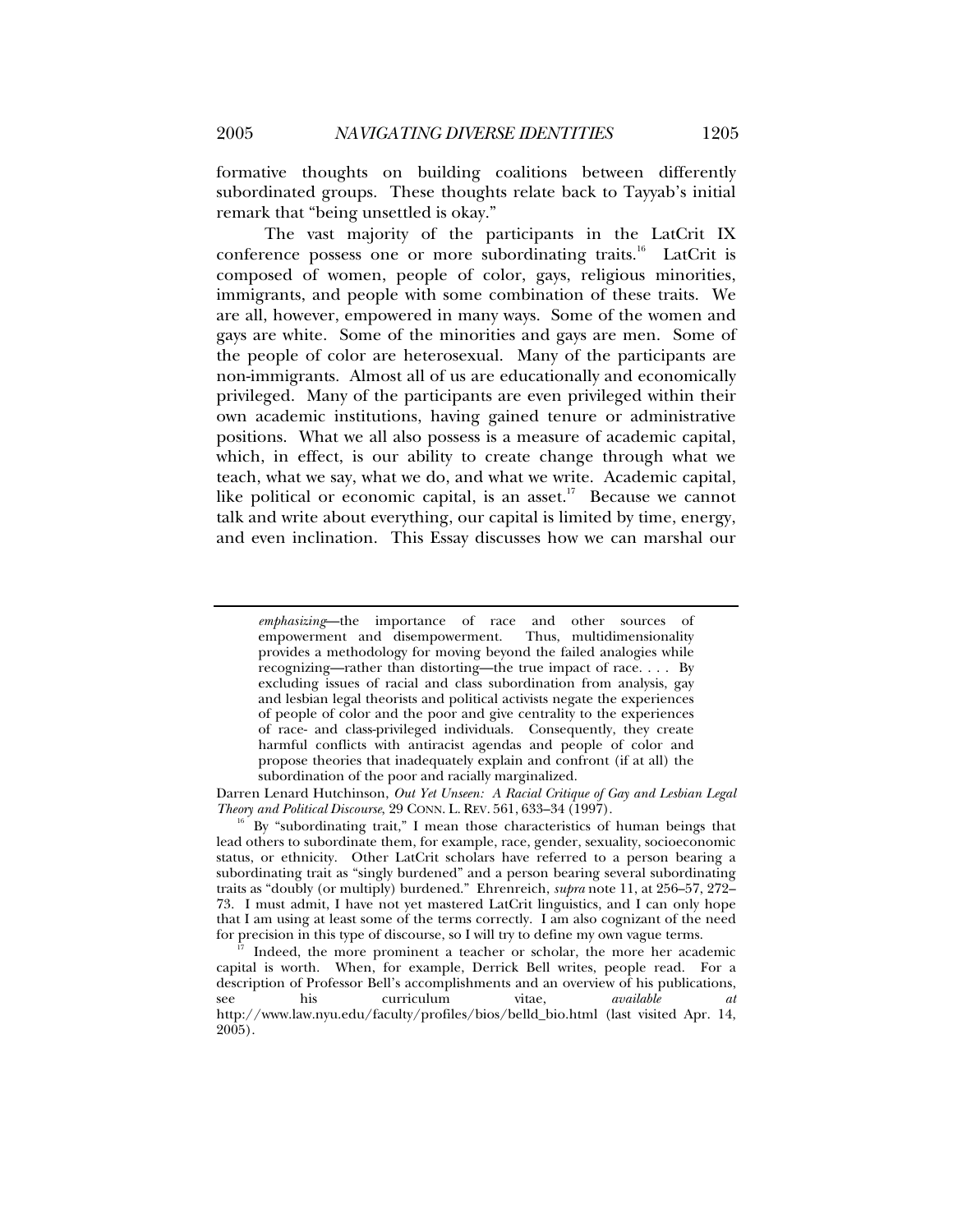own academic capital so as to create coalitions and advance the antisubordination agenda.<sup>18</sup>

 Although anti-essentialism is one of the touchstones of the LatCrit movement, $19$  I would venture that most academicians in the critical or rights fields tend to write about the struggles of those who share at least one of their minority traits or who possess very similar traits. Often—but not always—women write about gender discrimination, Asians write about Asians and immigration, African Americans write about racial discrimination, and gays write about gay rights and heterosexism. There is a natural tendency to identify with the subordinated parts of oneself and write from that perspective, which is not necessarily a bad thing. It is important for those with similar minority traits to come together in order to garner strength and power for fighting against their oppression. Moreover, it feels natural to write from the perspective of one's own negative experiences. Writing from the perspective of the oppressor as opposed to the oppressed can be an extremely disconcerting thing.<sup>20</sup>

What I am arguing, however, is that such a feeling of being unsettled is "okay." In order to build coalitions and advance a general strategy of antisubordination, one must, as Eric Yamamoto opines, envision oneself as both oppressed and oppressor.<sup>21</sup> To

<sup>&</sup>lt;sup>18</sup> Frank Valdes describes the commitment to antisubordination and coalition building as a recognition of interconnectivity:

<sup>[</sup>I]nter-connectivity is a personal awakening to the tight interweaving of systems and structures of subordination. It represents a personal involvement with the cultivation of a consciousness that remains aware of this past, and alert to its malingering manifestations in the present. It entails a personal, and continuing, effort to exert inter-connective sensibilities in the task of forging a capacious, if not universal, theory of subordination. It calls for a personal engagement on various levels of political and theoretical operation in law and society toward a better future.

Valdes, *supra* note 11, at 49.<br><sup>19</sup> See Sylvia R. Lazos Vargas, *The Latina/o and APIA Vote Post-2000: What Does It Meant to Move Beyond "Black and White" Politics?*, 81OR. L. REV 783, 813 (2002) ("A central tenet in LatCrit racial theory is its commitment to anti-essentialism"); Francisco Valdes, *Barely at the Margins: Race and Ethnicity in Legal Education—A Curricular Study with LatCritical Commentary*, 13 Berkeley La Raza L.J. 119, 147 (2002) (noting the LatCrit movement's "longstanding commitments to antiessentialism multidimensionality, and antisubordination in and through legal education, discourse, and praxis").

<sup>&</sup>lt;sup>20</sup> Francisco Valdes discusses his difficulty speaking at a Lesbians and the Law conference. He recollects that his "maleness became a lightening rod for discontent." Valdes, *supra* note 11, at 29.<br><sup>21</sup> Eric Yamamoto observes:

<sup>[</sup>T]he interracial justice concept locates racial group agency and responsibility within the tension between continuing group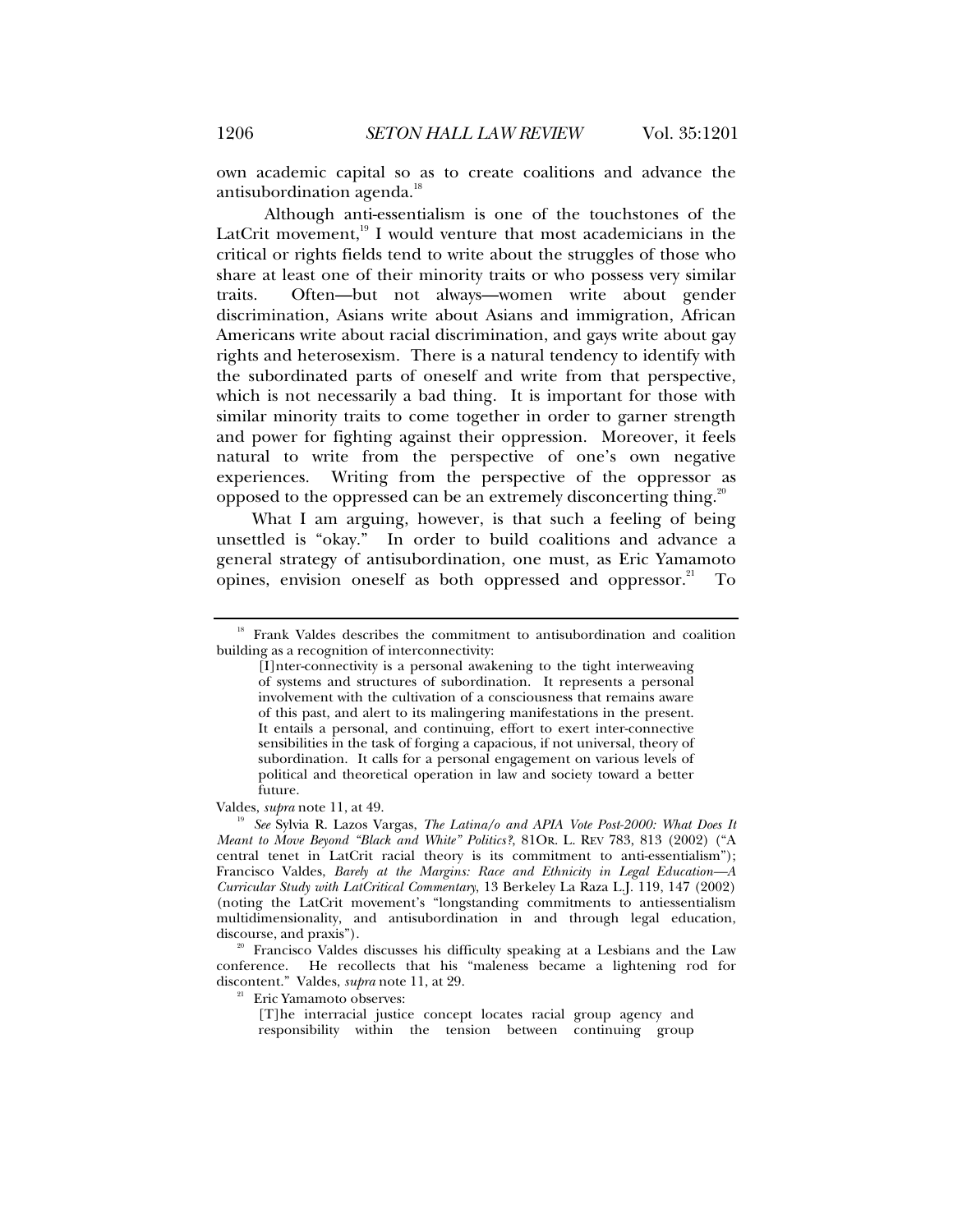effectuate this idea, I propose that academicians in the progressive movement devote some part of their academic capital to the struggle of those who are wholly unlike them—those to whom the progressive academicians most likely represent the oppressor class. In this manner, progressives will be able to redistribute to other subordinated groups the power gains they have made in their individual lives and causes. The converse of this ideal is that we all must, as people who identify with others who share our subordinating traits, open our arms to those in "oppressor groups" who seek to devote their academic capital to "our" causes.

In addition, redistribution of academic capital in a coalitionconscious way serves as a response to the power of institutionalized racial privilege. Charles Pouncy suggests that efforts of critical scholars are sometimes limited by conscious or unconscious use of subordinating institutional legal structures. $2^2$  The program to redistribute academic capital serves as a check on the pervasive allure of privilege and can help keep academicians focused squarely on antisubordination goals. In addition, minority law professors can capitalize on their acceptance by privileged institutions by devoting resources to the goals of those who are less privileged. In this way, one can "confront the institutions of privilege and subordination by using one's ability to participate in those institutions to subvert them from within. $"^{23}$ 

 The rest of this Essay will be dedicated to answering what is no doubt the obvious set of questions: Why should academicians devote capital to writing from an "oppressor's" point of view? How does this

subordination and emerging group power. It posits that amid social structural shifts, racial groups may be, in varying ways, simultaneously privileged and oppressed, empowered and disempowered, uplifting and subordinating. It means understanding the influences of dominant, mostly white institutions in the construction of interracial conflicts. It also means understanding ways in which racial groups contribute to and are responsible for the construction of their own identities and sometimes oppressive inter-group relations. It thus acknowledges situated or constrained racial group agency and responsibility.

Eric K. Yamamoto, *Rethinking Alliances: Agency, Responsibility and Interracial Justice*, 3 ASIAN PAC. AM L.J. 33, 38 (1995) (footnotes omitted). 22 *See generally* Charles R.P. Pouncy, *Institutional Economics and Critical Race/LatCrit* 

*Theory: The Need for a Critical "Raced" Economics*, 54 RUTGERS L. REV. 841 (2002) (advocating the adoption of heterodox economic theory as an alternative to neoclassical economic theory and observing that neoclassical economic theory<br>ignores race, racialization, and racism, thus forming a basis for institutional racism).

 $\frac{23}{23}$  Charles Pouncy made this comment upon reviewing an earlier draft of this Essay. He highlighted for me the connection between the concept of redistribution of academic capital and subversion of structures of racial privilege.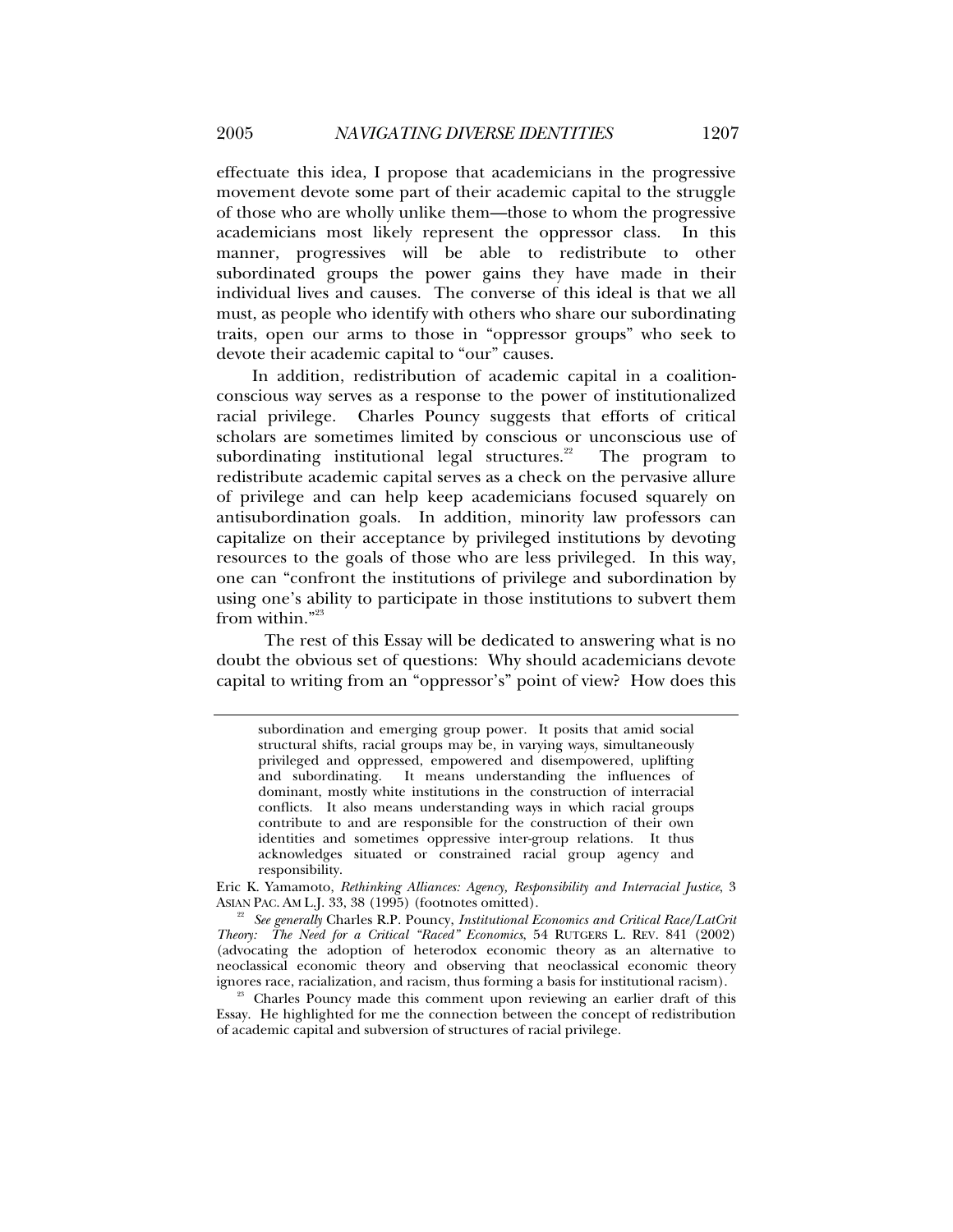question relate to intersectionality and post-intersectionality theory? What are the pros and cons of this proposal? To that end, Part I of the Essay will briefly describe intersectionality theory as a way to ground and center the proposal. Part II will discuss the allure of identity politics and respond prospectively to potential reservations about the proposal. Part III will explain why the proposal furthers antisubordination goals and fosters multidimensional coalitions.

# I. INTERSECTIONALITY AND POST-INTERSECTIONALITY THEORIES

 Anti-essentialist writings have laid out the argument that each of us is a collection of different attributes. $^{24}$  In this society, one's attributes, whether gender, race, class, sexuality, or other characteristics, affect one's status differently in various contexts.<sup>25</sup> What may be subordinating and stigmatizing in one context can be empowering in others. This duality is often the case with stereotypes—they inure to the benefit or detriment of the subject depending on the context. For example, the stereotype of women as "weak" or "nurturing" subordinates them in the business context, yet actually empowers them in the parental context. In part because of these stereotypes, women suffer disempowerment and discrimination in the workplace but seem to fare much better than men in family court, especially in the context of child custody. Although each individual's attributes affect the individual and society differently in different contexts, creating what is sometimes referred to by critical scholars as "shifting bottoms,"<sup>26</sup> progressives are wary of anti-

Yamamoto, *supra* note 21, at 43–44.<br><sup>25</sup> LatCrit employs "analyses that recognize and target the interlocking nature of different forms of oppression and privilege based on different axes of social position and group identity, whether race, ethnicity, sex, gender, class, sexual orientation, religion, ability, nationality or other similar constructs." Iglesias & Valdes, *supra* note

<sup>&</sup>lt;sup>24</sup> Yamamoto, for example, deconstructs the concept of Asian-ness. He observes that

questions about Asian American as a racial category give rise to questions about the category's shifting borders: Under what circumstances do individuals faced with justice issues shift between panracial and ethnic identities? How do differences concerning history, culture, economics, gender, class, mixed ancestry, immigration status and locale contribute to malleable victim and perpetrator racial identities? How do unstable racial identities detract from or provide opportunities for deeper understandings of interracial harms and group responsibility for healing?

 $26$  Athena Mutua proposed the idea of "shifting bottoms" as a complement to the LatCrit project of rotating centers. LatCrit had instrumentalized the concept of multiplicity by rotating its center and devoting at least one panel of the conference to concerns of non-Latina minorities. Athena Mutua observed that the LatCrit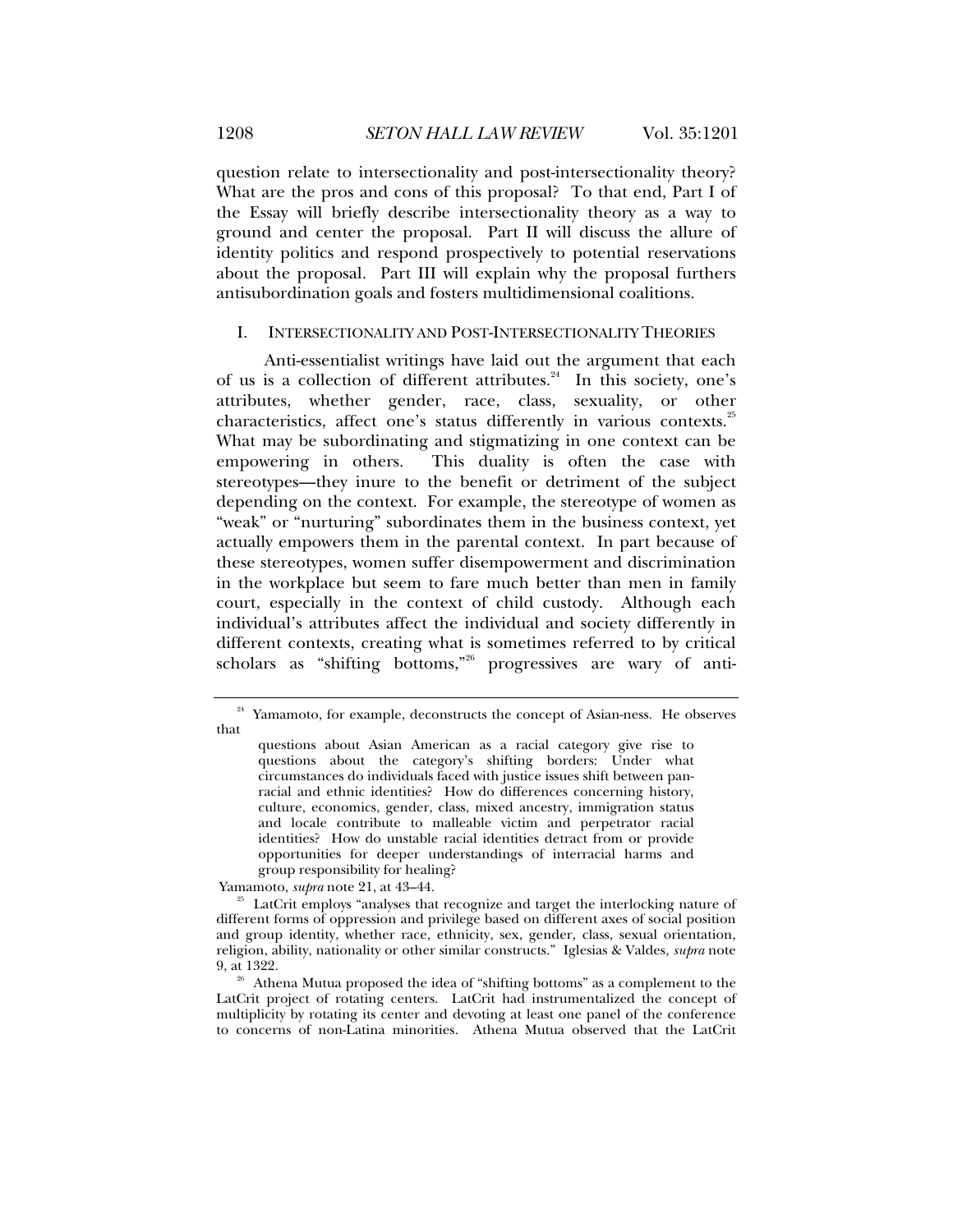essentialism leading to the co-opting of minority status by privileged members of society. $27$  Thus, there must be a point at which an individual's characteristics can be described more generally as either privileged or subordinating.<sup>28</sup>

 There is an important need to generalize here in order to avoid hopeless relativism.<sup>29</sup> If the individual is thought of only as a

Athena D. Mutua, *Shifting Bottoms and Rotating Centers: Reflections on LatCrit III and the* 

<sup>27</sup> For example, some conservatives claim that because of affirmative action programs and diversity goals, white men are a minority. *See, e.g.*, Martin D. Carcieri, *A Progressive Reply to the ACLU on Proposition 209*, 39 SANTA CLARA L. REV. 141, 149–50, 156–57, 177 & n.151 (1998) ("[T]he current trend in the private sector is to disfavor the hiring of white males in order to project the appearance of diversity . . . ."). Although Justice Thomas does not imply that white men are a minority, he buys into this logic in his *Adarand* concurrence, when he states, "In my mind, governmentsponsored racial discrimination based on benign prejudice is just as noxious as discrimination inspired by malicious prejudice. In each instance, it is racial discrimination, plain and simple." Adarand Constructors, Inc. v. Pena, 515 U.S. 200, 241 (1995) (Thomas, J., concurring) (citations omitted).<br><sup>28</sup> By privileged trait, I mean the converse of a subordinating trait. It is a trait

that brings with it institutional advantages. For example, whiteness is generally privileged over other racial traits, maleness over femaleness, heterosexuality over gayness, citizenship over immigrant status, and so forth. Thus, for example, identifying a person as a "white female" is recognizing that the person possesses a subordinating trait and a privileged trait. Now, it is true that the interplay of those traits and others she possesses is different in different contexts. Nonetheless, there is a need for some generalization here.<br><sup>29</sup> Robert Westley warns of the dangers of contextual multiplicity theories:

Categorization of white people as the racial victims of reform efforts made on behalf of people of color is now a mainstay of conservative political backlash. It is an idea that has insinuated itself into federal equal protection jurisprudence with disastrous effect on the continuing viability of affirmative action and voting rights, forcing critical race scholars to re-examine the utility of framing the domination of people of color in terms of acontextual notions of racism or antidiscrimination. It has divided communities of color; some now see any racial redress which requires the cooperation of whites as futile, while others seek to reclaim the remedial focus in various ways.

project must be cognizant of the shifts in the status of different groups in different contexts. She described "shifting bottoms" as follows:

I believe the "bottom" metaphor leads us to the idea that the groups represented at the "bottom" shift, depending on the issue and circumstance. The shifting "bottom" directs us to shift our focus, shift our thinking, and perhaps shift our analytical tools when we are trying to understand the experiences of different groups. It instructs us to look specifically at how different groups and issues are constructed and experienced both in similar and dissimilar ways. This essay suggests that although Blacks are at the bottom of a colorized racial hierarchy, Latino/as are at the bottom of a racialized language hierarchy, at a minimum, and perhaps at the bottom of a racial system marked by the Spanish language, among other things. The "bottom" has indeed shifted.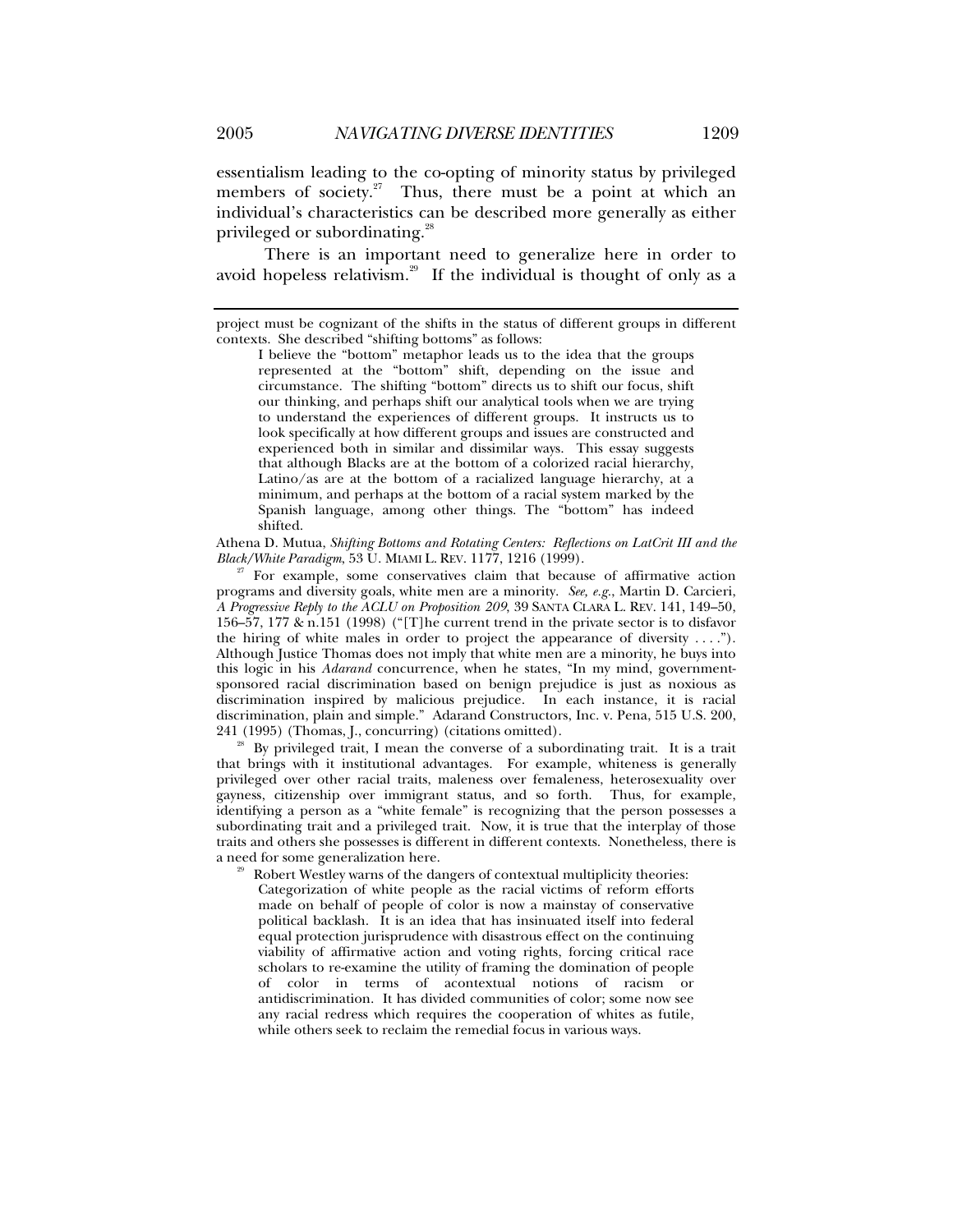collection of disparate attributes that act differently at different times, then group-think is almost impossible. Without some level of groupthink, minority empowerment is simply not feasible, and indeed the LatCrit movement would have little basis for coalescence.<sup>30</sup> As a result, it is helpful to categorize certain attributes as generally privileged or generally subordinating. It is true, semantically, that subordinating traits can be described in certain scenarios as privileged.<sup>31</sup> Blackness, Latina-ness, femaleness, and gayness, for example, all can be described as privileged features in the limited areas where African Americans, Latinas, women, and gays have strong holds on power, such as several spheres of popular culture. Margaret Montoya made the point during one of the panels that, despite the prevalence of bigotry and heterosexism, minorities and gays often have a corner on the market of what is "cool."<sup>32</sup> The important political reality, however, is that not all traits are similarly situated. Blackness and Latina-ness are traits that generally cause one to be subordinated whereas whiteness generally allows one to enjoy privilege. Femaleness is generally subordinating and maleness privileged. Gayness is generally subordinating and heterosexuality privileged. Poverty is subordinating and wealth privileged.

 The first writings on intersectionality envisioned certain people as being at the junction of two or more subordinating traits.<sup>33</sup> Kimberle Crenshaw criticized both essentialist feminist and critical race movements for ignoring, in their discourse and strategies, black women, who stood at the crossroads of both race and gender subordination.<sup>34</sup> Crenshaw's important scholarly contributions urged courts and theorists alike to consider discrimination against black women as unique and distinct from discrimination against blacks or discrimination against women.<sup>35</sup> While Crenshaw and similar authors

Robert Westley, *Reparations and Symbiosis: Reclaiming the Remedial Focus*, 71 UMKC L. REV. 419, 429 (2002) (footnotes omitted).

<sup>&</sup>lt;sup>30</sup> Steven Bender and Keith Aoki describe the LatCrit movement as seeking "a political identity that aims to mobilize and build community around those willing to address Latina/o issues in imagining a post-subordination future." Steven W. Bender & Keith Aoki, *Seekin' the Cause: Social Justice Movements and LatCrit Community*, 81 OR.

<sup>&</sup>lt;sup>31</sup> See *supra* note 26 for a discussion of "shifting bottoms."<br><sup>32</sup> Margaret Montoya & Robert Westley, Facilitators, "On Scholarship: What to<br>Write, How to Finish" (workshop held at LatCrit IX, *supra* note 3).

<sup>&</sup>lt;sup>33</sup> See Crenshaw, *supra* note 10 (discussing the intersectional experience of black women in terms of race and gender). 34 *Id*. at 140. 35 *Id.*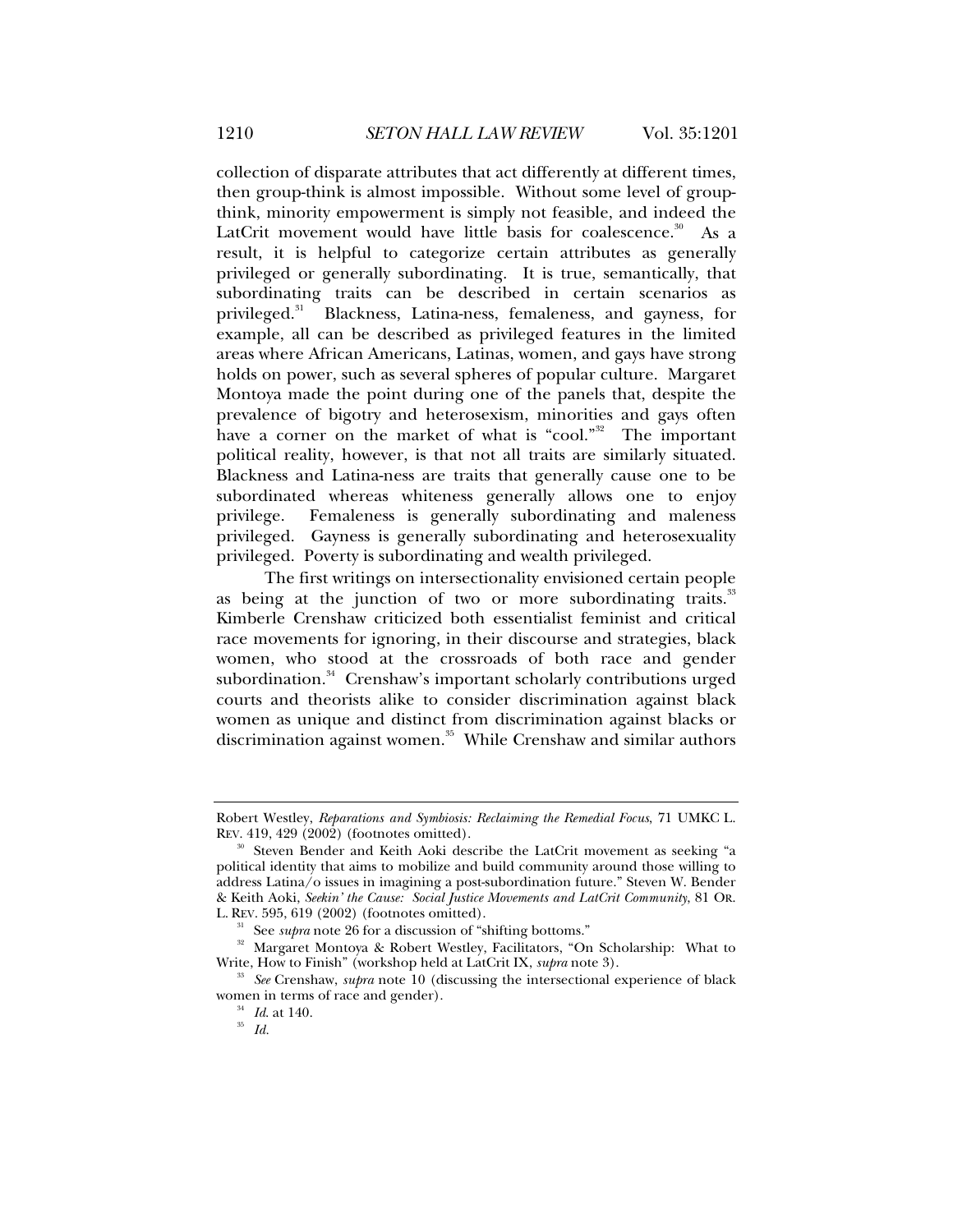considered the cases of "doubly-burdened"<sup>36</sup> individuals, postintersectionality theorists analyzed individuals as a collection of both subordinating and privileged features, thereby characterizing human beings as both oppressed and as having access to institutions of privilege. $37$ 

 The concept that individuals are collections of traits rather than essentialist beings resulted in a guarded rejection of identity politics by progressives.<sup>38</sup> The LatCrit movement, for example, began to see itself less as a movement solely designed to increase unilaterally the political power of Latinas and more as a movement embracing general goals of antisubordination and coalition building.<sup>39</sup> As such, the LatCrit movement now embraces all varieties of antisubordination discourse, not solely those addressing Latina rights. Regularly represented in LatCrit symposia and conferences are queer theory, race relations discourse, feminist legal thought, populist strategies, mental disability advocacy, and other concepts involving the empowerment of individuals and groups subject to discrimination.<sup>40</sup>

In addition, the rejection of essentialism led to several theories concerned with bridging the gap between disparately situated and, at times, conflicting minority groups. Several of the panels at LatCrit IX discussed the intersection of race and gender, different races, race and sexuality, and race and socioeconomic status, and also addressed ways to build meaningful coalitions.<sup>41</sup> In the post-intersectionality

need for some level of group-think to achieve a coalition.<br><sup>39</sup> See Mutua, *supra* note 26, at 1184–85 (describing the LatCrit movement's effort<br>to rotate its center around non-Latina issues of subordination).

<sup>&</sup>lt;sup>36</sup> See, e.g., Ehrenreich, *supra* note 11, at 275 (describing the terms "singly-burdened" and "doubly-burdened").

<sup>&</sup>lt;sup>37</sup> See Yamamoto, *supra* note 21, at 38 (discussing the multiplicitous nature of individuals).

<sup>&</sup>lt;sup>38</sup> See *supra* note 9 for a discussion of essentialist doctrines. I say guarded because, as noted above, a total rejection of group-think makes coalitions impossible. Also, only by invoking some essentialist notions of identity can the relativism problem be overcome and subordination prevented from being reduced to total contextualism. See *supra* notes 29–31 and accompanying text for a discussion of the

 $\alpha$ <sup>D</sup> LatCrit IX, for example, hosted the following presentations not directly related to Latina issues: Nancy Ehrenreich, "North American Exceptionalism and Failures of Feminist Coalition: On Genital Cutting Here & Abroad" (subpanel discussion held at LatCrit IX, *supra* note 3); Shirley Turpin-Parham, "Preserving the History of the Underground Railroad" (subpanel discussion held at LatCrit IX, *supra* note 3); Verna Williams, "Single Sex Education and the Construction of Race and Gender" (subpanel discussion held at LatCrit IX, *supra* note 3); and Adrian Wing, "The Future of Critical Race Feminism in the Age of Terror" (workshop held at LatCrit IX, *supra* note 3)*.*

 $^{\rm 41}$  Panels on coalition building included: Michele Alexandre, "The Black/Latino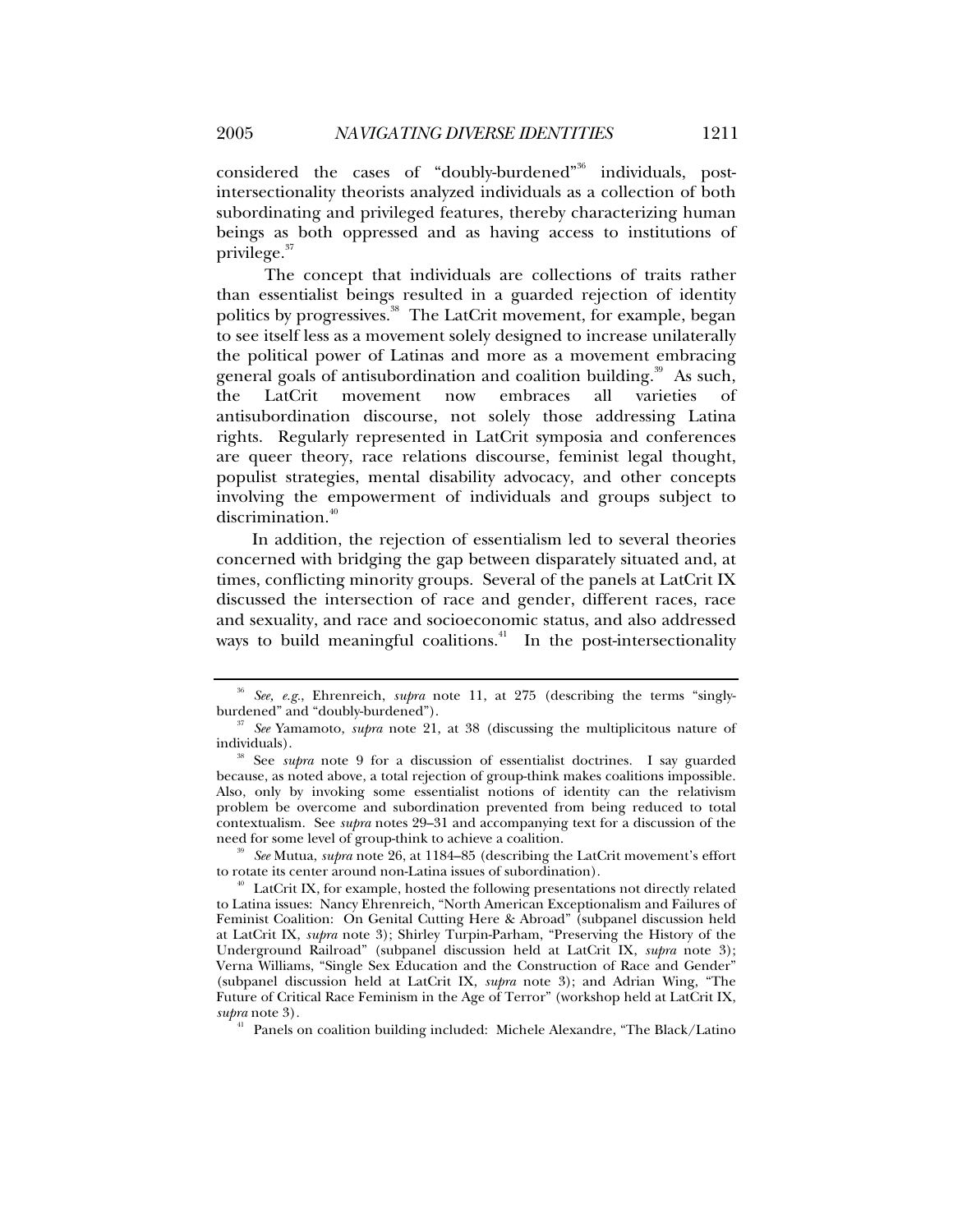world, progressive scholars have embraced a project of developing strategies aimed at unifying the multiplicity of agendas, ideologies, races, genders, sexualities, classes, and ethnicities within the progressive movement to further a coherent agenda. These progressive scholars criticize essentialist identity politics and note that conflicts and stratifications within the movement, whether perceived or real, have given fuel to conservatives who seek to dismiss progressive agendas and claim that progressives' failure to coalesce is a reason to reject progressive politics.<sup>42</sup>

Recognizing the importance of unification, progressive scholars set forth strategies for creating coalitions among seemingly disparate subordinated groups. Many of these theories are featured in a 2002 symposium issue of the *UMKC Law Review* entitled, "Theorizing the Connections Among Systems of Subordination."43 Nancy Ehrenreich,

Ehrenreich, *supra* note 11, at 259. Darren Lenard Hutchinson observes that the resistance to internal criticism in the progressive movement, which exposes such rifts, is based in part on the fear of disunification:

[A]ctivists and theorists have opposed internal criticism because they fear that such criticism will cause disunity within oppressed communities, thus detracting from collective opposition to subordination. Members of oppressed communities often rally around their socially constructed identities in order to challenge the oppression and discrimination mediated by these categories. The interposing of internal criticism is perceived as a threat to this history of "unified" political action.

Darren Lenard Hutchinson, *Beyond the Rhetoric of "Dirty Laundry": Examining the Value of Internal Criticism Within Progressive Social Movements and Oppressed Communities*, 5 MICH. J. RACE & L. 185, 195-96 (1999) (footnotes omitted). 43 Nancy Levit, *Theorizing the Connections Among Systems of Subordination*, 71 UMKC

Divide" (subpanel discussion held at LatCrit IX, *supra* note 3); Wilfredo Caraballo, "A Problem of Latina/o-Black Coalition Politics in New Jersey" (subpanel discussion held at LatCrit IX, *supra* note 3); Angela Harris, "Theorizing Against Borders" (workshop held at LatCrit IX, *supra* note 3); Jon Márquez, "Anti-Racist Coalition-Building in Texas" (subpanel discussion held at LatCrit IX, *supra* note 3); Victor Romero, "Rethinking Minority Coalition Building: Valuing Self-Sacrifice, Stewardship, and Anti-Subordination" (subpanel discussion held at LatCrit IX, *supra* note 3); Anita Tijerina Revilla, "Raza Womyn Queer Dynamics: An Analysis of Emerging Queer Identities in a Chicana/Latina Activist Organization" (subpanel discussion held at LatCrit IX, *supra* note 3).

Nancy Ehrenreich describes the white conservative "divide and conquer" tactic: Right-wing discourse is replete with arguments to the effect that one progressive reform cannot be accepted because it will jeopardize the rights of some other group that progressives like to support. Such arguments imply that the interests of identity groups are at crosspurposes, so that it is impossible to accommodate all of them. In so doing, they also implicitly criticize the reform efforts of particular groups, suggesting that those efforts ignore the legitimate interests of others and thus reflect little more than narrow self-interest.

L. REV. 227 *passim* (2002).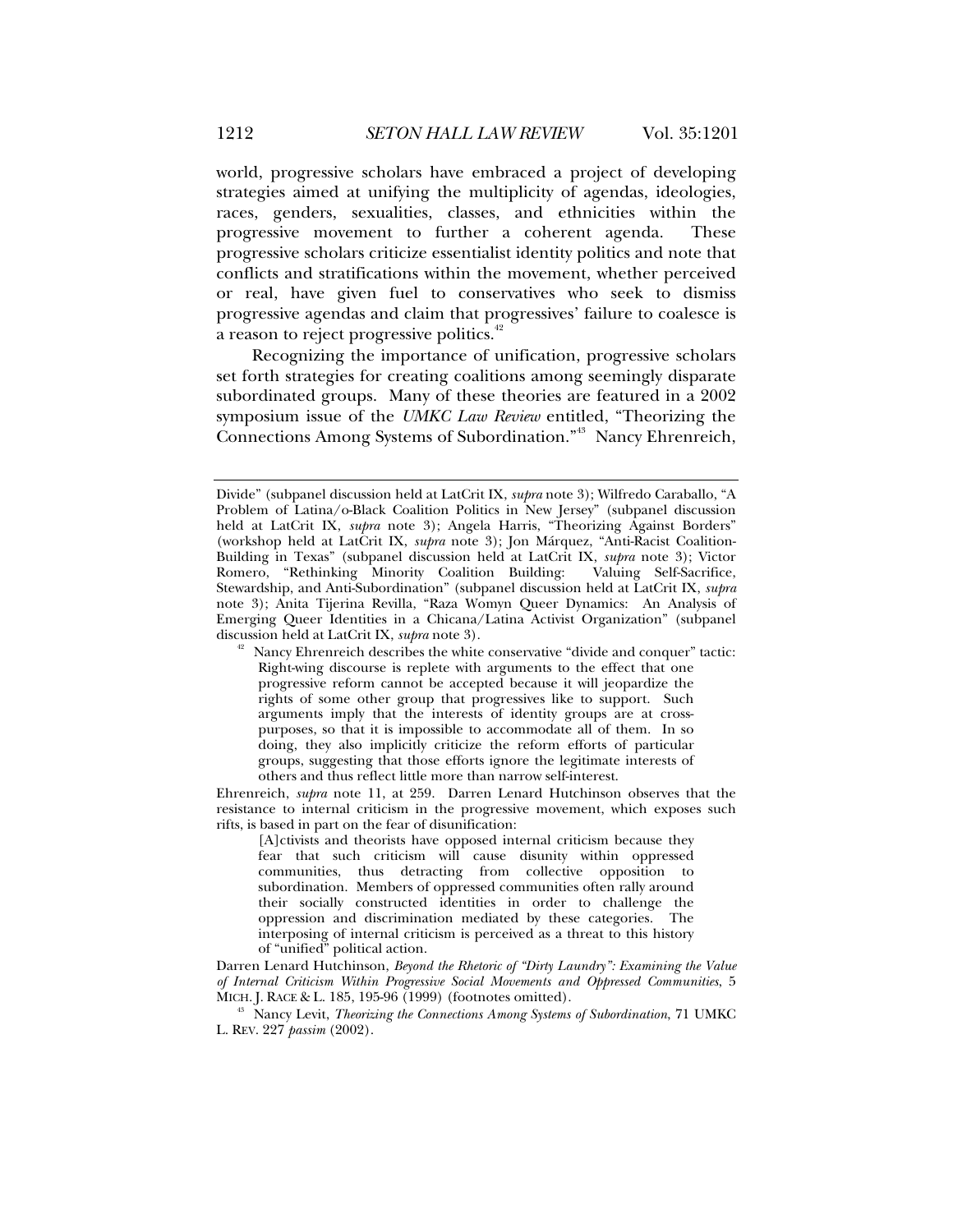for example, advocates a process of "symbiosis," by which different groups—including even privileged groups—can unify around convergent goals and neutral values.<sup>44</sup> By this theory, she hopes to avoid several identity-based problems that divide the progressive movement.<sup>45</sup> Others regard with skepticism the proposition that there exists a neutral solution, or indeed any solution, to the problems presented by identity.46

This Essay is yet another attempt to discuss how to bridge the identity gap. Rather than asking subordinated groups to sublimate what is unique about them in favor of that which different groups share, I am instead proposing that groups embrace their uniqueness, but nonetheless find ways to reach out to other groups that do not share their attributes. Through this theory, I will try to meet Robert Chang and Jerome Culp's challenge to find concrete ways in which antisubordination work can be done in the face of a multiplicity of identities.<sup>47</sup> They remark:

How do you maximize antisubordination activity when groups conflict? One method that we've explored requires sacrifice by disclaiming privilege. . . . If there are to be meaningful and longstanding coalitions between African Americans and Asian Americans, sacrifices, at least in the short term, are necessary.

Chang and Culp argue:

Professor Ehrenreich proposes that we step outside the bounds of our identities and identify with the common "enemy." Indeed, the hope seems to be to step outside the bounds of all identities and create an anti-essentialist solution to problems caused by identity oppression. This is a great hope. Unfortunately, it is not possible, and as we move to create coalitions, it may prove to be ultimately unsuccessful.

Chang & Culp, *supra* note 11, at 487; *see also* Mary Romero, *Historicizing and Symbolizing a Racial Ethnic Identity: Lessons for Coalition Building with a Social Justice Agenda*, 33 U.C. DAVIS L. REV. 1599, 1599 (2000) ("Although groups centering on discrete identities struggled to find a rallying point from which to advocate social justice and coalition building, this has proven to be a difficult project."). 47 Chang & Culp, *supra* note 11, at 490–91.

<sup>&</sup>lt;sup>44</sup> Indeed, Ehrenreich theorizes that some members of dominating groups can be convinced of the perils of privilege to their own interests. She argues, for example, that some, but not all, men can be convinced that patriarchy actually hurts them. Ehrenreich, *supra* note 11, at 324.<br><sup>45</sup> Ehrenreich discusses four specific problems created by identity politics: (1)

The Zero Sum Problem: the seeming impossibility of simultaneously furthering the interest of different groups; (2) The Battle of Oppressions Problem: the fight among groups for priority based on their unique oppression; (3) The Infinite Regress Problem: the problem of all arguments reducing to individualism making group based initiatives unlikely; and (4) The Relativism Problem: the amorphous nature of oppression and the idea that anyone could be oppressed depending on the context. *Id*. at 316–23.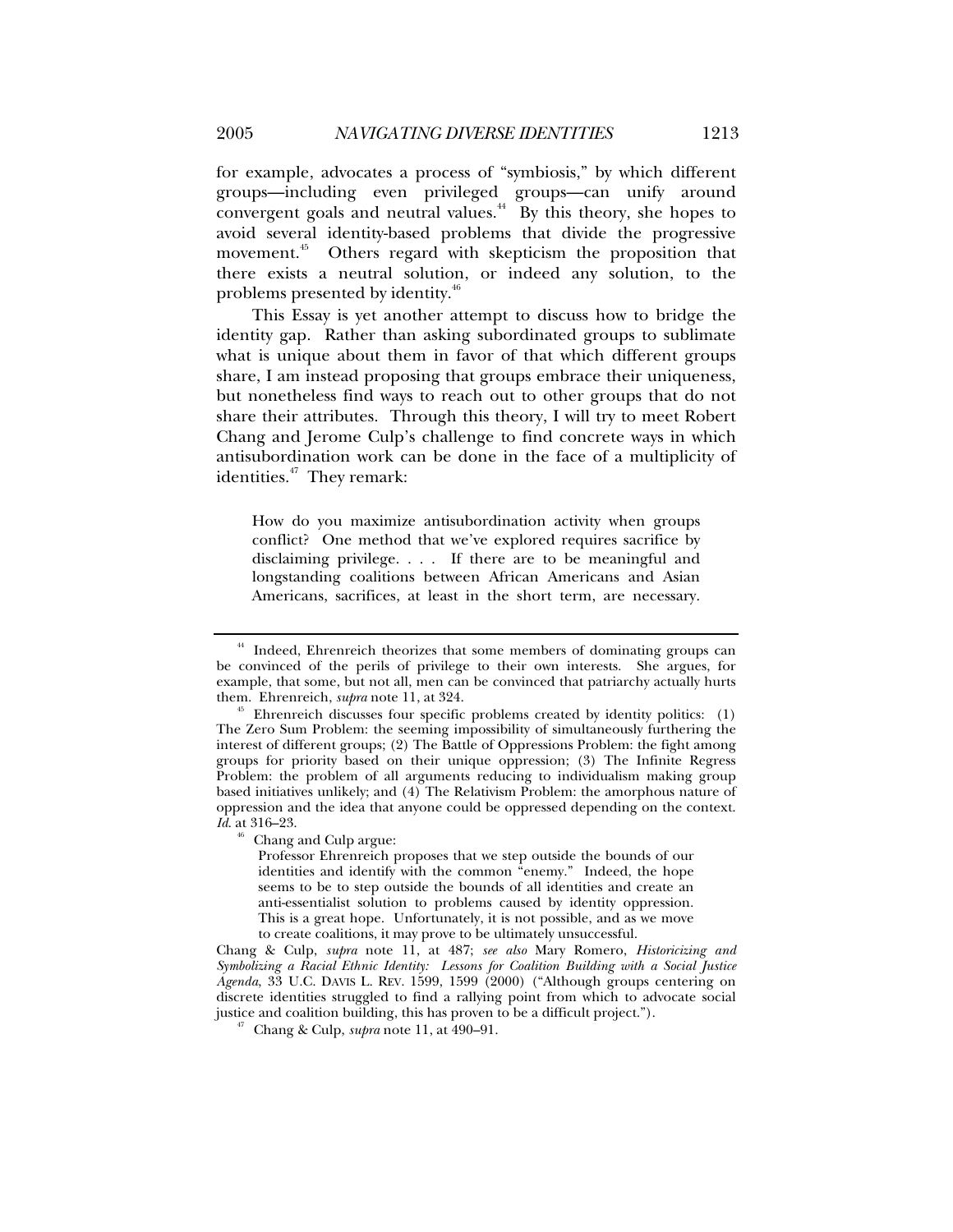The willingness to sacrifice is in turn dependent on trust. And perhaps therein lies the real challenge. How do we establish trust in the absence of formalized accountability? It is a question we are still working on as we try to move past the intersection. It is the question we invite others to explore.<sup>48</sup>

To begin exploring this question, I will start with an analysis of why, despite the general rejection of essentialism in the current progressive discourse, identity politics are so widely practiced by minority scholars.

# II. THE ALLURE OF IDENTITY POLITICS: RESERVATIONS AND RESPONSES

This Part identifies several considerations that contribute to the allure of identity politics. Some of these considerations, I will argue, are powerful, important, and should inform my proposal, while others should be resisted. This Part has been divided into five reservations that the proposal could engender and the responses thereto.

#### *A. Dilution of Power*

*Reservation: Pursuing the agenda of differently subordinated groups will take away members and advocacy from one's own minority group, thereby diluting its power.*

There is power in numbers. Subordinated groups, whether they are African Americans, immigrants, women, or laborers, have learned from history that coming together is an effective way—perhaps the only effective way—of countering institutionalized privilege.<sup>49</sup> Indeed, the LatCrit movement prioritizes coalition building as a central goal.<sup>50</sup> The question is why groups tend to coalesce around specific shared ethnic, gender, racial, or sexual traits rather than other more general traits, such as, the fact that they all have suffered subordination. Why are there not more identity groups containing

<sup>48</sup> *Id*. 49 *See, e.g*., LANI GUINIER & GERALD TORRES, THE MINER'S CANARY: ENLISTING RACE, RESISTING POWER, TRANSFORMING DEMOCRACY (2002) (advocating political cohesion within minority groups).<br><sup>50</sup> The LatCrit movement extended the idea of intragroup cohesion to forging

coalition between disparate minority groups. *See, e.g.*, George A. Martínez, *African Americans, Latinos, and the Construction of Race: Toward an Epistemic Coalition*, 19 CHICANO-LATINO L. REV. 213, 214 (1998) (calling for an "epistemic coalition comprised of all minority groups so that each group achieves knowledge about themselves and their place in the world").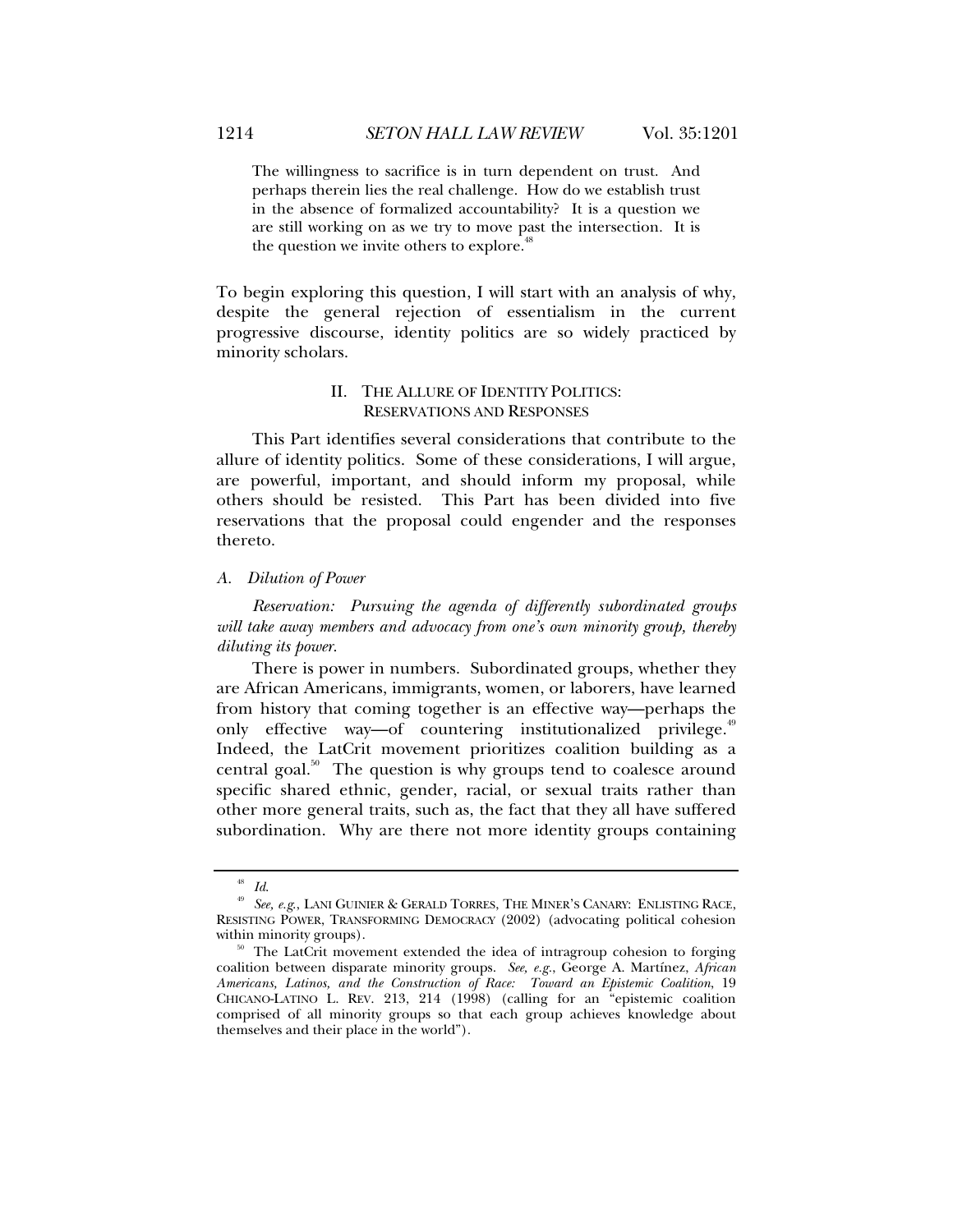both white women and African American men, both Asian Americans and gays, both poor white workers and immigrants? There are infinite answers to these questions, ranging from perceived or real "cultural" differences<sup>51</sup> and conflicting agendas<sup>52</sup> to the replication of patterns of privilege.<sup>53</sup> Here, I would like to discuss another reason for group identity politics.

 One of the reasons why groups coalesce around particular subordinating traits rather than subordination in general, I submit, is the desire to protect the importance of their specific rights discourse, which the majority seeks to silence. For example, African Americans may fear that by pursuing agendas other than African Americancentered agendas, the power of the African American movement will be diluted and the white privileged class will gain advantage in the end.<sup>54</sup> This fear is all too real, given the conservative movement's attempt to show that racial affirmative action is an illegitimate proxy for legitimate economic affirmative action.<sup>55</sup> In the face of such an

Kevin R. Johnson, *The Case for African American and Latina/o Cooperation in Challenging Racial Profiling in Law Enforcement*, 55 FLA. L. REV. 341, 360 (2003) (footnotes

<sup>53</sup> See *infra* notes 84–87 and accompanying text for a discussion of how scholars should strike a balance between promoting their group's goals and the goals of other

 $54$  Coalition building and intergroup agendas divert time and effort from identity-based agendas. *See* Johnson, *supra* note 52, at 361–62 ("Political coalitions between diverse communities are complex and often fragile. Building such alliances

<sup>55</sup> This pernicious argument is made in *Hopwood v. Texas*, 78 F.3d 932 (5th Cir. 1996):

The use of race, in and of itself, to choose students simply achieves a

<sup>51</sup> *See* Rachel F. Moran, *What If Latinos Really Mattered in the Public Policy Debate?*, 85 CAL. L. REV. 1315, 1319 (1997) (noting that Latina-Asian coalitions in Los Angeles "may have remained weak because of the racial, ethnic, linguistic, cultural, and class

Kevin Johnson offers the following example:

African Americans often have been concerned about the negative impacts of immigration on their community, and less concerned than Latinas/os with immigration enforcement as a civil rights issue. Many poor and working-class African Americans have felt in competition with Latina/o immigrants for low-skilled jobs and have seen some industries move from having predominately Black to Latina/o work forces. Some claim that employers prefer hiring undocumented Latinas/os over domestic African Americans. The "rivalry between blacks and Latinos/as . . . is fueled by innumerable factors, including contests over jobs, access to education and housing, and politicking of a wedge variety. . . . Blacks often see Latinos/as as a racially mobile group capable of leapfrogging over them, with access to whiteness and all that it entails. . . ." Such sentiments tend to foster African American support for immigration restrictions and heightened immigration enforcement.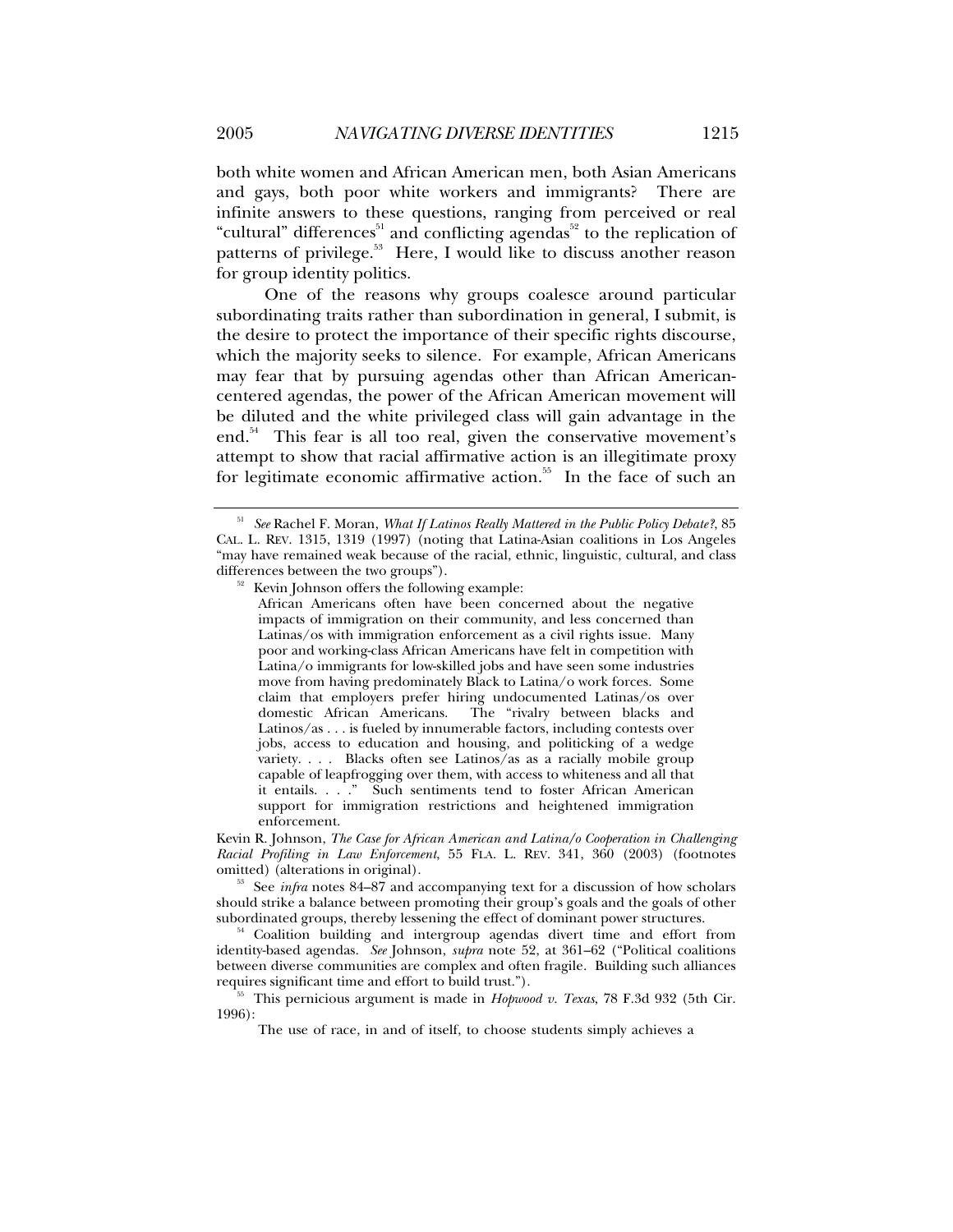argument, African American academicians are naturally loathe to take up a pro-economic affirmative action agenda in fear that it will dilute the effectiveness of their claims for racial justice.

 An analogy to dilution analysis in the academic context can be made in the romantic relationship and procreation context. Jim Chen, for example, argues that one way to build personal coalitions among disparate racial or ethnic groups is through cross-racial domestic unions and procreation.<sup>56</sup> Conversely, some minorities who are against cross-racial unions articulate the fear that cross-racial procreation could ultimately lead to a total dilution of a specific minority's history, cultural practices, and even physiological traits.<sup>57</sup>

 $56$  Jim Chen's argument can certainly be taken to a disturbing eugenic extreme. He argues that legal and social harmony can be achieved through "cross-breeding":

With each passing American generation, integration nudges social reality closer toward legal utopia. Despite legal and physical barriers, people of different races and ethnicities will mix their cultural traditions over time. If ever a manifest destiny gripped this nation, this continent, this hemisphere, it was the fate that made America the world's biological and sociological clearinghouse. Five centuries of tempestuous interaction between the Old and New Worlds have spawned countless instances of cross-fertilization, both in ecological and in human terms.

Jim Chen, *Unloving*, 80 Iowa L. Rev. 145, 151 (1994).In addition, race-mixing alone, without social structural change, would not necessarily solve the problem of institutionalized racism. See discussion *infra* Part II.B on how the mixed-race people could themselves replicate patterns of privilege through their choices of

 $\,$  57 The fear is that assimilation, interracial reproduction, and Americanization will lead to the eradication of individual ethnic groups and practices. Kenneth Karst explains:

The word [assimilation] raises hackles among writers and community organizers who see threats to the survival of a culture and to an assumed group political solidarity. These fears are well founded. The integration of individuals into the larger society usually does imply some weakening of their "identification with" the racial or ethnic groups that served as their ancestors' "primordial" identities.

student body that looks different. Such a criterion is no more rational on its own terms than would be choices based upon the physical size or blood type of applicants. . . . While the use of race *per se* is proscribed, state-supported schools may reasonably consider a host of factors some of which may have some correlation with race—in making admissions decisions. . . . Schools may even consider factors such as whether an applicant's parents attended college or the applicant's economic and social background. For this reason, race often is said to be justified in the diversity context, not on its own terms, but as a proxy for other characteristics that institutions of higher education value but that do not raise similar constitutional concerns. Unfortunately, this approach simply replicates the very harm that the Fourteenth Amendment was designed to eliminate.

*Id*. at 945–46.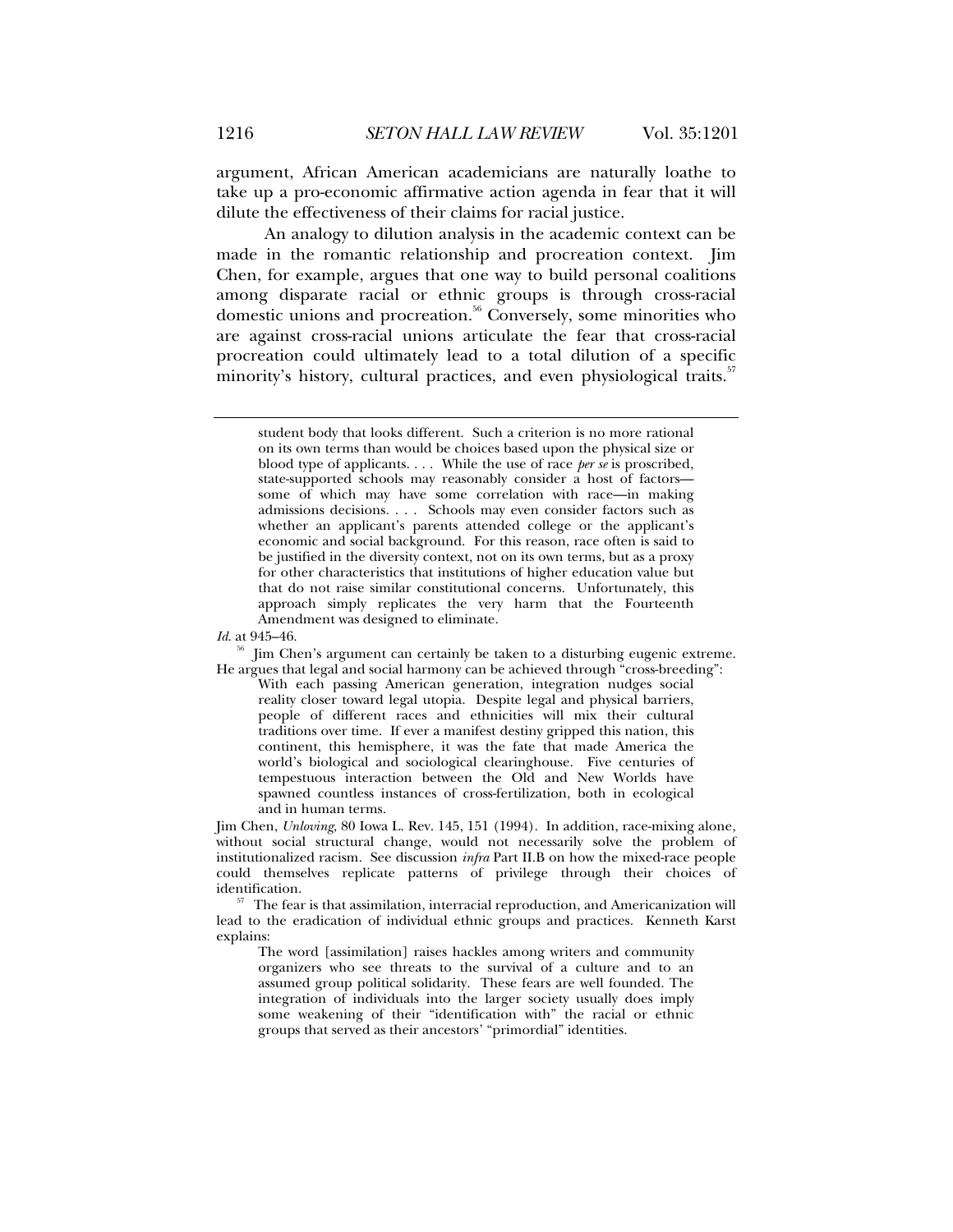This fear is not unfounded in a world where ethnic cleansing exists and in a country that attempts to supplant individual racial awareness with a diluting concept of color-blind "Americanness."<sup>58</sup> Thus, the argument is that it disempowers minorities when their members mix with other races, especially dominant races, because to do so lessens the numbers in—and, ultimately, the strength of—the minority group. Likewise, one might fear that pursuing other minorities' agendas would disadvantage one's own minority group by decreasing its number of advocates, lessening the strength of its message, and, in the end, diluting its power.

 Responding to this reservation, one can note that there is an important distinction between procreation and distribution of academic capital, which is relevant to my proposal. Generally, one unites domestically and has children with limited numbers of other persons. In this sense, one's "reproductive capital" is extremely limited. It would be unusual, for example, for one to have an African American child to offset the fact that one has previously had a biracial child, in order to avoid dilution problems.<sup>59</sup> This problem does not exist with academic capital. Although academic capital is limited in some sense, it is not limited in the manner noted above. One could devote, for example, eighty percent of one's intellectual pursuits to writing about the subordination of one's own minority  $\text{group}^6$  and twenty percent to writing about other subordinated

In addition, one could hardly propose such a solution to the problem of racial dilution without appearing a bit crazy. Romantic relationships, marriage, and especially procreation, are topics about which one would likely have trouble proposing legal or moral strategies based on race. Indeed, Jim Chen's suggestion that cross-racial breeding represents the path toward Utopia was regarded with skepticism and even derogation in the legal academy. *See* Ilhyung Lee, *Race Consciousness and Minority Scholars*, 33 CONN. L. REV. 535 (2001)(discussing the strong negative reaction of progressive scholars to Chen's article).

It is extremely important for minority scholars not to abandon the agendas of their particular groups. As Jerome Culp has pointed out, even black legal scholarship (as opposed to black jurisprudence) is still in a formative stage, requiring that substantial academic capital be devoted to its development. Jerome McCristal Culp, Jr., *Toward a Black Legal Scholarship: Race and Original Understandings*, 1991 DUKE L.J. 39, 40. Similarly, Robert Chang declares an "Asian American Moment" and calls for specific Asian-American-related legal scholarship. Robert S. Chang, *Toward an Asian American Legal Scholarship: Critical Race Theory, Post-Structuralism, and Narrative* 

Kenneth L. Karst, *Myths of Identity: Individual and Group Portraits of Race and Sexual* 

<sup>&</sup>lt;sup>58</sup> Jerome Culp criticizes the tendency to embrace color blindness as a cure for racial evils. He states, "colorblindness permits us to avoid any discussion of the morality or justice of assimilation, nationalism, or cultural difference. Instead, its proponents simply assert that justice and morality are vested within colorblindness." Jerome McCristal Culp, Jr., *Colorblind Remedies and the Intersectionality of Oppression:*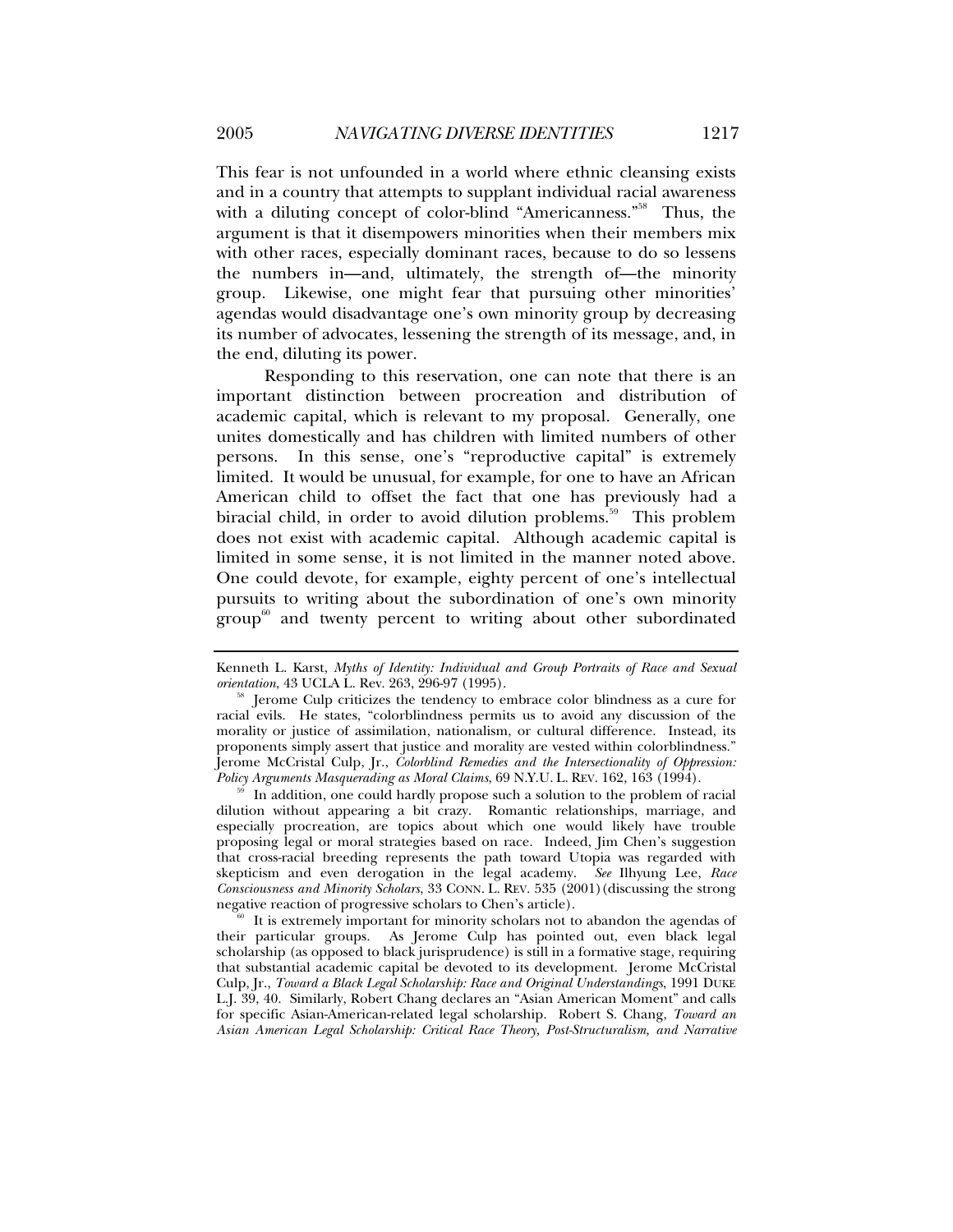groups. In this way, a person can pursue both the agenda of those with whom she shares minority traits and an antisubordination agenda generally.

### *B. Marginalization*

*Reservation: Identifying with other subordinated groups will cause the member's own minority group to be similarly marginalized.*

Between subordinated groups and within subcategorizable subordinated groups, there are those who fear that identifying with more marginalized group members will lead to a diminution of their group's gains. Latina scholars, for example, could fear that allying with gays will make them lose whatever racial gains they have made in heterosexist white society.<sup>61</sup> In other words, those who may be receptive to the scholar's Latina-only message may not listen to a Latina/gay message. Minority groups that have had some access at "fitting in," such as heterosexual white women, African American men, and Asians, could believe that espousing philosophies that support other racial minorities, gays, transgender folks, certain religious minorities, and the socially disadvantaged (like criminal defendants), would radicalize them in the eyes of many and give them less general credibility.<sup>62</sup> Put another way, people of color who have "made it" and are able to participate in institutions of privilege may be reluctant to trade this participation for the sake of those differently subordinated. This fear may be one of the reasons why

*Space*, 81 CAL. L. REV. 1241, 1323 (1993).<br><sup>61</sup> There are two possible reasons for this belief. First, the Latina may feel that her issues are legitimate whereas gay issues are illegitimate or fringe. *See* Darren Lenard Hutchinson, *Ignoring the Sexualization of Race: Heteronormativity, Critical Race Theory and Anti-Racist Politics*, 47 BUFF. L. REV. 1, 16 (1999) ("When skeptics reject the need to embrace multidimensional theories of equality, they falsely imply that their own essentialized theories are 'authentic' and 'pure.'"). Second, the Latina may see the gay issues as legitimate and important, but nonetheless bend to the dominant structure that marginalizes gay issues. *See* Ehrenreich, *supra* note 11, at 259–63 (discussing how identity politics supports entrenched systems of subordination). 62 Certain black clerics expressed agitation at comparisons between black civil

rights struggles and the gay right to marry movement. Michael Paulson, *Top Clerics Join to Support Amendment*, BOSTON GLOBE, Feb. 8, 2004, at B1, *available at*, http://www.boston.com/news/local/massachusetts/articles/2004/02/08/top\_cleric s\_join\_to\_support\_amendment (last visited Jan. 30, 2006). Reverend Wesley A. Roberts, the president of the Black Ministerial Alliance and pastor of Peoples Baptist Church, for example, stated, "I don't see this as a civil rights issue, because to equate what is happening now to the civil rights struggle which blacks had to go through would be to belittle what we had gone through as a people." *Id*. By doing so, Reverend Roberts contrasted a perceived legitimate rights issue with a perceived illegitimate or fringe rights issue. *Id*.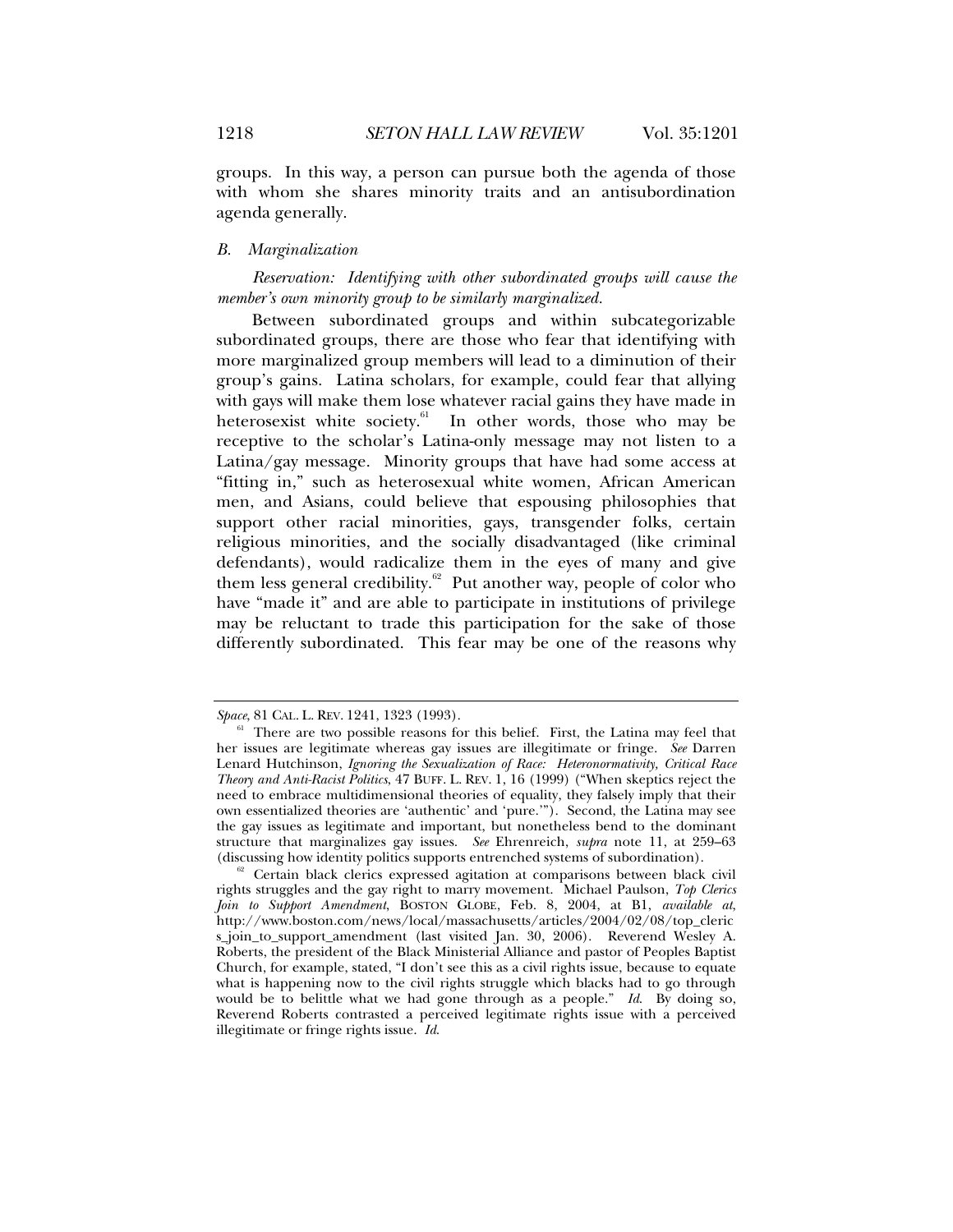some minority groups exclude members who stand at the intersections of more than one minority trait:

[E]xclusion may often be part of an effort to legitimate and gain respect for a group's claims to oppression. As Sherene Razack and Mary Louise Fellows note, relying on Regina Austin, "Blacks who are considered deviant by whites are excluded from standing in the Black community 'because they undermine our claims to greater respect and a larger share of the nation's bounty.'" Similarly, lesbians have been excluded from the (white) women's movement because of fear that homophobia would jeopardize that movement's goals. Exclusion and vulnerability work together to disable resistance and reinforce subordination.<sup>63</sup>

Simply put, given the existing institutional structure of privilege, it may be easier to advance a singular agenda, such as equality for African Americans, than a multivariate agenda, such as equal rights for all people of color, all genders, and all sexualities. In addition, the more a single minority group makes gains in garnering equality for its members, the less the members will want to compromise those gains for the sake of individuals unlike them.<sup>64</sup> The "that's-not-ourissue" phenomenon is illustrated by Frank Valdes in discussing some lesbians' hostility toward including a discussion of transexuality in a "Lesbian Legal Theory" conference.<sup>65</sup> Darren Lenard Hutchinson similarly discusses how white, gay activist Richard Mohr views the integration of racial and feminist theory into the gay rights movement as "a wasteful drain on the movement" and claims that racial and women's equality fights "are not gays' fights."66

On a related though slightly different note, progressive theorists observe that some minorities capitalize on their privileged traits in a way that actively subordinates other minorities. Nancy Ehrenreich describes the phenomenon of "compensatory subordination," whereby "lower-status" folk, because of their psychology of oppression, capitalize on their dominant traits and subordinate

<sup>63</sup> Ehrenreich, *supra* note 11, at 289 (quoting Mary Louise Fellows & Sherene Razack, *The Race to Innocence: Confronting Hierarchical Relations Among Women*, 1 J.

<sup>&</sup>lt;sup>64</sup> This belief also accepts a false essentialist ideology that members of a certain group "are all the same." See *supra* note 9 for a discussion of essentialism.

<sup>&</sup>lt;sup>55</sup> Valdes, *supra* note 11, at 37 (discussing reactions from members of the lesbian legal community that "transsexuals, and discussion of them, are out of place in lesbian venues"). 66 Hutchinson, *supra* note 42, at 193 (quoting RICHARD D. MOHR, GAYS/JUSTICE: A

STUDY OF ETHICS, SOCIETY, AND LAW 328–29 (1988)).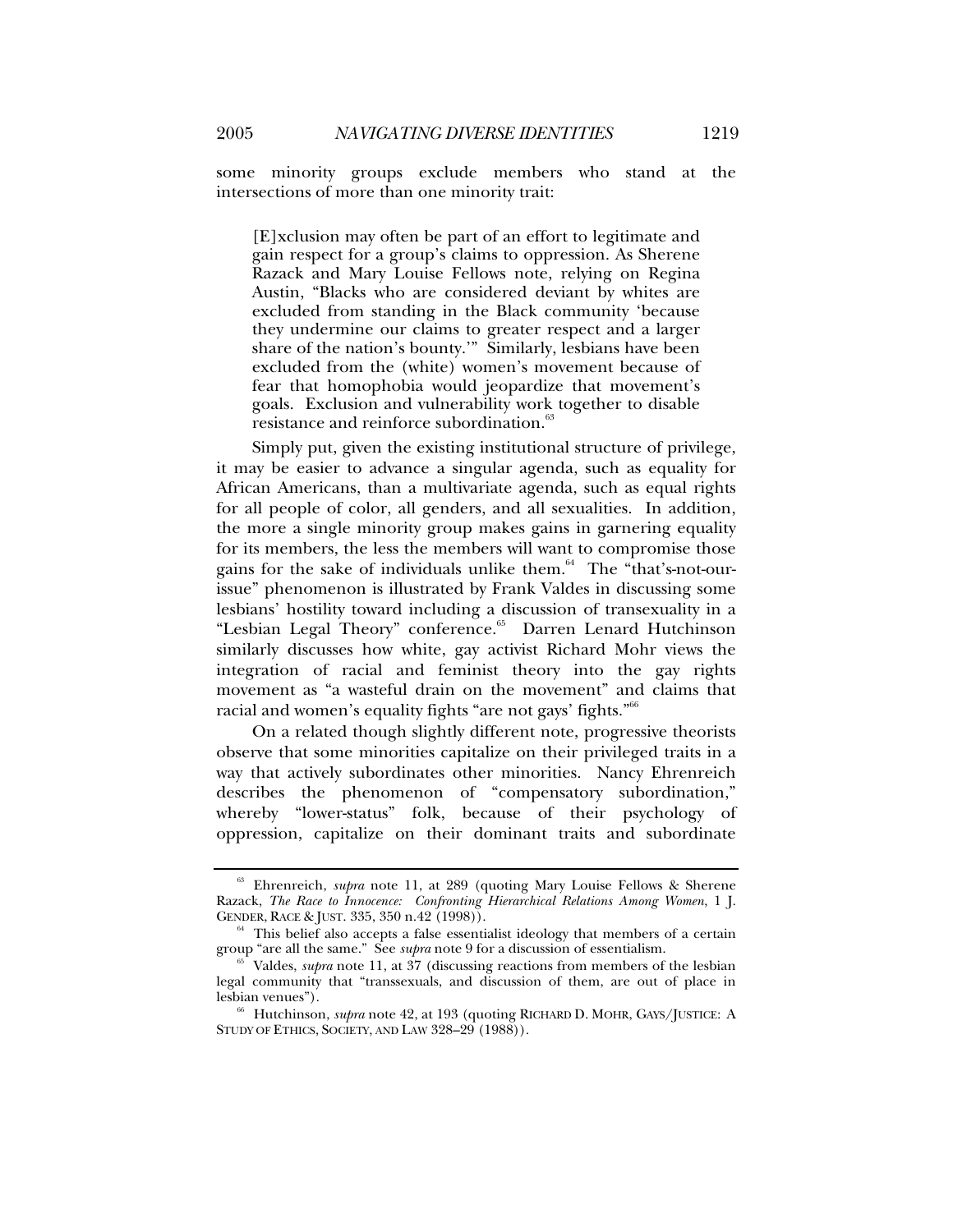others who do not possess those traits.  $\frac{67}{10}$  She offers several examples, including the seemingly high rate of domestic violence committed by working-class men, the racism of poor whites, and sexual harassment by "low-status" men.<sup>68</sup> Frank Rudy Cooper discusses how compensatory subordination can explain racial profiling by police officers.<sup>69</sup> He observes that many police officers are "[w]orking-class White males" who "tend to base their self-identities on conceiving of themselves as superior to men of color. $\mathbb{R}^{70}$ 

I find these constructions of the lure of identity politics at once instructive and disanalogous. Ehrenreich's empirical support for compensatory subordination theory is a bit disconnected because even if the research she cites is valid to show that, for example, poor men are more likely to engage in domestic violence than rich men, $<sup>n</sup>$ </sup> it does not appear to support the more general idea that subordinated people compensate for their subordination by acting out against other minorities relative to whom they are empowered.<sup>72</sup> Assuming that it is true that "poor whites" are more likely to be sexist and racist, it simply does not lead to the conclusion that other types of subordinated people will engage in compensatory subordination. Poverty is a condition that is often accompanied by lack of education and a certain day-to-day hardship and frustration that are certainly ingredients of a racist, sexist, or homophobic disposition. I doubt, however, that a minority who is highly educated and does not face

Ehrenreich explains the phenomenon of compensatory subordination as follows: "[W]hen systems of subordination coexist, they tempt singly burdened individuals to subordinate others in order to compensate for their own vulnerability and powerlessness." Ehrenreich, *supra* note 11, at 300. I assert, however, that one simply cannot conclude that there is a general phenomenon that minorities act out against those relative to whom they are empowered from the supposed evidence that some men displace their anger from workplace emasculation by abusing their spouses or female co-workers.

<sup>67</sup> *See* Ehrenreich, *supra* note 11, at 276, 291–95. 68 *Id.*

<sup>69</sup> *See generally* Frank Rudy Cooper, *Understanding "Depolicing": Symbiosis Theory and* 

<sup>&</sup>lt;sup>70</sup> *Id.* at 367-68. *In Id.* at 367-68. *In Id.* at 367-68. *In* Interval at 367-68. *In* Interval and *I*n Interval and *I*n Interval and *Intervalse Intervalse Intervalse Intervalse Intervalse Intervalse Intervalse Int* Although, at this time, I have no specific information on the methodology used to conclude that "lower status" men engage in domestic violence more than "higher status" men, I assert that such a conclusion is extremely difficult to make. If the conclusion is based on reports of or arrests for domestic violence, there are numerous reasons why "lower status" people may end up in the criminal system more often than "higher status" people, apart from the simple conclusion that "lower status" people commit more crimes. One could posit, rather than concluding that "lower status" people commit more bad acts, that the bad acts of "higher status"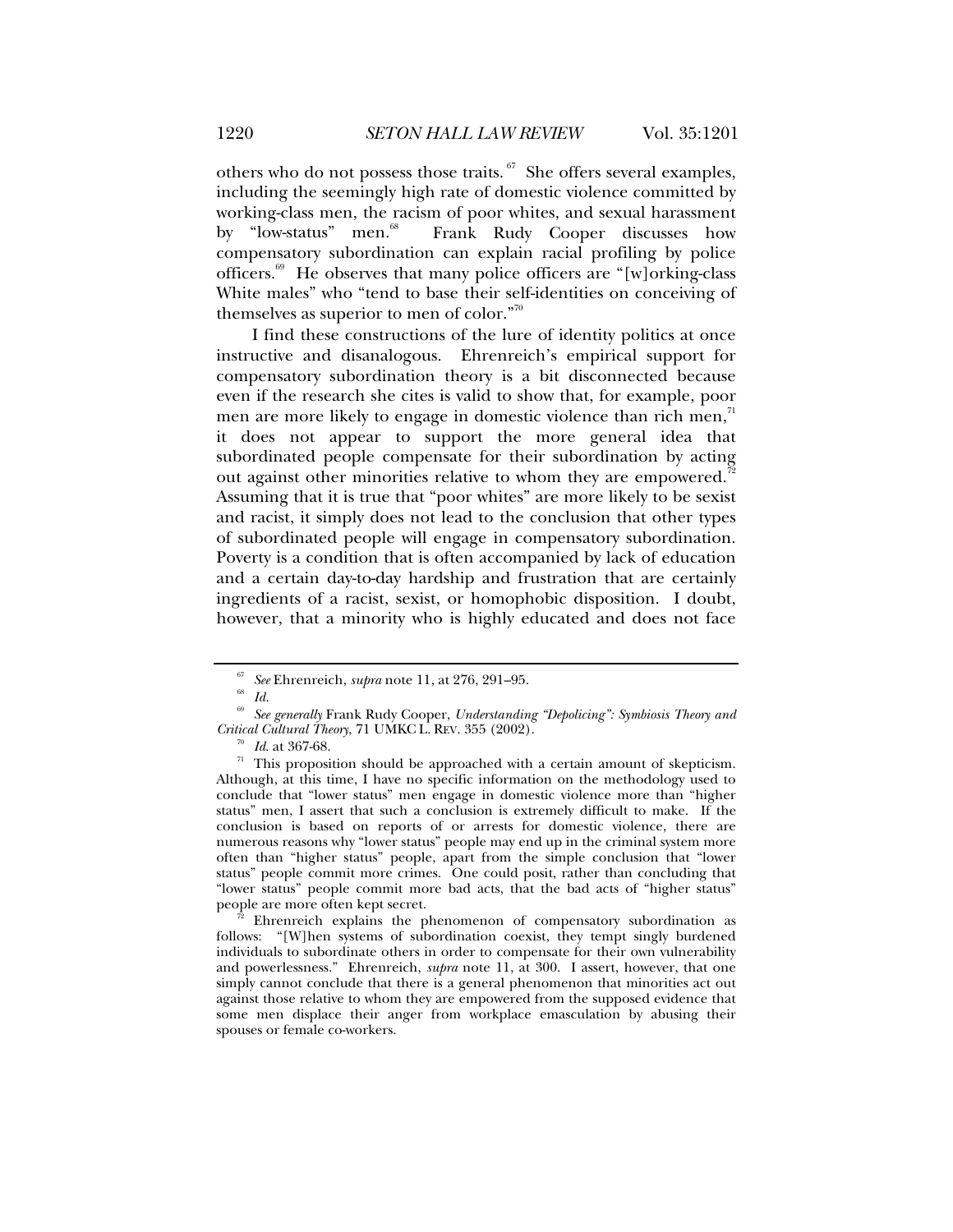such day-to-day hardships would act out "compensatory subordination." This disparity makes Ehrenreich's theory of compensatory subordination almost wholly inapplicable to the audience to whom this type of discourse is interesting. No one would ever say that minority male law professors are *more* likely to be sexist or racist than white male law professors because they are compensating for other subordination. Moreover, those economically advantaged minorities who are in fact racist, sexist, or homophobic may possibly be so because they are compensating for their minority status, but they may be so for a myriad of other reasons as well.<sup>73</sup> As a result, even assuming the truth of "compensatory" subordination" in the context of the economically and educationally disadvantaged, it likely cannot explain scholars' tendency to engage in identity politics.

What is instructive about the discussion of compensatory subordination is the idea that the relative empowerment of some minorities does not lead them to use their power on behalf of other minorities with whom they do not share traits.<sup>74</sup> It underscores the idea that minorities themselves can participate to some degree in power structures that ultimately subordinate them. I do not believe the reason for this disparaging action, in many contexts, is that the

 $73$  Ehrenreich admits that there are other explanations for acts of subordination by "low status" people:

I'm a bit uncomfortable with this example, for the conclusion it relies upon reinforces prevailing stereotypes about class differences. My own guess would be that the real-life pressures low-income men suffer account for as much if not more of their abusive behavior than any difference in cultural norms involving attitudes towards masculinity. This view is supported by the correlation between unemployment and male violence.

*Id*. at 292 n.197.

 $74$  Frank Wu discusses the fears of relatively empowered minority groups in the context of the Asian American legal agenda:

<sup>[</sup>L]ike anyone else who gains a measure of empowerment after agitating from the outside, Asian Americans are learning that it turns out to be altogether another issue how to use that power once on the inside. Given the risks of backlash towards uniting along racial lines even for defensive purposes such as addressing hate crimes, not to mention the tendency toward complacency once the urgency of mutual protection begins to subside, Asian Americans together must develop a principled agenda if we are to give the concept of "Asian American" as a group any substantive content. Such principles must be genuine, which is to say universal; they cannot appeal to Asian Americans exclusively or be indefensible if expressed openly in a diverse democracy.

Frank H. Wu, *The Arrival of Asian Americans: An Agenda for Legal Scholarship*, 10 ASIAN L.J.  $1, 5-6$  (2003).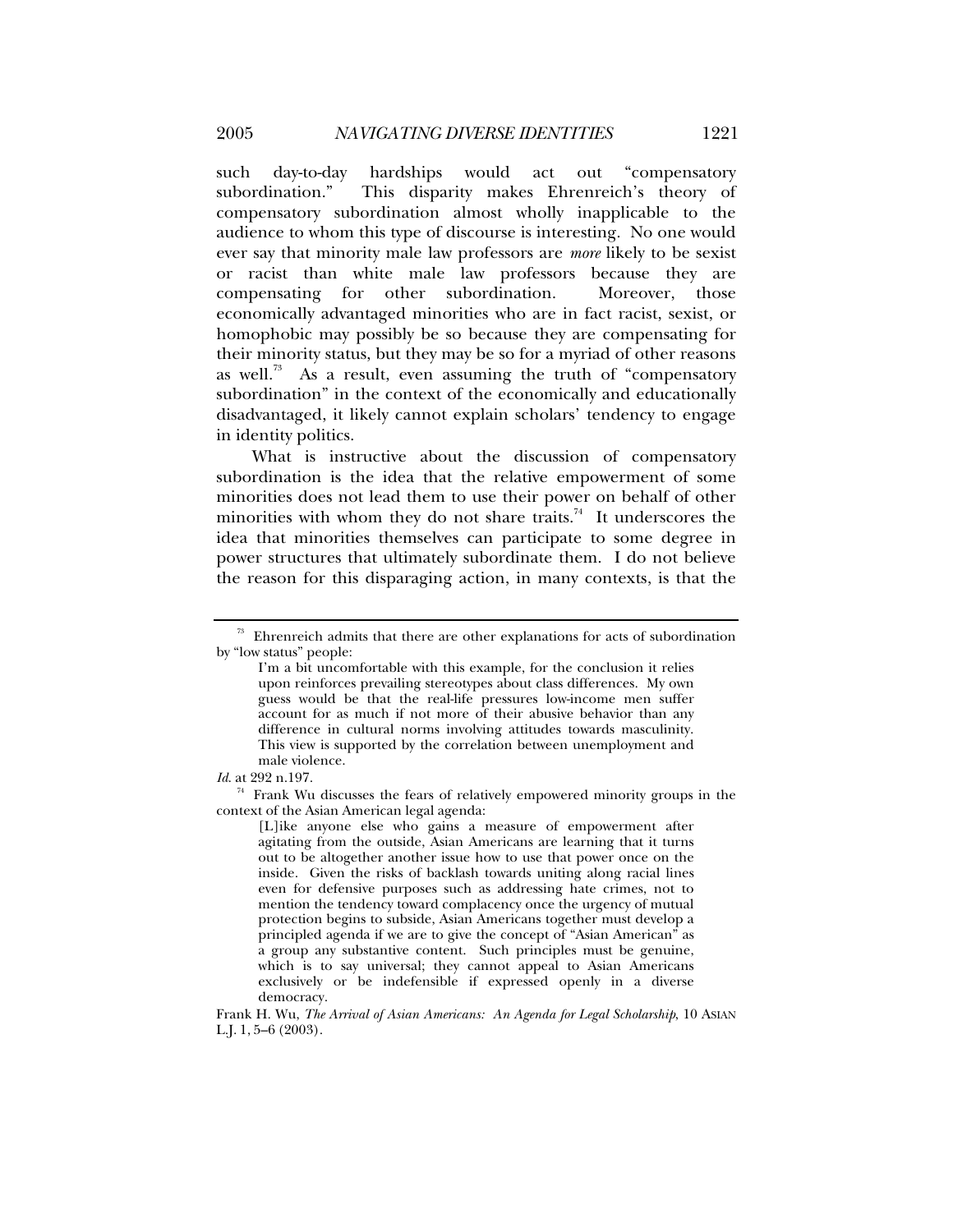minorities are acting out against other minorities; rather, it is that minorities, who have fought so hard for the little power they have, do not want to lose it by taking up the cause of someone even more disempowered. In this sense, some minorities, well-educated or not, are in part controlled by the dominant power structure that decides which minority agendas to privilege and which to disadvantage. $75$ 

While the fear of marginalization may be very real, it is not a reason to reject the proposal outlined in the introduction. First, the proposal does not envision alliances so strong that they are necessarily intertwined in all contexts. Thus, for example, the Latina law professor could advance a Latina-only agenda with certain audiences, advance a gay rights agenda with others, and even advance a mixed Latina/gay strategy when expedient.<sup>76</sup> In our professional lives, we teach different courses, write about different things, and speak on a variety of subjects. This proposal is quite modest in that it counsels us to, at the very least, devote a fraction of our scholarship to the rights of others. This scheme does not necessarily require that it permeate all our academic endeavors. Second, we ought to be very critical about the costs of our own minority groups' power gains within the dominant infrastructure. If these gains come at the expense of larger agendas, other minorities' rights, or the rights of more subordinated members within the group, perhaps these gains are not worth their expense.<sup>77</sup>

Some argue, however, that immediate gains to minority groups are more important than loftier, yet harder to achieve, general antisubordination goals.<sup>78</sup> Consider the current debate in gay

Samuel Marcosson observes that "[f]or over a decade now . . . there has been an active campaign by [lesbian, gay, bisexual, and transgender] activists to expand the institution of civil marriage to include equal recognition of the marriages between same-sex partners." Samuel A. Marcosson, *Multiplicities of Subordination: The* 

<sup>&</sup>lt;sup>75</sup> See Ehrenreich, *supra* note 11, at 259–63.<br><sup>76</sup> I submit that as a practical matter, it is difficult to be consistent with one's agenda in all contexts. While advancing the goal of antisubordination generally, one might have to tailor the discussion to achieve maximum effectiveness for a given

 $\frac{77}{10}$  For example, if the only way an Asian American interest group can curry favor with a powerful white interest group is to advance an anti-gay marriage policy, the Asian American group has a moral responsibility to think twice about such an alliance. I disagree with Ehrenreich, however, that there is an easy way to show the Asian American group that forgoing the alliance with the powerful white group is in their best interest. *See* Ehrenreich, *supra* note 11, at 324; *supra* text accompanying note 44. Instead, one must convince the Asian American group that sometimes groups must act contrary to their interests in order to support more important goals. *See* Wu, *supra* note 74, at 6 ("Perhaps it is easier to identify what ought not be done, rather than what ought to be done. Aside from the obvious point of avoiding self-congratulation, the most important admonition is to reject self-interest.").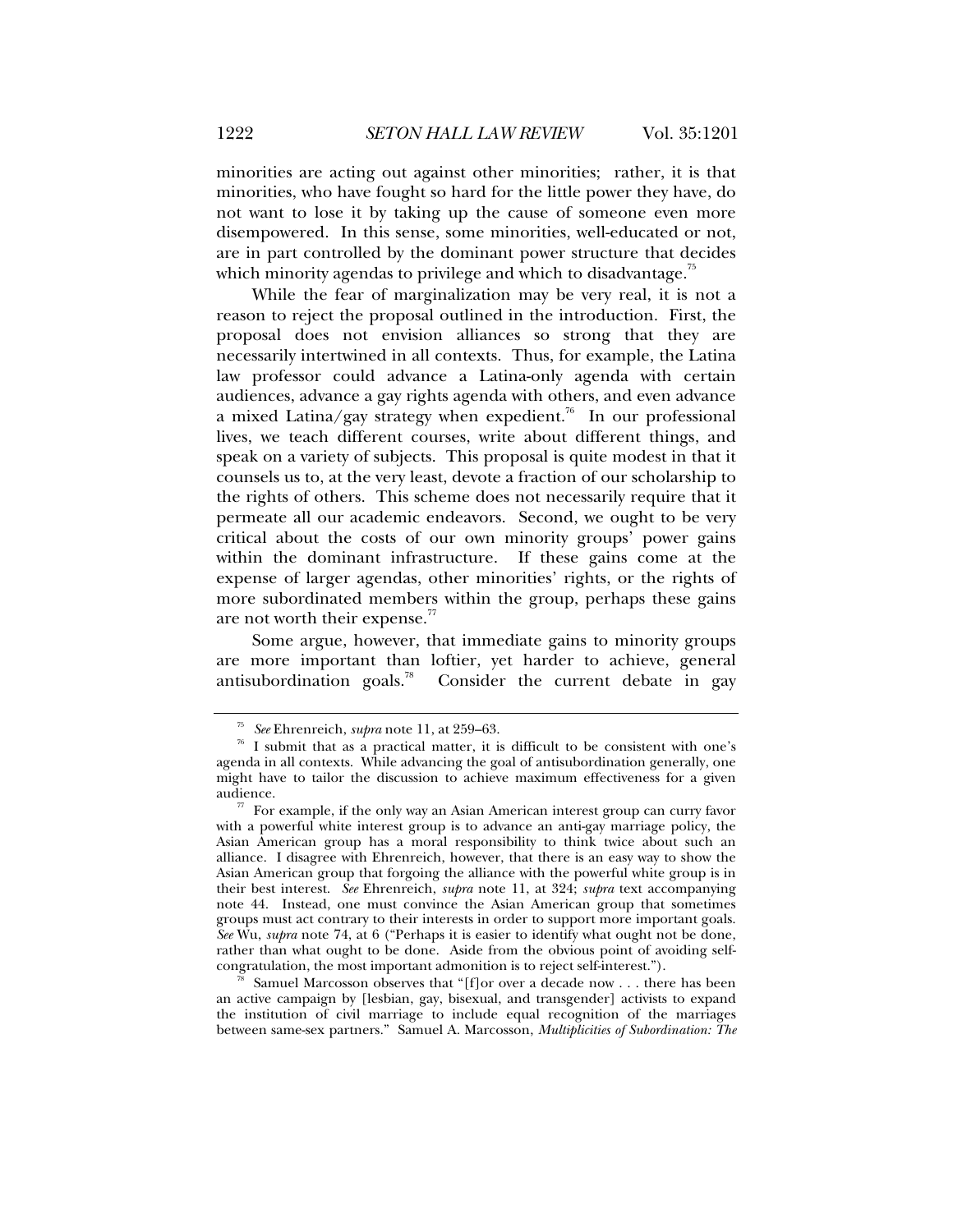scholarship over gay marriage. Some believe that the gay marriage issue is a fundamental question of rights and one that may be resolved favorably to the movement in the imminent future.<sup>79</sup> To them, gay marriage represents a power gain to the gay rights movement.<sup>80</sup> Others feel, however, that by fighting for gay marriage and making it the central issue, the movement has accepted the dominant culture's exclusion of alternative forms of familial unions and child bearing and rearing.<sup>81</sup> In this sense, the gay rights movement sacrifices long-term equality for the momentary advantage of participating in a very heterosexual form of union.<sup>82</sup> Samuel Marcosson argues that those who stand to benefit from gay marriage will not be persuaded that it is in their best interests to abandon that quest to pursue larger equality in romantic unions.<sup>83</sup> Rather, he proposes that the solution to this impasse involves reordering goals. He argues that the gay rights movement can first be concerned with winning the gay marriage issue, but thereafter fight for broader familial rights. $84$  The idea is that small steps precede big steps. Now,

*Challenge of Real Inter-Group Conflicts of Interest*, 71 UMKC L. REV. 459, 460 (2002).<br><sup>79</sup> *Id.* 81<br><sup>81</sup> *Id.* 82 Hutchinson asserts:

By decreeing legal marriage "the most important" goal for gay and lesbian politics, scholars and activists obscure racial, class, and gender distinctions among gays, lesbians, bisexuals, and transgender people, construct gay and lesbian political agendas upon gender, class, and racial hierarchies, and create conflict among antiracist, feminist, antiheterosexist, and antipoverty activists and scholars.

Darren Lenard Hutchinson, *Identity Crisis: "Intersectionality," "Multidimensionality," and the Development of an Adequate Theory of Subordination*, 6 MICH. J. RACE & L. 285, 292

<sup>83</sup> Marcosson observes that supporters of gay marriage will not likely be swayed away from their position by more ethereal antisubordination goals:

The victory may not be as complete in terms of attacking the mechanisms of subordination, and the benefits may not extend as far and to as many individuals as a different approach might someday achieve, but the balance of the singly burdened group's interests tilts heavily in favor of obtaining the benefits (with certainty) today instead of (perhaps) achieving a fuller victory tomorrow.

Marcosson, *supra* note 78, at 471.<br><sup>84</sup> Marcosson contends:

Reinforcement of the systems of subordination is a bad thing, and it is a bad thing specifically for sexual and gender minorities, including those who would get married if they had the opportunity. But the status quo represents a far worse state of affairs. Right or wrong, marriage is a valorized institution, and same-sex couples are barred from enjoying the benefits of that status. Right or wrong, civil marriage carries a host of legal and financial benefits, and gay men and lesbians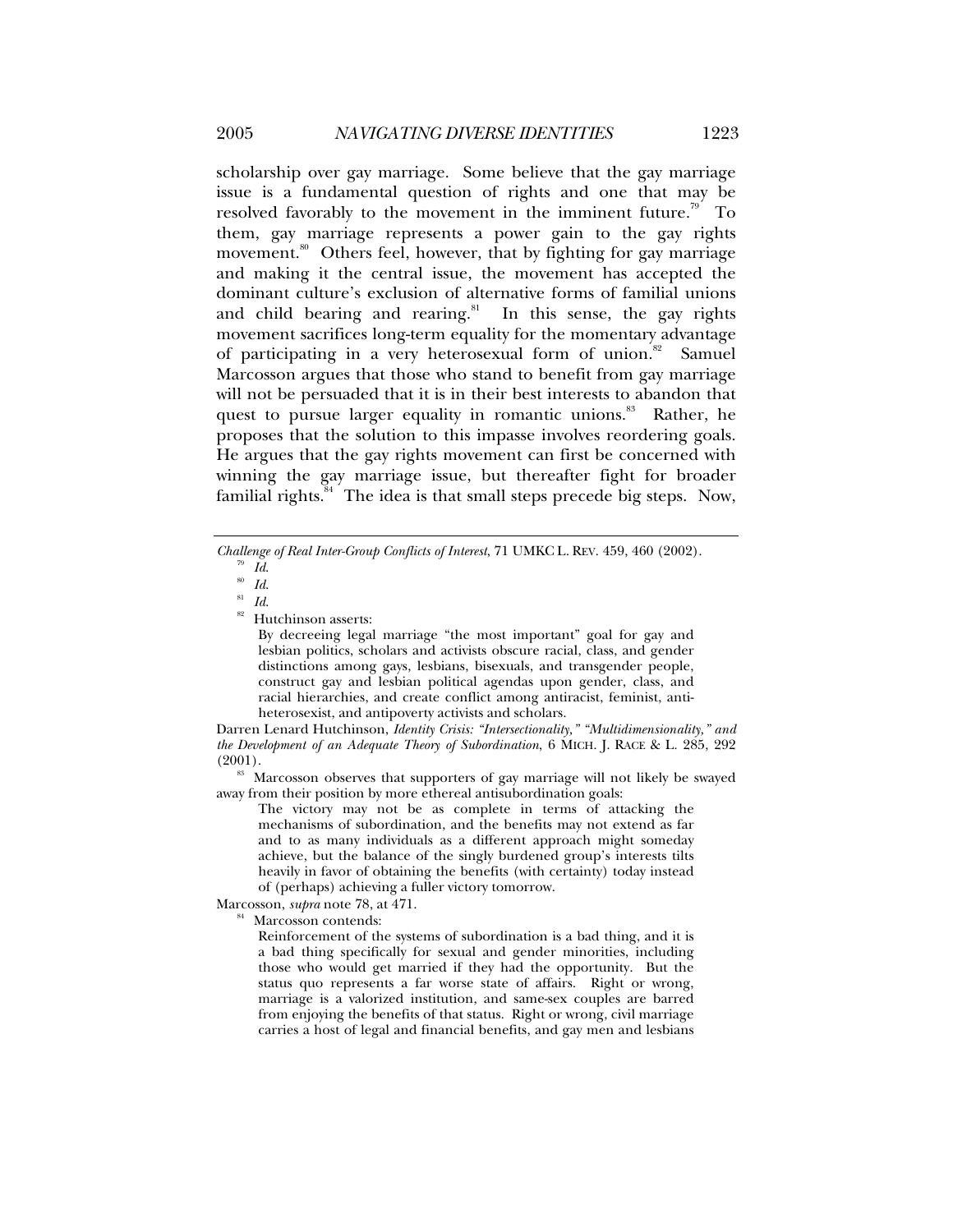the critique of this proposal is that the small step of gay marriage is actually a gross impediment to the big step of equality for minorities because it solidifies dominant power structures.

Granted, there is a delicate balance to be struck here. There is always the risk that by taking on the struggle of the other, one may be ideologically disadvantaging one's own group. The reservation addressed here, however, is less about conflicting agendas and more about loss of credibility. My argument is that scholars, if need be, should sacrifice some mainstream credibility, which is likely premised on dominant structures of privilege and bigotry, for the sake of promoting the interests of the worst off. To the extent that the scholar has taken up the cause of a group whose interests conflict with his groups' interests, there are several ways to address this problem. The scholar may indeed, as Nancy Ehrenreich suggests, attempt to convince himself and his group that it does further their interests to pursue the struggles of the other.<sup>85</sup> Alternatively, the scholar may find ways to articulate to his group that some of their interests are tied to institutions of privilege that harm all minorities.<sup>86</sup> The scholar could even advance two seemingly disparate agendas, as Marcosson suggests.<sup>87</sup> The scholar could write about the rights of gays to marry and simultaneously question the institution of marriage. More likely, however, the scholar will choose to write about rights of others that do not conflict with the interests of his group. To bring it back to the Latina law professor example, she can first take steps to push forward the Latina agenda, which is not likely to directly conflict with gay rights, and thereafter or simultaneously advance a pro-gay rights agenda.

*Id*.

Ehrenreich observes:

Ehrenreich, *supra* note 11, at 324.<br><sup>86</sup> See *supra* notes 73–75 and accompanying text for a discussion of how some empowered minorities choose not to use their power to aid more disempowered minority groups, not because they are acting out against the more disempowered minority groups, but because they are participating in the very power structures that

are denied those benefits.

I see no reason not to try, as well, to appeal to dominant groups' sense of self-interest. To point out, for example, the ways in which masculinity norms harm men is not to deny male power or to suggest that women are not subordinated. But it may win converts to a more feminist view of gender roles and norms. Not all men will be convinced of the harms of patriarchy, but some will. And the resulting coalition may be strong enough to carry the day.

 $\frac{87}{10}$  See *supra* notes 83–84 and accompanying text for a discussion of Marcosson's suggestion that gay activists could first concern themselves with winning the gay marriage issue and thereafter pursue more generalized equality goals.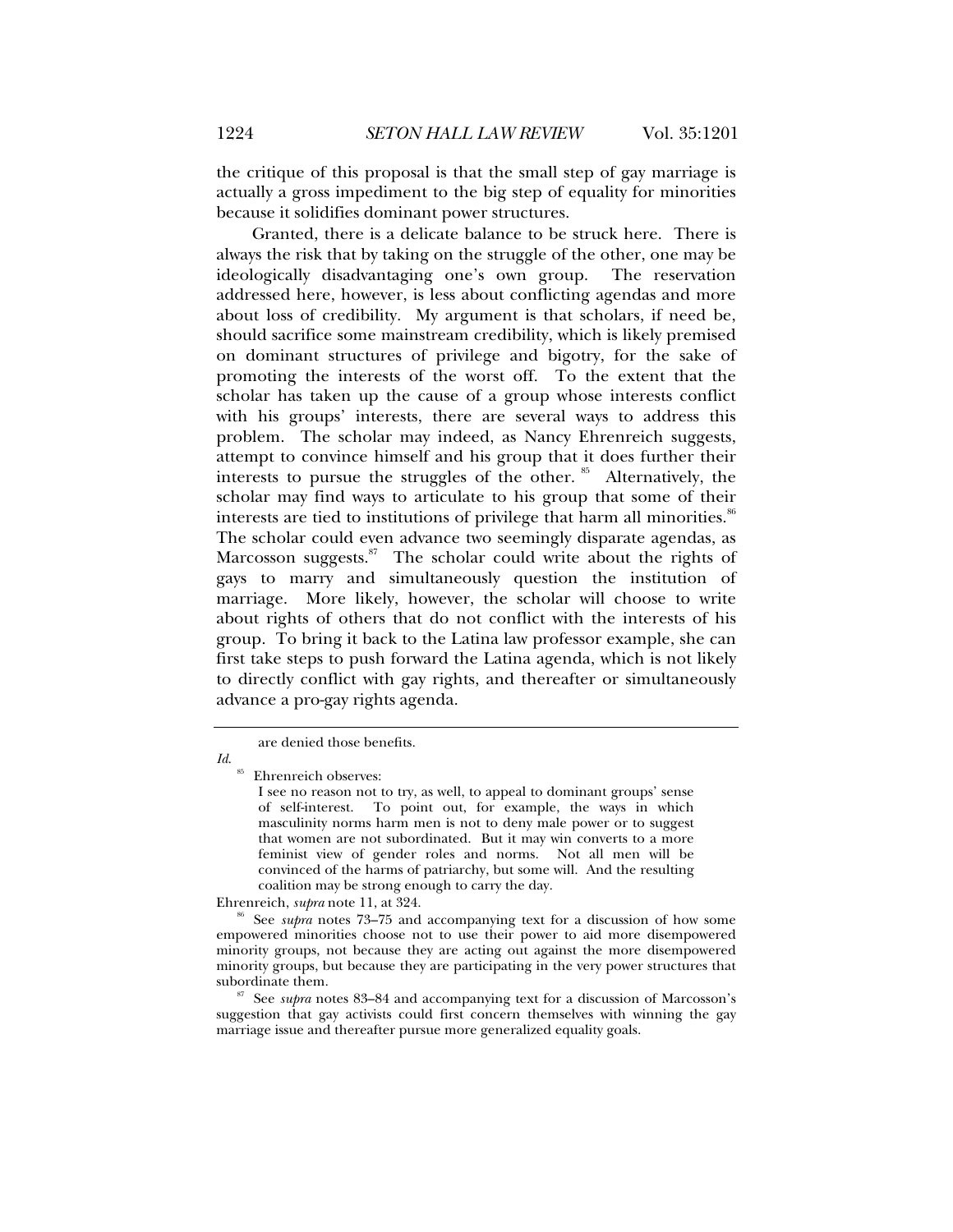# *C. External Criticism*

*Reservation: People of color recognizing their own participation in oppression will give ammunition to conservatives to criticize, stereotype, and dismiss minority scholars and scholarship.*

Members of minority communities understandably embrace at times a "show no weakness" ideology. They fear that by recognizing that each individual possesses both subordinating and privileged traits, minorities make themselves targets of those who seek to stereotype and trivialize them. Darren Lenard Hutchinson observes that this fear sometimes prevents internal critiques in the progressive movement:

[M]any of the opponents of internal criticism believe that such criticism will exacerbate the negative construction of oppressed individuals by the larger society. For example, Black men have opposed public critiques of Black sexism and Black anti-female violence on the grounds that such critiques may ultimately reinforce negative social stereotypes of Black men as violent and threatening.

There are several responses to this reservation. Hutchinson makes the point that the risk of further stigmatization is outweighed by the gains of internal critiques.<sup>89</sup> Similarly, one could argue that redistribution of academic capital will achieve more good than harm. In addition, there is the empirical issue of whether multidimensional thinking actually does further racists' ability to stereotype minorities. The reality is that those who wish to marginalize and stereotype minorities will find a way to do so. The fact that the progressive academic community engages in post-intersectionality analysis is unlikely the ground upon which racists base their characterizations of minorities. A similar argument has been made by conservative minorities against affirmative action. They claim that affirmative action will lead to the larger community stigmatizing minorities and assuming them unqualified. $90$  My response to this contention is

*Id.* at 197.

<sup>&</sup>lt;sup>88</sup> Hutchinson, *supra* note 42, at 195–96.<br><sup>89</sup> Hutchinson observes:

The commonly feared "disunity" and "negative" depictions of the oppressed are substantially outweighed by the potential benefits of an acceptance of internal dissent: the strengthening of coalitions within and across the body of subordinate communities; the much needed inclusion of excluded "voices" within progressive discourse; and the transformation of equality discourse into an instrument for confronting complex subordination.

<sup>90</sup> Justice Thomas passionately argues in *Adarand*: So-called "benign" discrimination teaches many that because of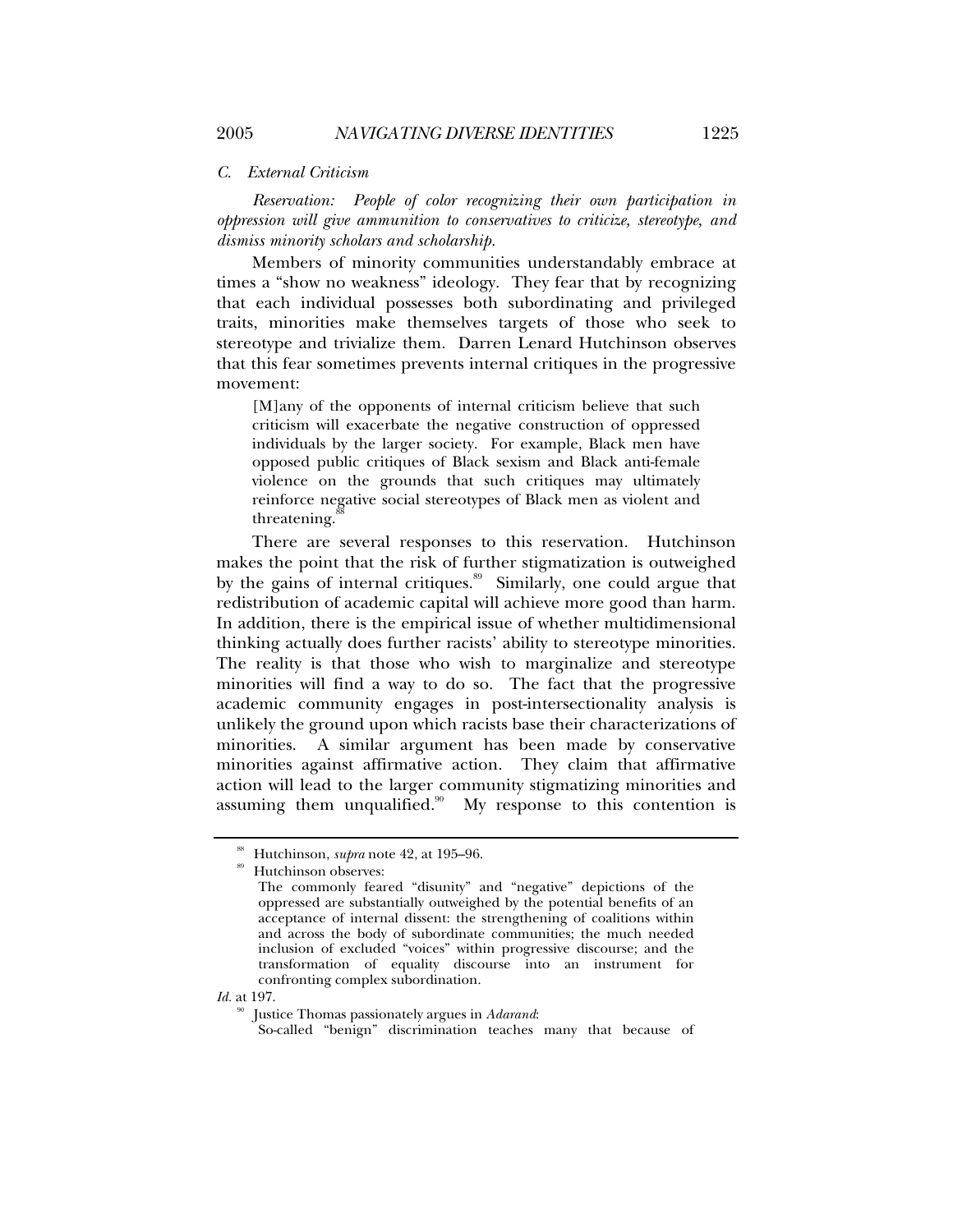always that it is the racist predilection toward stigmatizing minorities against which one should fight, not the positive program that the racist happens to use as a ground for his prejudice.

Moreover, to some bigoted white people, the thought that, for example, some African Americans are homophobic would unfortunately be construed as a positive or unifying racial factor rather than a stigmatizing factor.<sup>91</sup> For those in the majority who see homophobia as a negative factor, the fact that African American academicians are engaging in pro-gay scholarship and postintersectionality work dealing with building gay–African American coalitions would undercut any presupposition that African Americans are homophobic. $92$  In the end, the risk of stigmatization is likely

Adarand Constructors, Inc. v. Pena, 515 U.S. 200, 241 (1995) (Thomas, J., concurring).

<sup>91</sup> One conservative news source reports:

. . . .

Yet, despite the attempt by gay activists to find empathy for their cause from black Americans, several conservative groups are encouraging black churches to outright deny the erroneous comparison.

 Matt Daniels, executive director for the Alliance for Marriage, argues "communities of color" strongly support traditional marriage and a constitutional amendment that would define marriage as between one man and one woman.

 Interestingly, black Americans, who have traditionally voted overwhelmingly for Democrats, are torn between supporting Republicans, the party that opposes gay marriage or the Democrats, who are leading the effort to give marriage rights to homosexuals.

Jimmy Moore, *African Americans Offended by Comparison Made by Gay Marriage Activists*, TALON NEWS, Mar. 8, 2004 (copy on file with author). The conservative Traditional Values Coalition's website ran a feature story on black clerics opposing the gay-rights amendment. One black cleric is praised for stating that "[m]arriage is a union created and recognized by God. Homosexuality is an abomination as far as God is concerned." *African-American Pastors Organize to Fight Homosexual Marriage*, *available at* http://www.traditionalvalues.org/modules.php?name=News&file=article&sid=1662 (last visited Apr. 14, 2005). In an extreme example of the possible unholy alliances that could be forged in the name of homophobia, Reverend Gregory Daniels, a black minister, advised his ministry, "[i]f the KKK opposes gay marriage, I would ride with them." Keith Boykin, *Whose Dream*, THE VILLAGE VOICE, May 24, 2004, at 46, *available at* http://www.villagevoice.com/news/0421,boykin,53751,1.html (last visited Apr. 14, 2005).

 $92$  For example, any claim that the African American community is homophobic

chronic and apparently immutable handicaps, minorities cannot compete with them without their patronizing indulgence. Inevitably, such programs engender attitudes of superiority or, alternatively, provoke resentment among those who believe that they have been wronged by the government's use of race. These programs stamp minorities with a badge of inferiority and may cause them to develop dependencies or to adopt an attitude that they are "entitled" to preferences.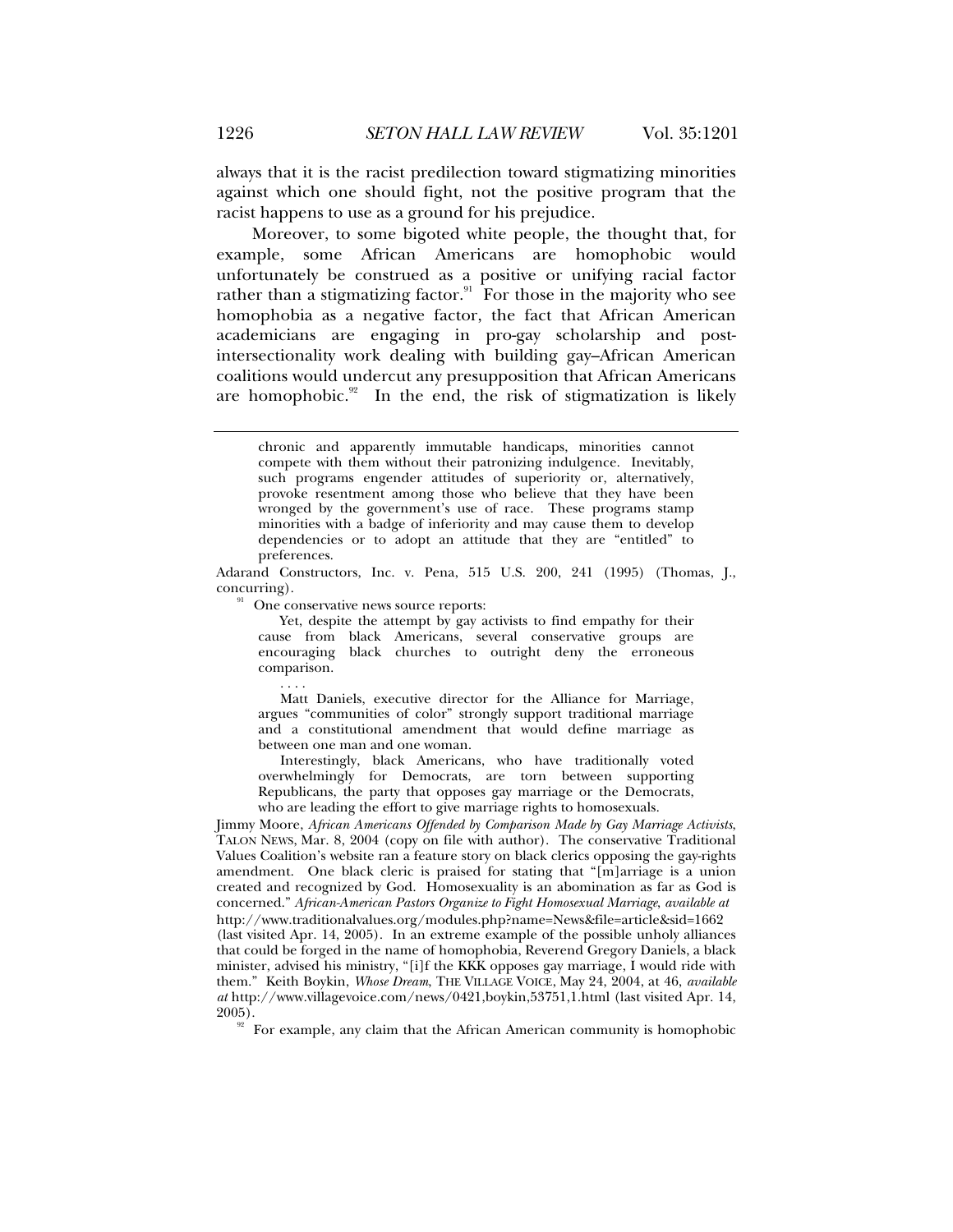decreased rather than increased by following the proposal discussed in this Essay.

# *D. Illegitimacy*

*Reservation: It is illegitimate for an outsider to engage in critical analysis on behalf of a subordinated group, and the outsider will impose her disparate experience on the group.*

Another barrier to post-intersectionality work is the belief that scholars may not legitimately advocate on behalf of those with whom they do not share a subordinating trait. The argument is that only through the experience of similar discrimination can one truly explicate the goals of the marginalized group. In addition, there is the concern that members of "oppressor groups" will, consciously or unconsciously, impose their views and experiences on the subordinated group.<sup>93</sup> For this reason, progressives criticize the history of black experience, for example, being defined by liberal or conservative whites. Against a backdrop of racial exclusion and white domination in the civil rights scholarship field, Richard Delgado put these concerns bluntly:

[W]hile no one could object if sensitive white scholars contribute occasional articles and useful proposals (after all, there are many more of the mainstream scholars), must these scholars make a career of it? The time has come for white liberal authors who write in the field of civil rights to redirect their efforts and to encourage their colleagues to do so as well. There are many other important subjects that could, and should, engage their formidable talents. As these scholars stand aside, nature will take its course; I am

is undercut by the testimony of Hilary Shelton, Director of the Washington NAACP, opposing the amendment banning gay marriage and stating in part:

The NAACP is greatly disappointed that President George Bush and others have decided to enter this election cycle by endorsing an amendment that would forever write discrimination into the U.S. Constitution, rather than focusing on the crucial problems and challenges that affect the lives of all of us.

*Judicial Activism vs. Democracy: What are the National Implications of the Massachusetts*  Goodridge *Decision and the Judicial Invalidation of Traditional Marriage Laws?: Hearing Before the Senate Subcomm. on the Constitution of the Senate Comm. on the Judiciary*, 100th Cong. (2004) (statement of Hilary Shelton, Director, NAACP Washington Bureau), *available at*

http://judiciary.senate.gov/testimony.cfm?id=1072&wit\_id=3076 (last visited Apr. 14, 2005).

<sup>&</sup>lt;sup>93</sup> See Culp, *supra* note 60, at 97 ("American legal scholarship occasionally has dealt with black concerns; however, this treatment has almost universally been from the perspective of the white majority. Black views are ignored and their concerns are subordinated to overriding issues of how black questions impact on white rights.").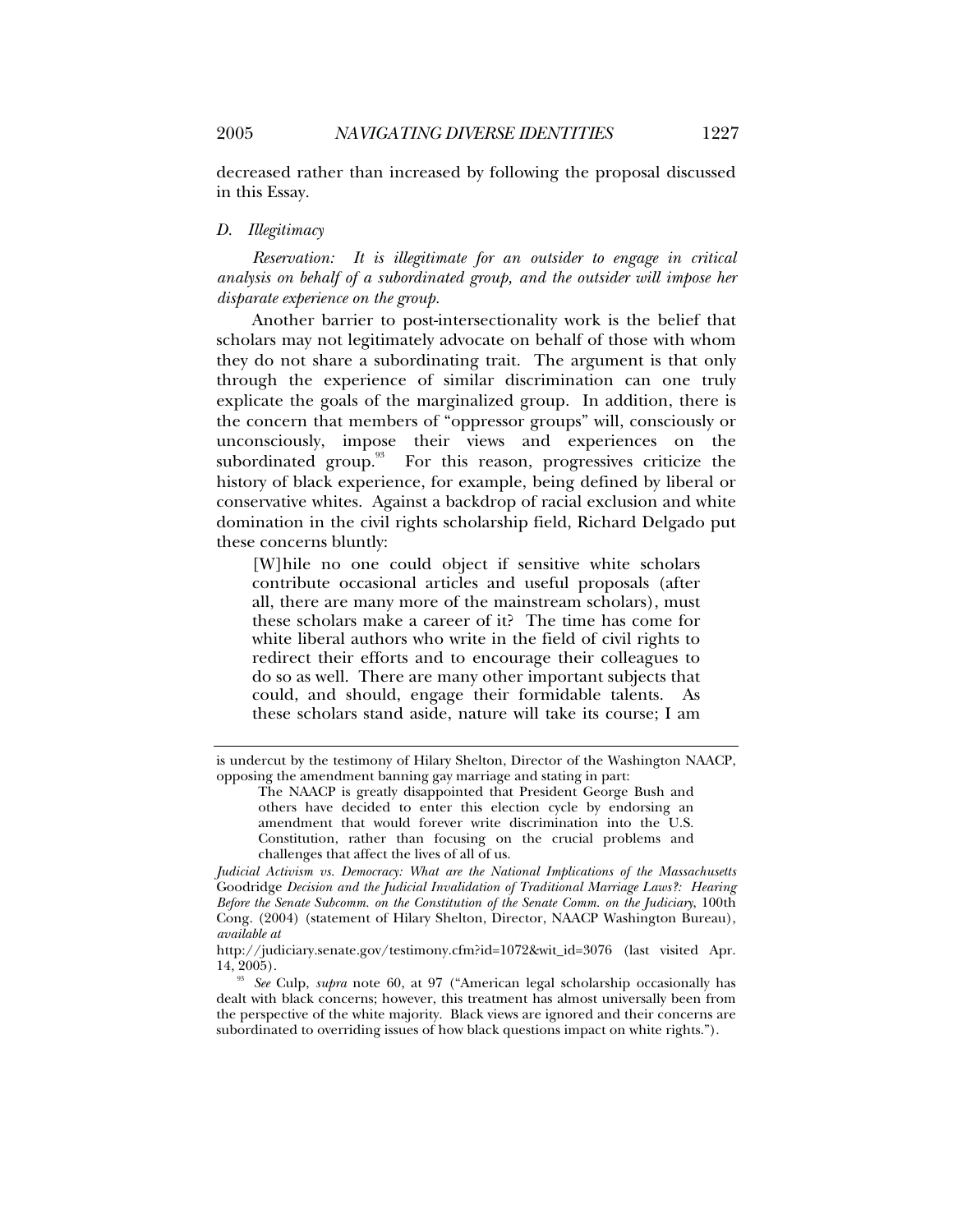reasonably certain that the gap will quickly be filled by talented and innovative minority writers and commentators. The dominant scholars should affirmatively encourage their minority colleagues to move in this direction, as well as simply make the change possible.

Related to this concern is the reservation that when one engages the struggle of others, one loses many of the tools of persuasion held by those who advance their own causes. First, one cannot legitimately claim to be the victim of the discrimination. The vehemence, emotion, and rhetoric of victimhood is a very powerful tool. While it can lead to troubling doctrines, like the crime victims' rights movement, $95$  it can also underlie powerful discourse in the quest for rights. In addition to the loss of the power attendant to victim status, one loses the ability to engage in the persuasive tool of personal narrative to underscore theoretical points. Pedro Malavet discusses the power of narrative as follows:

Minority and subordinated communities utilize narratives to counter the "singular homogenized experience" produced by the essentializing of identities imposed by majority society. Narrative, thus, is a vehicle to speak the truth to the "power"—the dominant American society. LatCritters embrace and celebrate the narrative. More specifically, LatCrit scholarship must and does include storytelling, because it is both antinormative and antiessentialist. In fact, our failure to use narrative would contribute to the preservation of privilege and, thus, to normativity and essentialism.<sup>96</sup>

When a person writes about the subordination of those unlike him, that person loses the ability to describe the pain and struggles of being subordinated from a personal perspective. One thus loses the persuasive power that individual storytelling brings.

 In responding to this set of concerns, I begin by questioning the general contention that only those within a certain subordinated group may legitimately write about the subordination. Such a contention would prevent any scholarship on behalf of others.<sup>97</sup>

<sup>&</sup>lt;sup>94</sup> Richard Delgado, *The Imperial Scholar: Reflections on a Review of Civil Rights Literature*, 132 U. PA. L. REV. 561, 577 (1984).

<sup>&</sup>lt;sup>95</sup> See generally Aya Gruber, *Victim Wrongs: The Case for a General Criminal Defense Based on Wrongful Victim Behavior in an Era of Victims' Rights, 76 TEMP. L. REV. 645* (2003) (discussing the dangers the victims' rights movement poses to civil rights).

<sup>&</sup>lt;sup>96</sup> Pedro A. Malavet, *Literature and the Arts as Antisubordination Praxis: LatCrit Theory and Cultural Production: The Confessions of an Accidental Crit*, 33 U.C. DAVIS L. REV. 1293, 1301-02 (2000).

 $97$  Some theorists, however, would open up the category of antisubordination work to any person of color so long as they could speak in a general voice of color.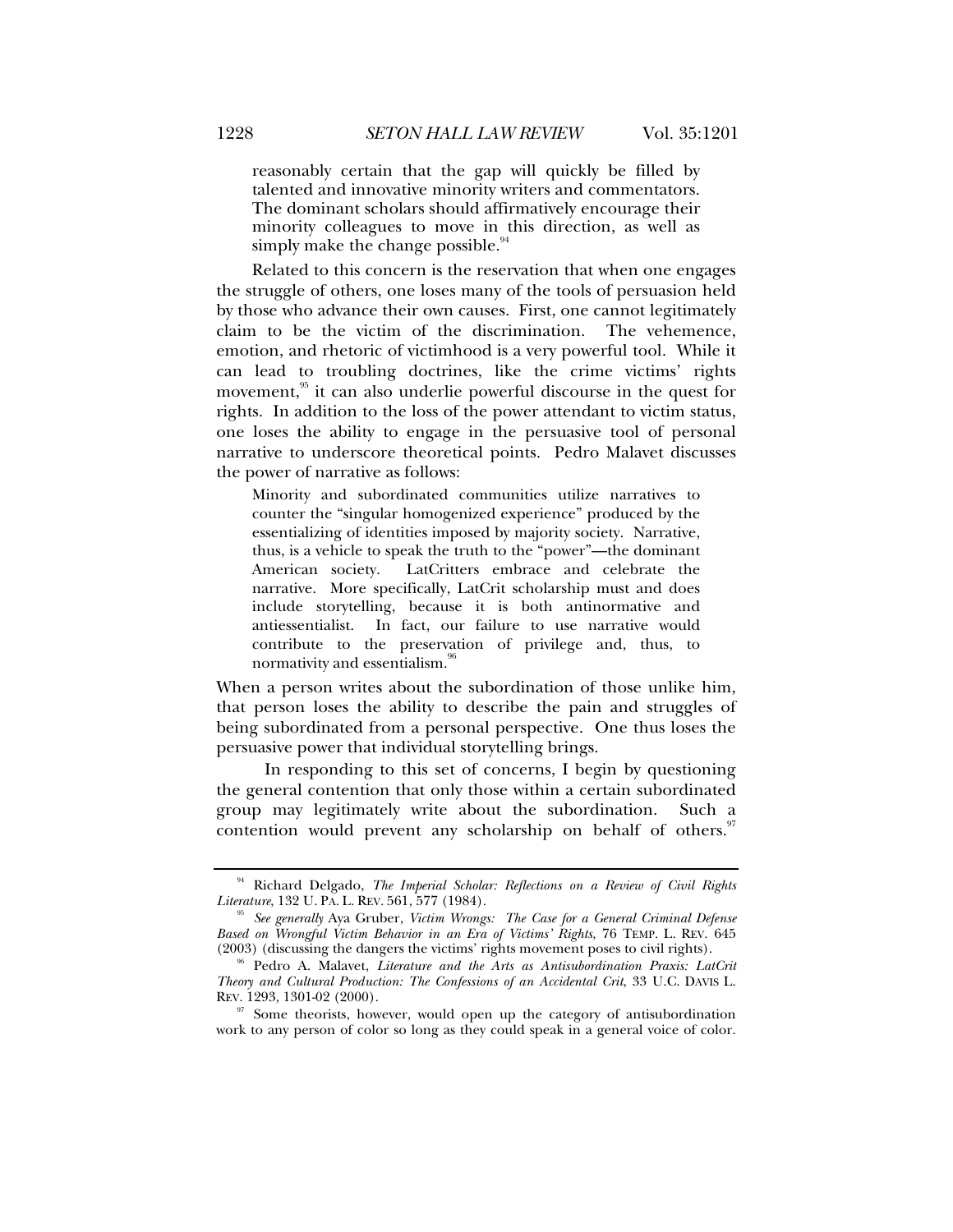While it is extremely important that minority scholars have a voice and that rights discourse is not dominated by white male scholars,<sup>98</sup> this imperative does not mean that one may only legitimately write about groups in which she is a member. First, the "voice of color"<sup>99</sup> can be used for or against subordination, depending on who is using it. For example, when Justice Clarence Thomas emotionally opposes affirmative action as stigmatizing minorities, he does so in a voice of color. His manipulation of language seeks to show the reader his special insights on affirmative action because of his color.<sup>100</sup> Similarly, Stephen Carter uses his voice of color to attack affirmative action, as Alex Johnson observes:

Most interesting about Professor Carter's claims and contentions is that he used his status as an African American to attack affirmative action. In other words, if he had adopted a formal-race approach to attack affirmative action, he would have made no mention of his status as an African American. However, the very first sentence of the book, "I got into law school because I am black," connotes that the reader should take the author's race into account when reading and interpreting the work. Professor Carter used the sentence to color (pun intended) the reader's perception of the work by asking the reader to employ an

I want to hear the voices that represent different ways of living and knowing, particularly those ways that come out of the culture of the historically subordinated. I want to hear as well the literal voices of difference—differences in language, accent, cadence, and sound that have made the streets of the North American cities I love vibrant and alive. I ask that we nurture these voices and keep them from fading. My urgency in this quest is tied to my belief that it is what we must do, as a nation, to save our national soul.

Mari J. Matsuda, *Voices of America: Accent, Antidiscrimination Law and a Jurisprudence for* 

<sup>39</sup> Alex Johnson describes the concept of "voice of color":

[P]roponents of the existence and value of the voice of color allege that scholars of color speak to all issues with a distinctive voice, especially to certain race-related ones, because scholars of color have shared the molding experiences created by racism that caused the voice of color to emerge.

Alex M. Johnson, Jr., *The New Voice of Color*, 100 Yale L.J. 2007, 2012 (1991).<br><sup>100</sup> See *supra* notes 27 & 90 for a discussion of Justice Thomas' concurrence in *Adarand*.

*See generally* Culp*, supra* note 60. Presumably, then, blacks could write about Latina issues, Asians about gay issues, etc. White men could not write about minority issues. Opening up the categories becomes complicated, however. Can white women write about the struggles of Latina women, black men, immigrants? Can black men weigh in on the struggles of lesbians? 98 Mari Matsuda states: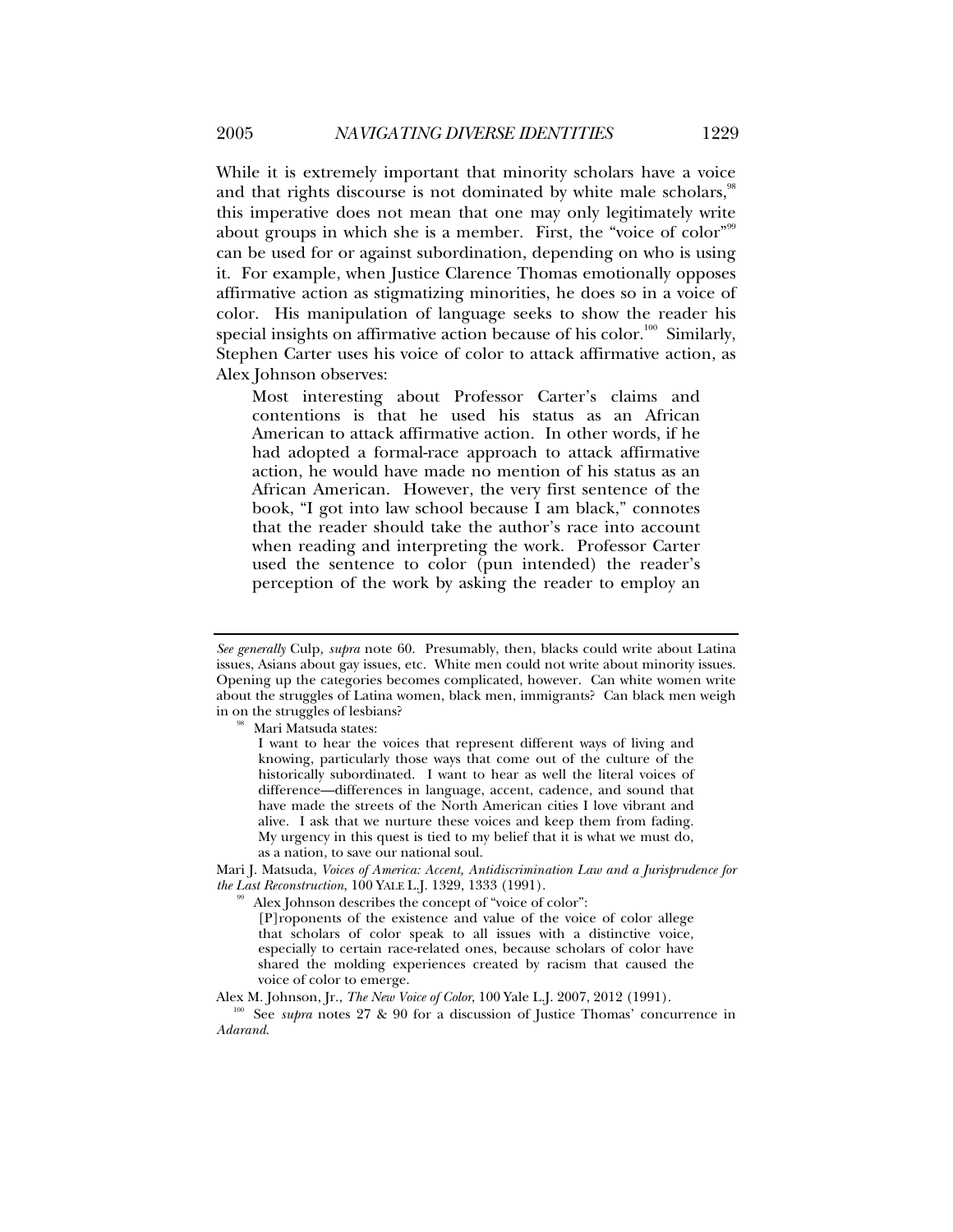interpretive framework that acknowledges Carter's status as an African American.<sup>101</sup>

Consequently, voices of color could be used to advance or retard an antisubordination agenda. Similarly, white voices historically have and continue to make important discursive contributions to antisubordination causes.<sup>102</sup> In addition, as the instant proposal relates to scholars who are minorities themselves, one could expect that those who engage in the enterprise of writing about the struggles of other minority groups will do so with sensitivity, empathy, and understanding.

Moreover, limiting group-rights scholarship only to those in the particular group is disadvantageous to minority groups whose members are few or whose members have not broken into the ranks of the legal academy.<sup>103</sup> In addition, perfect synthesis between writer and subject is not likely given the multiplicity of traits that make up individuals and groups. Scholars with some connection to a certain subordinated group often write about experiences they have not personally felt. For example, Asian American and Latina scholars who are not immigrants write about the struggle of immigrants in this country. Although the scholars and their subjects may share the trait of Asian-ness or Latina-ness, such scholars cannot personally claim to have felt the discrimination to which immigrants are subjected. Likewise, women write about domestic violence they have never personally experienced.<sup>104</sup>

<sup>&</sup>lt;sup>101</sup> Alex M. Johnson, Jr., *Defending the Use of Narrative and Giving Content to the Voice of Color: Rejecting the Imposition of Process Theory in Legal Scholarship*, 79 IOWA L. REV. 803, 846 (1994) (quoting STEPHEN L. CARTER, REFLECTIONS OF AN AFFIRMATIVE ACTION

 $102$  Frank Wu observes:

<sup>[</sup>I]t is important to emphasize that scholarship about Asian Americans need not be written by Asian Americans alone. Just as not every Asian American is an Asian Americanist (i.e., a scholar concentrating on Asian Americans), so too not every Asian Americanist is an Asian American. Asian Americanists have rarely promoted racial nationalism and none have supposed that racial membership confers racial expertise. Two of the best among recent publications on the internment of Japanese Americans during World War II are Greg Robinson's *By Order of the President* and Eric Muller's *Free to Die for Their Country*. The leading empirical work on Asian Americans and the admissions process at the University of California was produced by William Kidder.

Wu, *supra* note 74, at 3 (footnotes omitted).<br><sup>103</sup> See *infra* notes 121–22 and accompanying text for a discussion of the benefits of a redistribution of academic capital, particularly for smaller minority groups. 104 Wu states that "[s]cholarship suffers for the neglect of comparative

possibilities." Wu, *supra* note 74, at 10.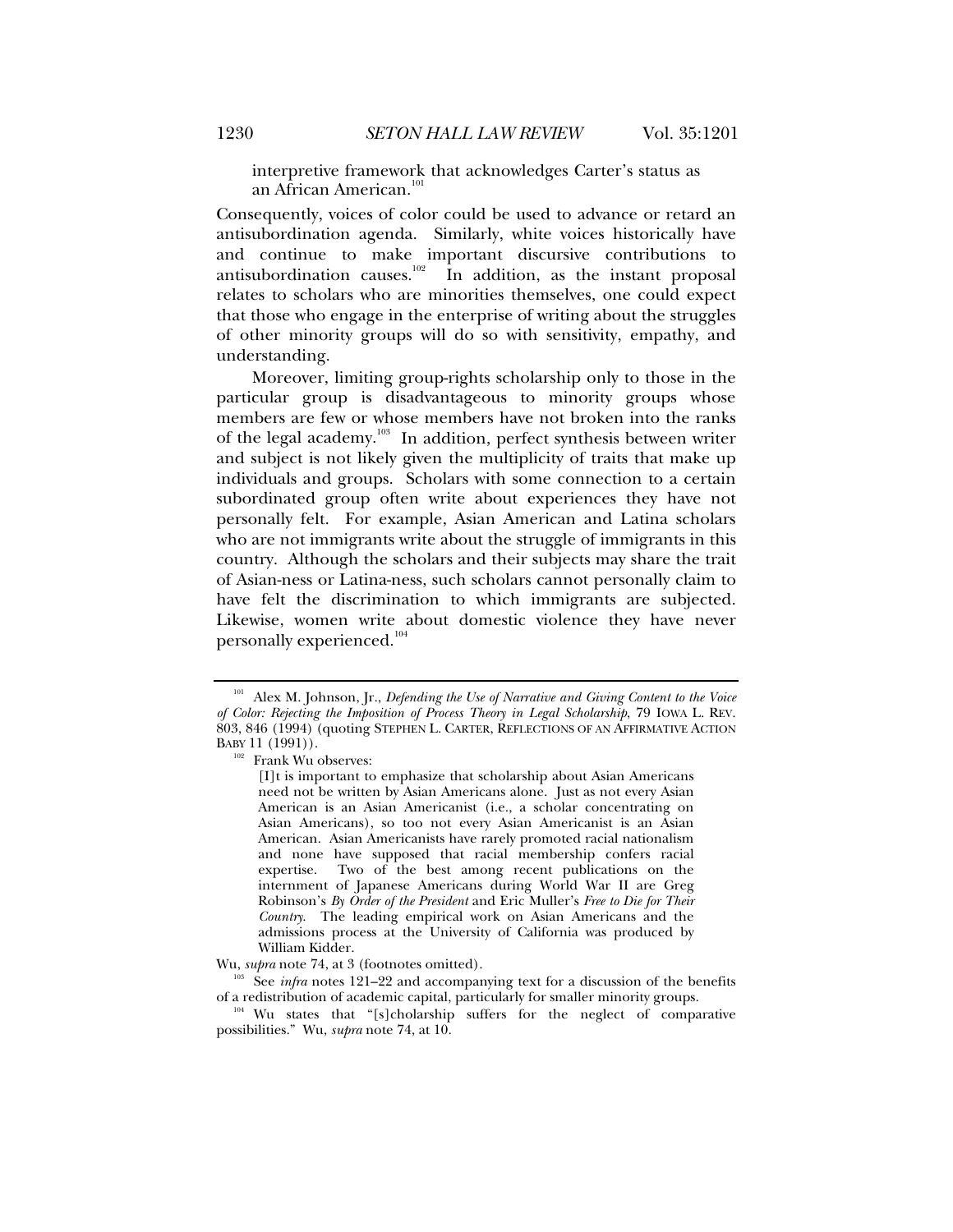The concern that one may impose one's own beliefs and experiences on other subordinate groups is important and merits discussion. Especially as persons who have experienced some discrimination related to our own subordinating traits, there may be a tendency to superimpose our experiences on others. The remedy, however, is not to refrain from writing about others, but rather to be extremely cognizant of the risk of imposing one's own experiences on others. Moreover, inserting oneself into the discourse is not necessarily a bad thing. Comparative analysis of one's own experiences with the experiences of others can lead to fruitful discoveries and interesting theory. Ediberto Roman remarks:

[I]f groups have commonalities, these stories should be told together in order to promote understanding and encourage coordinated action. . . . These intellectual endeavors should be continued in academic as well as political arenas. Again, exploring "common ground" of harmed groups has the potential of leading those groups to promote dialogue and change.<sup>105</sup>

Turning to the contention that writing about others makes one unable to engage in "victim talk," claims of victim status are powerful but dangerous. While past victimization is often a predicate for gaining current rights, "victim talk" centers the discourse away from equality and antisubordination and more toward emotional reactions to the very worst cases of abuse.<sup>106</sup> Furthermore, "victim talk" is often connected with the very essentialist and stereotypical characterizations to which progressives generally object. $107$ Consequently, one should be wary of engaging in "victim talk" even when one is a member of the subordinated group. Being unable to engage others in narratives of victimization should not impede one from discussing the struggles of others.

<sup>&</sup>lt;sup>105</sup> Ediberto Roman, *Reparations and the Colonial Dilemma: The Insurmountable Hurdles and Yet Transformative Benefits, 13 BERKELEY LA RAZA L.J. 369, 384-85 (2002).* 

 $h_0$  I have elsewhere discussed how the victims' rights movement has undermined equality and rights in the criminal context:

<sup>[</sup>T]he narrative of victims' rights serves as a rhetorical tool to justify and moralize the seemingly vengeful retributivist trend in criminal law. For this reason, "harmed and humble" victims are characterized as vengeful rather than forgiving, angry rather than merciful. Like the tough-on-crime movement, the victims' rights movement has grown into a major socio-political force in the criminal system.

Aya Gruber, *Righting Victim Wrongs: Responding to Philosophical Criticisms of the Nonspecific Victim Liability Defense*, 52 BUFF. L. REV. 433, 435–36 (2004) (footnotes omitted). 107 *See* Gruber, *supra* note 95, at 662.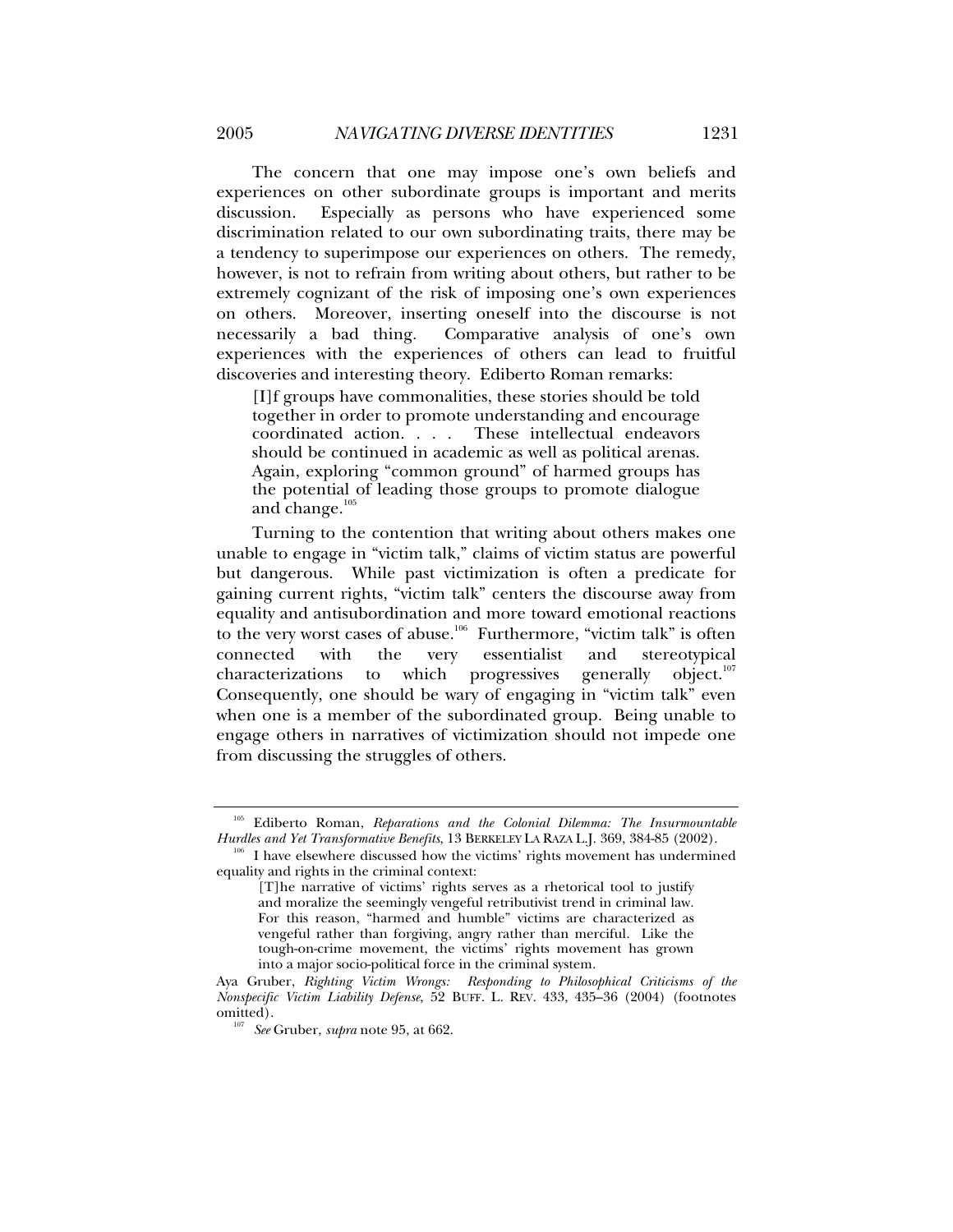In addition, the inability to engage in personal narrative does not necessarily render such scholarship unpersuasive. First, personal narrative is only one way in which storytelling can convey effectively an antisubordination message. Often progressive writers convey the stories of others. Whether historical accounts of women or people of color, stories about migrant workers, or narratives involving domestic violence victims, the telling of non-law professor stories is a powerful and persuasive tool in the arsenal of discursive options for supporting a theory. I think about how interesting and useful it was to hear Hamid Kahn's account of the lives of taxi drivers in New York during LatCrit IX.<sup>108</sup> Moreover, one can engage in narrative from the perspective of a member of the "oppressor" class becoming involved in the struggles of others. For example, Frank Valdes eloquently recounts his experience of being a male on a Lesbian Legal Theory panel as a preface to his discussion of community and interconnectivity.<sup>109</sup> Such narrative is the story about a person of color's attempt to renounce unfair privilege and identify with differently subordinated groups, which can be as or more powerful than stories of victimization.

In keeping with my above contention, I will briefly indulge a discussion of my own attempts to counter legitimacy concerns as a public defender. As a public defender in Washington, D.C., I represented an indigent clientele, the vast majority of whom were African American men. The Public Defender Service actively engages in the fight to secure defendants' rights in a legal system, which if it is not invidiously discriminatory against them, at the very least is factually hostile to them. Currently, as an academic, my substantive scholarship has focused on securing justice for criminal defendants by reconceptualizing current criminal doctrines.<sup>110</sup> I can honestly say, however, that at times I felt a bit conflicted about my work with

<sup>&</sup>lt;sup>108</sup> Hamid Kahn, "'Culture' and 'Terrorism' in the Rhetoric of Imperialism" (panel discussion held at LatCrit IX, *supra* note 3). 109 Valdes observes:

I therefore begin, as I did then, with the acknowledgment that I am viewed and treated—and hence privileged—as a man. Indeed, I selfidentify as such. Under conventional sex/gender norms I therefore am unable to credibly function as a lesbian or to experience life as a lesbian. Nonetheless, I sometimes claim inclusion in the lesbian category to poke at the sex/gender essentialisms that rigidly and absurdly confine us all. Gender-bending is important and (sometimes) rewarding political work.

Valdes, *supra* note 11, at 30. 110 *See generally* Gruber, *supra* note 95; Gruber, *supra* note 106 (articles discussing wrongful victim conduct as a potential defense to criminal liability).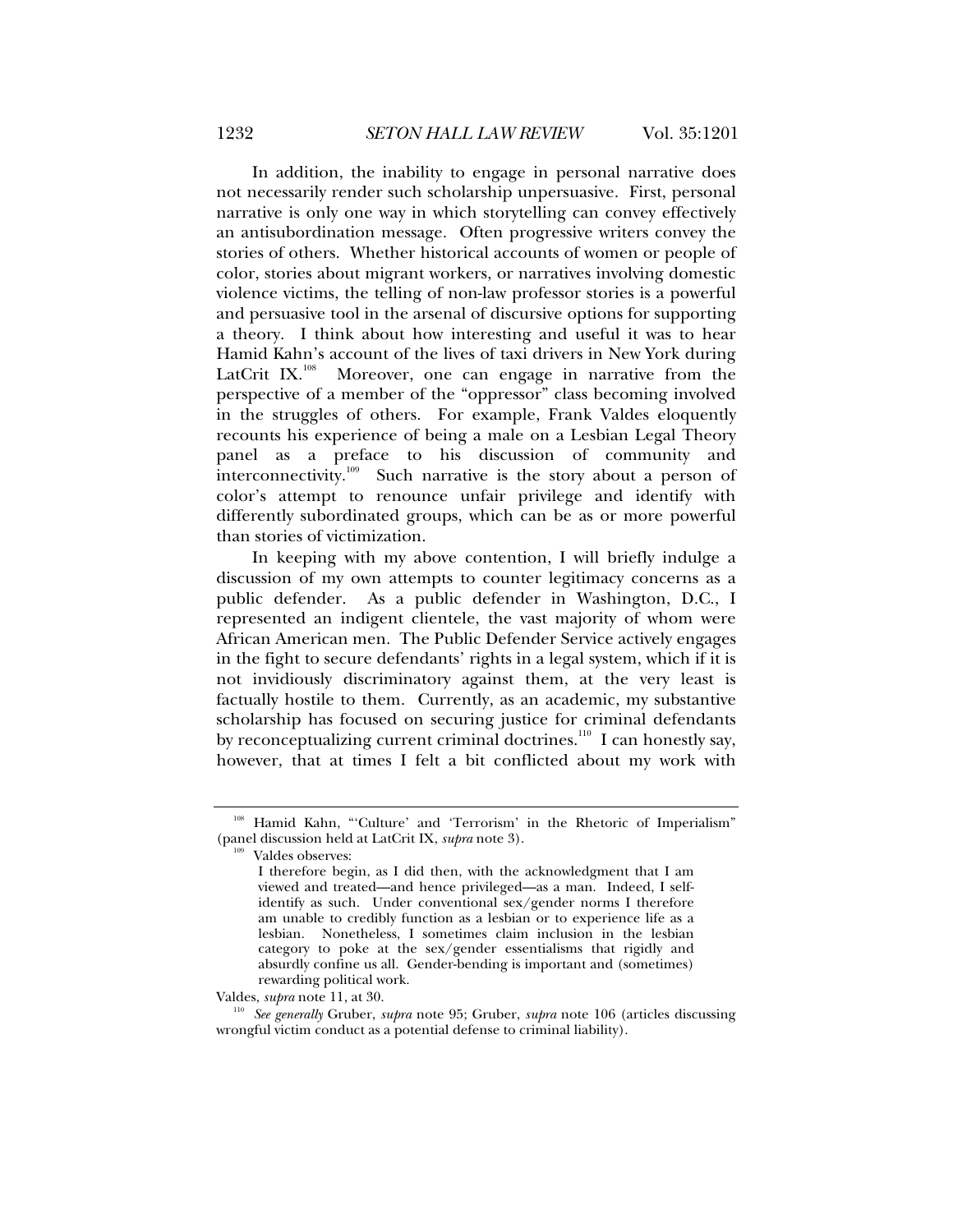indigent defendants. In many aspects, they were wholly unlike me: indigent, African American, and male. Many of my clients in Miami were Latino, arguably an ethnicity with which I could possibly identify, as my outward appearance is most often taken for Latina. These clients, however, were nearly all Spanish-speaking and immigrant, two characteristics I do not possess. During my entire three-year tenure as a local and federal defender, I had only one white client and one Asian American client, neither of whom was female.

My sense of unsettledness came from my inability to engage in identity politics regarding my clients. Put another way, I could neither figure out nor explain why I had the right to represent my clients, as individuals or as a group. What privilege to advance their cause could I claim? What gave me the right to maintain the issue of their subordination as my own and fight against it? Eventually, however, these feelings of illegitimacy subsided as the struggle manifested itself as far more important than my place in the struggle. What turned out to matter in the end was not whether I was the right person to be a public defender, but whether I was a good defender whether I produced change.<sup>111</sup> This motivation, I suspect, would likely be the result of engaging in scholarship about the rights of others. At first, there may be some unease concerning legitimacy. I believe, however, if the scholarship is meaningful and produces change, legitimacy will be relegated to an ancillary concern, if any concern at all.

# *E. Discomfort*

*Reservation: Engaging the struggles of others is not as comfortable as engaging the struggles of one's own group. Likewise, welcoming voices from the "oppressor class" is unsettling.*

 I put this reservation last, but it is likely empirically the biggest impediment to my proposal. Simply, people are more comfortable discussing those topics to which they have a connection. Some African Americans will naturally gravitate toward race-related scholarship, women to feminist legal theory, and Latinas to Latina legal theory. We care about the struggles of our own groups, of those

<sup>&</sup>lt;sup>111</sup> When I began my career as a public defender, my African American clients were most concerned about my legitimacy based not on my whiteness, but rather on my femaleness, age, and Asian-ness. Clients wondered how a "little girl" could represent them effectively. Generally, however, these concerns subsided as clients observed my lawyering in court. Interestingly, once I won a murder trial, word got around at the jail. Inmates I had never met began to write me to solicit my services, having "heard" that I was a good lawyer.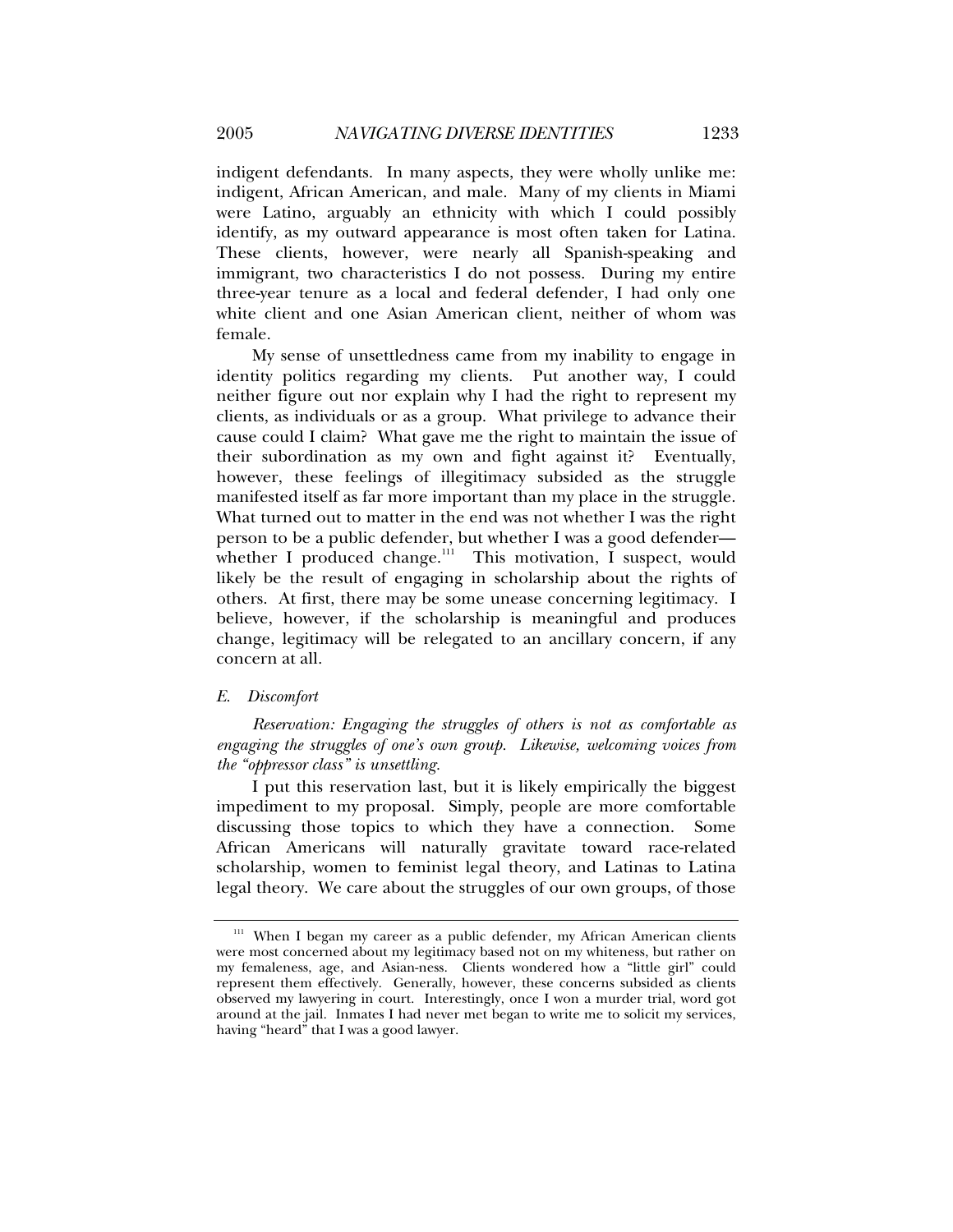who are like us, our parents, and our loved ones. It is not that we do not care about the struggles of others, but because of the reservations outlined above and the fear of an icy reception by those who view us as members of "oppressor classes," engaging the struggles of others can be unsettling. Likewise, as members of subordinated groups, it may be uncomfortable for us to accept within our ranks members of oppressor groups. There could be a fear, for example, of professors entrenched in the dominant power structure appropriating the LatCrit movement.<sup>112</sup>

In responding to this concern, I go back to Tayyab Mahmud's wise words that "being unsettled is okay." Although it is more comfortable to write about our own traits and experiences and surround ourselves with those of similar experiences, sometimes change only comes through discomfort. Often in our personal lives, cross-racial friendships tend to be more difficult than others, but they also can be some of the most rewarding, fulfilling, and mindexpanding.<sup>113</sup> In our pedagogy, we challenge students to move beyond their preconceived notions, which entails taking them and us out of the "comfort zone."<sup>114</sup> In all honesty, I am sometimes suspicious of comfort, because with comfort comes a certain

The fact that heterodox economic theory provides useful platforms for the discussion of class, race, gender, and markets makes it an excellent vehicle for discussion of the ideological components of business law. However, the use of such theories in contemporary law classrooms, particularly by professors of color or members of other marginalized groups, can make such professors lightning rods both for those students who are particularly committed to the preservation of unearned privilege and power and for the institutional processes that have arisen in law schools to maintain the current distribution of power, privilege, and authority.

Charles R.P. Pouncy, *Applying Heterodox Economic Theory to the Teaching of Business Law: The Road Not Taken*, 41 SAN DIEGO L. REV. 211, 216 (2004).

<sup>&</sup>lt;sup>112</sup> Richard Delgado and others observe how white male law professors have historically appropriated civil rights scholarship to the exclusion of scholars of color. *See* Delgado, *supra* note 94, at 562–63. 113 Robert Chang and Jerome Culp discuss cross-racial friendship as a model for

scholarly coalitions. *See* Change & Culp, *supra* note 11, at 490–91 (comparing challenges of coalition building to the challenges of interracial friendship).

 $114$  There are some important caveats to be added here. First, I am certainly not saying that the conditions of our discomfort in the classroom are good. Obviously, much of our discomfort in teaching progressive thought, especially as minority law professors, is a direct result of the operation of racism and the dominant power structure in society and the legal academy. Second, there can be a point at which the discomfort is so bad that the law professor is forced to abandon her attempts to introduce diverse and intellectually-stimulating classroom discourse. Charles Pouncy recounts the hostile reactions from students and administrators when he attempted to introduce heterodox economic theory into his business law classes: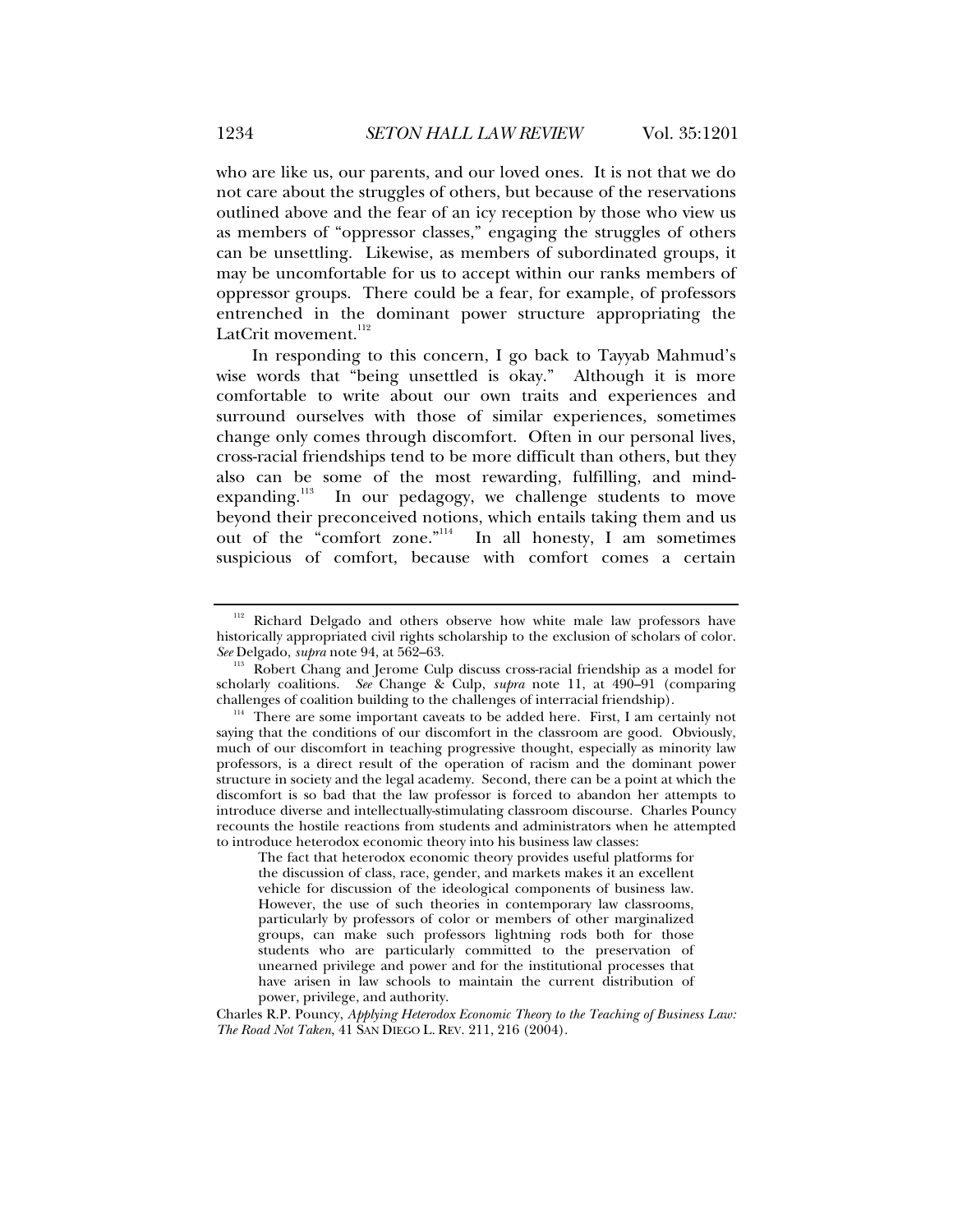complacency, and complacency tends to be incompatible with change. Bernice Johnson Reagon describes the challenges of coalition building by remarking, "Most of the time you feel threatened to the core and if you don't, you're not really doing no coalescing."115 More than merely moving out of one's primary area of scholarship, building connections with those who identify themselves with the oppressor class can be extremely challenging. Thus, one must approach this project with open-mindedness, a willingness to empathize, and, most importantly, a sense of humility.<sup>116</sup> Exercises in humility are always a good thing for those who have achieved a certain level in the social hierarchy. Engaging the struggles of others, then, requires a certain responsibility on the part of the academic. The academic should not only attempt to understand the struggle of the other in the context of the social and/or political system, but also must analyze her own place in the institution of privilege.

The converse is that those in subordinated groups must be willing to accept the scholarship of outsiders. I do not believe that this acceptance will lead to a flood of white males desiring to do, for example, women-of-color scholarship. Most of those who are privy to this proposal will be minorities in the progressive movement.<sup>117</sup> I would argue, however, if a white male, with an appropriate disposition,118 did desire to engage in such scholarship, he should be welcomed. One measure of power that comes from being a minority, especially being one of the worst off, is the ability to claim "ultimately oppressed" status and actively exclude those identified as oppressors.119 This power, however, should be exercised with caution,

<sup>115</sup> Bernice Johnson Reagon, *Coalition Politics: Turning the Century*, *in* HOME GIRLS: A BLACK FEMINIST ANTHOLOGY 356 (Barbara Smith ed., 1983). Phoebe Haddon recalls Stephanie Wildman's suggestion that "we re-read this publication of Ms. Reagon's speech, delivered at a women's music festival in the early eighties, when our work seemed daunting." Phoebe A. Haddon, *Coalescing with Salt: A Taste for* 

<sup>&</sup>lt;sup>116</sup> Phoebe Haddon asserts that "openness to change, critical introspection and humility are hard but necessary components of coalition building and must be undertaken by all participants." Haddon, *supra* note 115, at 334.

 $117$  See *supra* notes 21–23 and accompanying text for a discussion about directing the proposal toward academicians in the progressive movement.

When I use the words "appropriate disposition," I mean a person with a commitment to the enterprise. Conversely, "inappropriate disposition" would refer to a person who sought to engage in twisted rights talk for the sake of promoting a conservative agenda. In my opinion, it is likely, however, that this person will engage

<sup>&</sup>lt;sup>119</sup> This measure goes hand in hand with the problem of identity politics that Nancy Ehrenreich describes as the "battle of oppressions problem." She explains:

<sup>[</sup>Group conflict] inevitably leads to the battle of oppressions—to a rhetorical war over which group is worse off, which is most oppressed.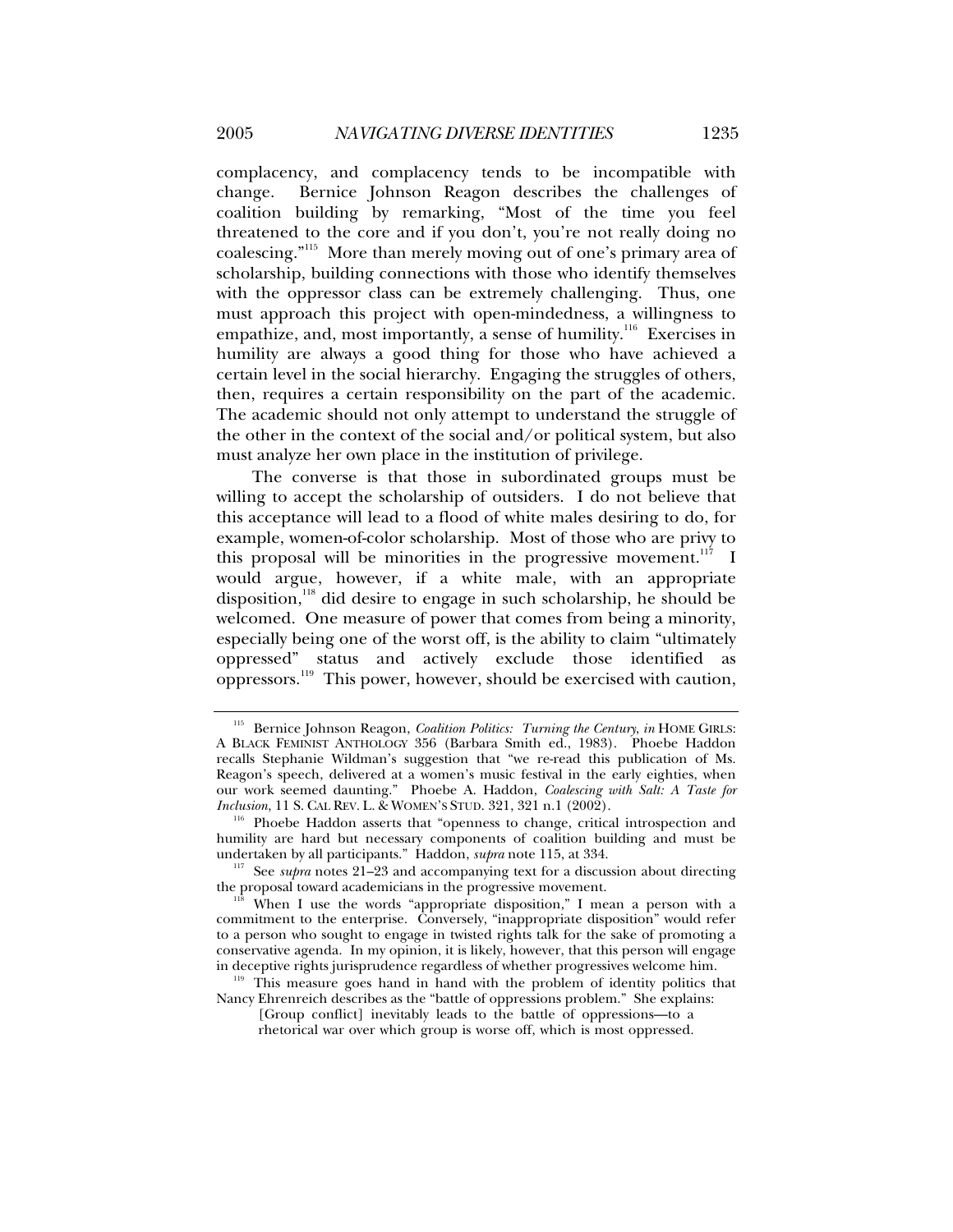if at all. While it is probably wise to be wary of those from the privileged groups attempting to dominate progressive discourse, if a member of the privileged group is sincerely interested in the struggle of minorities, she should not be excluded *a priori*. Exclusivity is often a barrier to equality.

This section has discussed the allure of identity politics in light of five specific reservations one might have about my proposal. I have addressed each reservation with the aspiration of encouraging others to consider issues of minority status and subordination multidimensionally. I hope that we can all break out of our comfort zones in an effort to build coalitions with those different from us. In the next section, I will describe some of the potential benefits from this exercise.

# III. THE BENEFITS

I have hinted at several benefits of the proposal to devote academic capital to the issues of others. This Part will more clearly explicate the goals of the proposal and where it fits into the coalition building and antisubordination agenda of the LatCrit movement. One of the most important goals of the proposal is redistribution of power gains among subordinated groups. For better or worse, certain groups have gained relative power in social and legal structures while others remain almost wholly disempowered. Minority groups or individuals that have gained some amount of social acceptance, economic power, or both have the ability and resources to fulfill their own agendas, sometimes rather swiftly.<sup>120</sup> Other groups, however, suffer constant stigmatization, have no

As Patricia Hill Collins puts it, when "[n]otions of an unproblematic unity" are "obsolete . . . groups police one another to maintain their place in the pecking order . . . . [D] ifferent groups vie for center stage, often striving to be the most oppressed or the most different." Perhaps such intergroup rivalries are motivated by groups' fears of being shut out of scarce resources (not only economic resources, but also publicity and public empathy); perhaps they are connected to a more intangible and emotional need to attain the status of paradigmatic victim.

Ehrenreich, *supra* note 11, at 269–70 (quoting PATRICIA HILL COLLINS, FIGHTING WORDS: BLACK WOMEN & THE SEARCH FOR JUSTICE 53–54 (1998)) (footnotes omitted) (alterations in original).

<sup>&</sup>lt;sup>120</sup> Examples of minorities who have gained relative amounts of power might include white women, men of color, certain gay groups, and wealthy immigrants. *See, e.g.*, Richard Delgado, *Locating Latinos in the Field of Civil Rights: Assessing the Neoliberal Case for Radical Exclusion*, 83 TEX. L. REV. 489 (2004) (reviewing GEORGE YANCEY, WHO IS WHITE?: LATINOS, ASIANS, AND THE NEW BLACK/NONBLACK DIVIDE (2003) (discussing the view that certain minorities who gain power become "white," and the differing abilities of disparate groups to achieve this status)).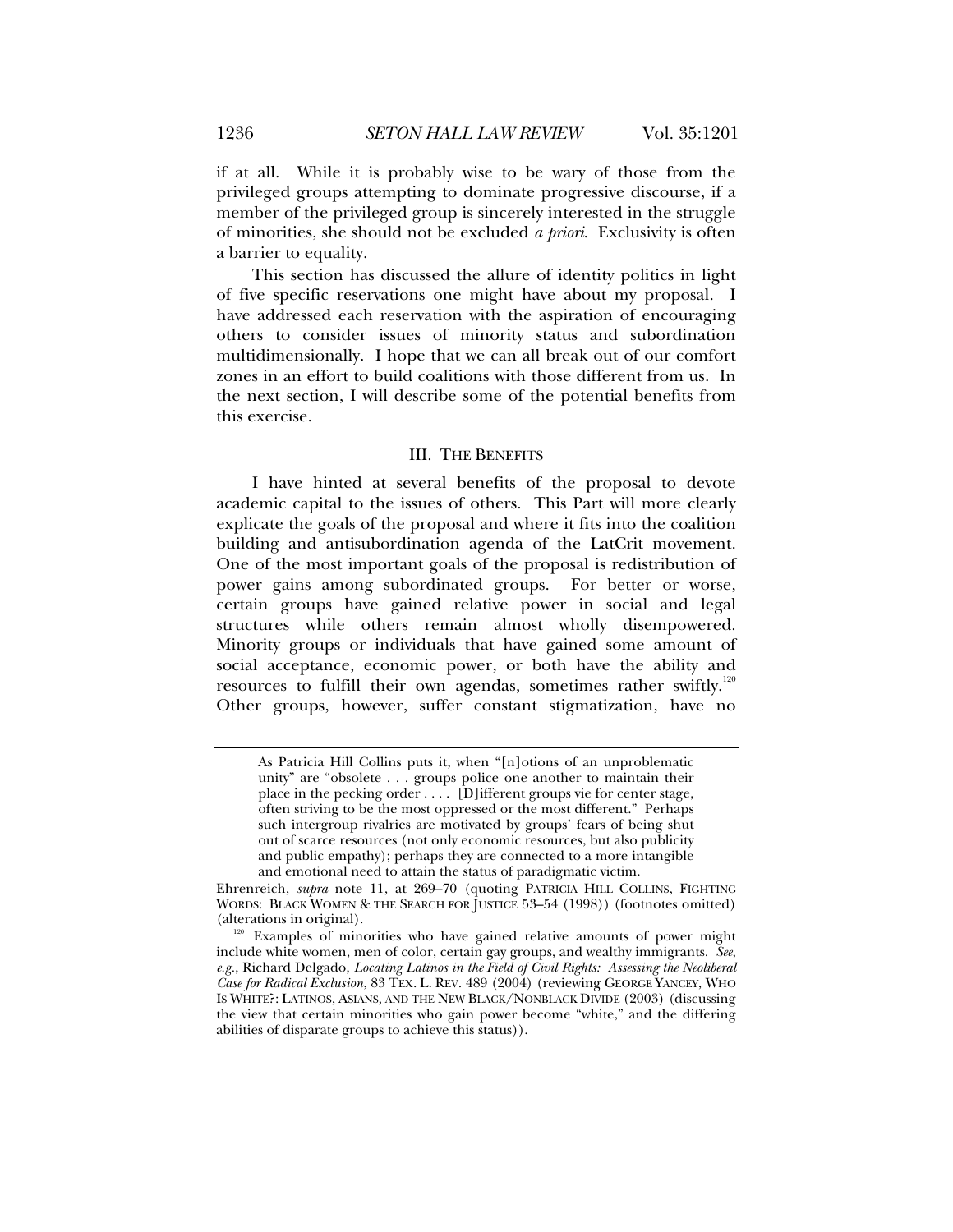economic resources, and are not members of any power elite in our nation.<sup>121</sup> These groups stand to benefit the most from a gain in numbers and advocacy on their behalf by prominent law professors. $^{122}$ Hopefully, as a result of redistribution of academic capital, the very worst off groups will be more empowered than before.

 In addition, there is a persuasive quality when an outsider takes up the cause of a subordinated group. This persuasion not only affects the outsider's own minority group but also society at large. Recall when the Massachusetts legislature engaged in debates over a constitutional amendment to ban gay marriage.<sup>123</sup> One can hardly deny the pure persuasive and emotive power of Dianne Wilkerson, an African American senator, who declared with tears in her eyes, "I know the pain of being less than equal and I cannot and will not impose that status on anyone else. . . . I could not in good conscience ever vote to send anyone to that place from which my family fled." $124$ Similarly, African American representative Byron Rushing warned the legislature that by adopting the amendment, the Constitution was in danger of resembling its state "in the days before the Civil War." Rushing also criticized members of the black clergy who had condemned gay marriage, stating, "I am saying to that small group of leaders, shame on you."<sup>125</sup>

This discourse was extremely powerful in several ways. It emphasized to the black community the analogy between racial oppression and bigotry against gays, thereby helping to secure

 $121$  Examples of more subordinated minorities might include transgender people, poor immigrants like migrant workers, certain religious minorities, and persons with multiple minority traits.  $Id$ .

<sup>&</sup>lt;sup>122</sup> For example, transgender law professors are few and far between. As a result, law review articles involving transgender issues are often written by non-transgender law professors or non-law professor transgender people. For examples of articles written by non-transgender law professors, see Mary Coombs, *Sexual Dis-Orientation: Transgendered People and Same-Sex Marriage*, 8 UCLA WOMEN'S L.J. 219 (1998); Julie Greenberg, *Deconstructing Binary Race and Sex Categories: A Comparison of the Multiracial and Transgendered Experience*, 39 SAN DIEGO L. REV. 917 (2002); Darren Lenard Hutchinson, *"Closet Case"*: Boy Scouts of America v. Dale *and the Reinforcement of Gay, Lesbian, Bisexual, and Transgender Invisibility*, 76 TUL. L. REV. 81 (2001); and Richard F. Storrow, *Gender Typing in Stereo: The Transgender Dilemma in Employment Discrimination*, 55 ME. L. REV. 117 (2003). For an example of an article written by a non-law professor transgender woman, see Katrina C. Rose, *Three Names in Ohio*: In re Bicknell, In re Maloney, *and Hope for Recognition That the Gay-Transgender Twain Has* 

<sup>&</sup>lt;sup>123</sup> Scot Lehigh, *Political Stakes High in Gay Marriage Clash*, BOSTON GLOBE, Feb. 11,

<sup>2004,</sup> at A1.<br><sup>124</sup> Frank Phillips and Raphael Lewis, *Two Marriage Amendments Fail; Lawmakers to Reconvene Today*, BOSTON GLOBE, Feb. 12, 2004, at A1.

<sup>&</sup>lt;sup>125</sup> Rick Klein, *Gridlock in Marriage Debate*, BOSTON GLOBE, Feb. 13, 2004, at A1.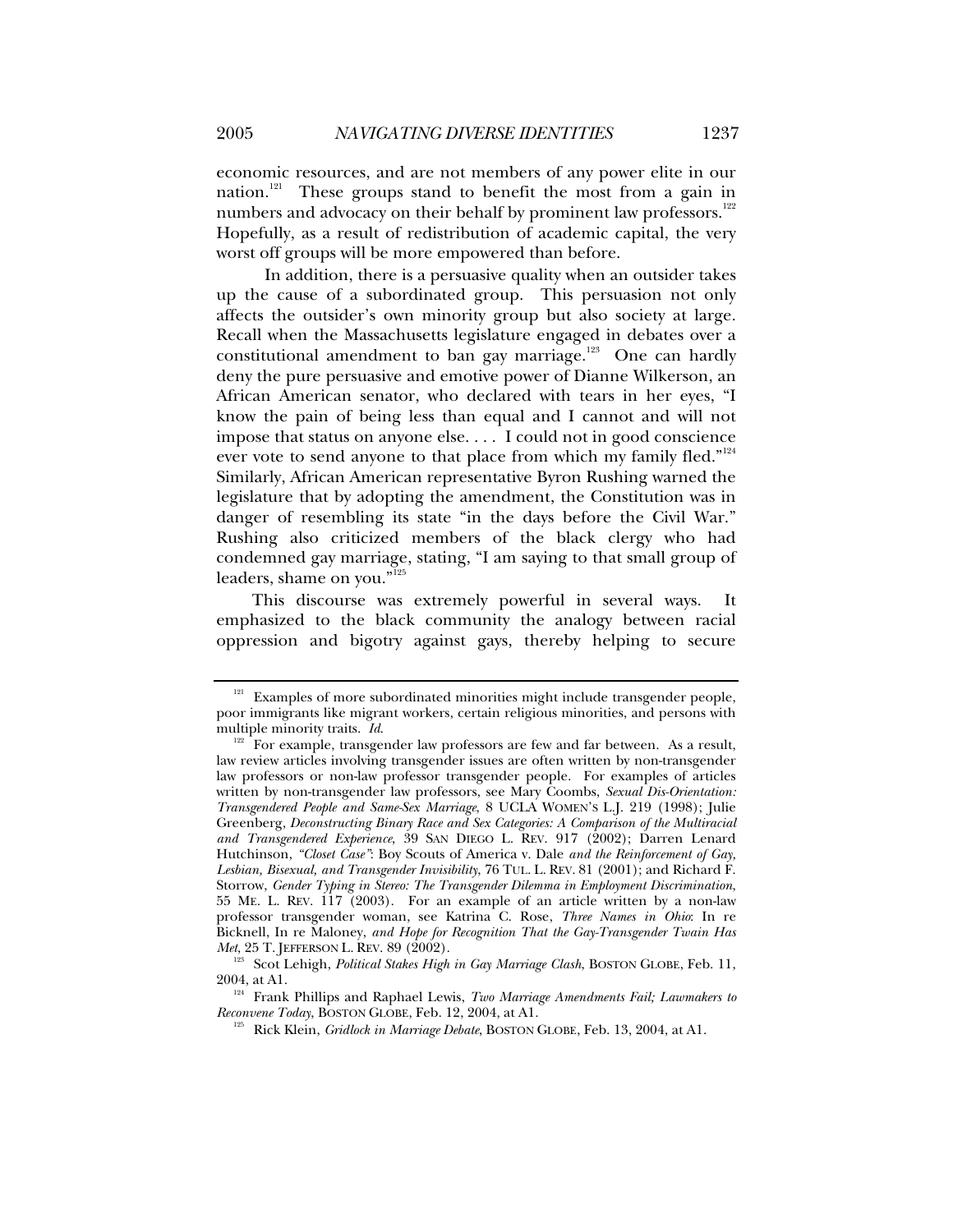support for gay rights among the larger black community.<sup>126</sup> The discourse was also powerful vis-à-vis society at large. First, it exemplified to society that minorities would be a united front on the gay marriage issue. Second, and perhaps more importantly, it refuted by example those who believe that gay rights is an issue of small interest-group politics rather than fundamental equality. When African Americans weighed in on the gay rights issue from an outsider perspective, they could be seen as "objective," emphasizing the fact that denial of marriage rights is fundamentally unjust.<sup>12</sup> Moreover, the message was a powerful reply to those who would seek to stigmatize African Americans as being homophobic because of the few black religious leaders who opposed gay marriage.<sup>128</sup> By lending their powerful voices to the gay rights agenda, the African American congressional leadership may not have been able to secure the defeat of the pernicious amendment, but they played a pivotal role in the struggle for justice, and they did it as outsiders.

 In addition to benefits gained by the subordinated groups on whose behalf the academic engages in scholarship, the academic process itself is enhanced. When we teach our students, many of whom are white, straight males, about the struggles of racial minorities, women, sexual minorities, and others, we hope that they will learn something in the process. We hope that they will begin to engage in a type of reasoning that allows them to empathize with the struggles of others, whether through the application of certain "universal" values like equality and justice or through forging analogies to their own life experiences. This process, however, may not be intuitive to our students in a world where people generally fight on behalf of their own and not others. By fighting on behalf of others, we engage in the precise reasoning that we hope to instill in

<sup>&</sup>lt;sup>126</sup> These voices were arguably necessary to counter the many voices of opposition to gay marriage in the black community. Even Jesse Jackson criticized comparisons between the civil rights movement and the gay rights movement, stating that "[g]ays were never called three-fifths human in the Constitution," and "they did not require the Voting Rights Act to have the right to vote." Boykin, *supra* note 91, at 46 (internal quotation marks omitted). Indeed, despite these statements by prominent members of the African American community, the NAACP issued a statement to the Senate Judiciary Committee condemning the marriage amendment. *See supra* note

<sup>92.&</sup>lt;br><sup>127</sup> It thereby countered the appropriation of the "black" opinion by conservative groups. *See supra* note 91.

Some progressives could believe, as does African American Harvard Chaplain Reverend Peter Gomes, that "[t]he African American religious community has spent so much time trying to prove to the white community that it is the same, that for all intents and purposes it shares many of the worst prejudices of the white community." Boykin, *supra* note 91.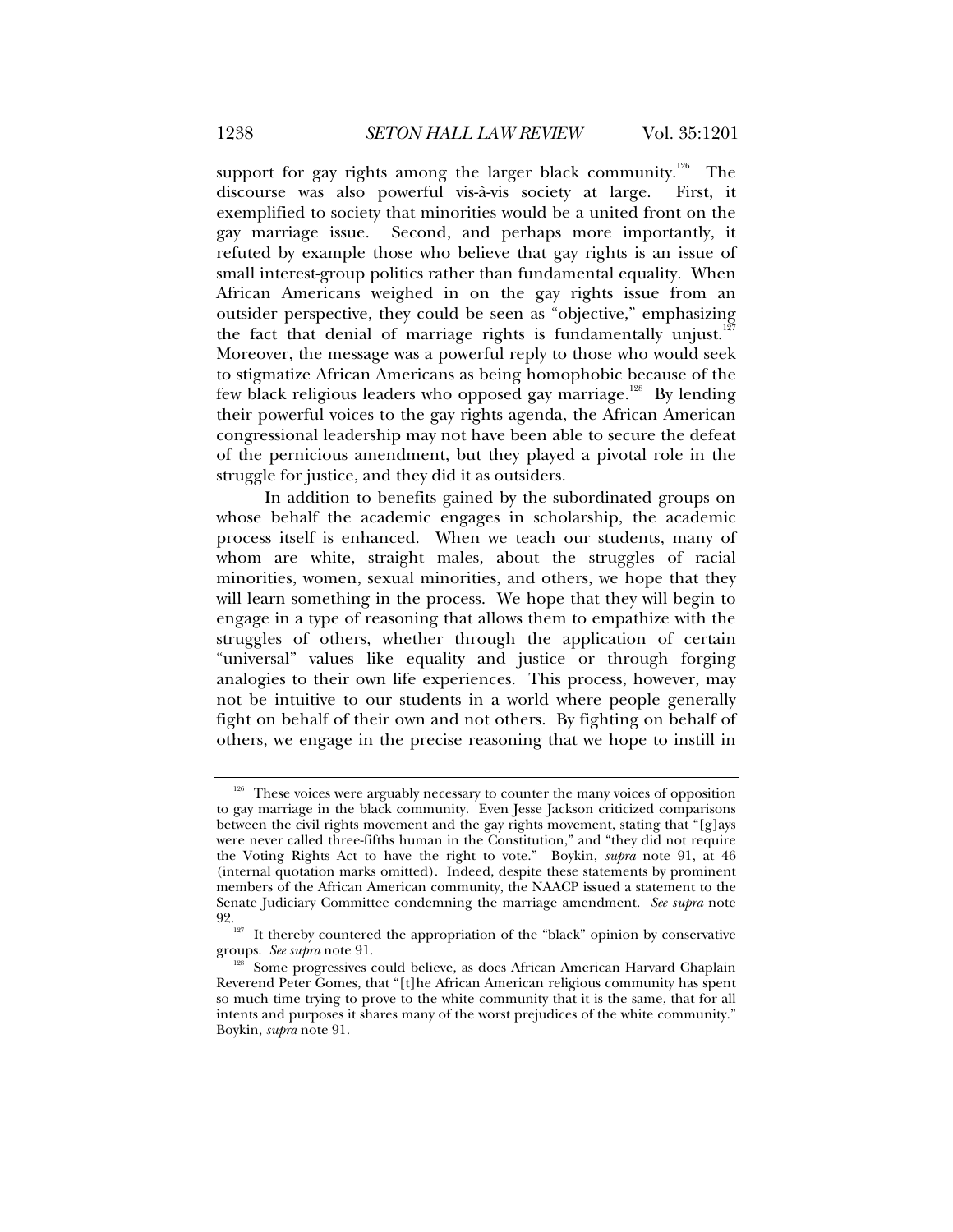our students and society at large. When engaging in scholarship about others, we can either discuss the set of values that makes us understand their treatment as unjust, as did Representative Rushing,<sup>129</sup> or discuss analogies between our situations of oppression and theirs, as did Senator Wilkerson.<sup>130</sup> This exercise is not only important for academics, it also sends a message that empathetic reasoning is valid and useful, that identifying with others is an important endeavor.<sup>131</sup>

 Another benefit of this exercise is self-discipline. When we write about our own struggles all the time, the line between selfinterest and the pursuit of more general justice and equality can become blurred. Identity politics is sometimes expedient,<sup>132</sup> but it can definitely be abused. There certainly are those who claim minority status in order to advance their own careers or the agendas of their subgroup, but once they achieve a position of power, it does not translate to distributing gains to other subordinated groups or general antisubordination agendas. By making sure that we engage the struggles of others, we are constantly vigilant that we support the antisubordination cause generally and not our own personal causes particularly.<sup>133</sup> Moreover, relatively empowered minorities can use their gains from participation in institutionalized privilege to give a voice to the most subordinate groups. In this way, relatively empowered professors of color can actively subvert the institutions of privilege that subordinate all minorities. In this sense, all power gains made by a particular group would lead to the dismantling of unfair privilege and furtherance of the cause of antisubordination.

<sup>&</sup>lt;sup>129</sup> See *supra* note 125 and accompanying text for a discussion of Representative Rushing's warning to the legislature that its attitude toward gay Americans mirrored

<sup>&</sup>lt;sup>130</sup> See supra note 124 and accompanying text for a discussion of Senator Wilkerson's analogy between the oppression of African Americans in the past and

<sup>&</sup>lt;sup>131</sup> See Roman, *supra* note 105, at 384–85 (discussing the value of identifying and comparing common experiences of harmed groups).

<sup>&</sup>lt;sup>132</sup> See *supra* notes 48–50 and accompanying text for a discussion of the importance of building coalitions among disparate minority groups.

Gabriel J. Chin, Sumi Cho, Jerry Kang, and Frank Wu assert:

APAs [Asian/Pacific Americans] must be mindful of their own blindspot: We possess a "simultaneity" in which we can be both victim and perpetrator of racial oppression. We must reject a selfcongratulatory embrace of the model minority myth and policies justified only by the narrowest self-concern. Most importantly, we must denounce the prejudice within our own communities, which allows us to care less about social justice and more about individual self-interest.

Gabriel J. Chin et al., *Beyond Self-Interest: Asian Pacific Americans Toward a Community of Justice, A Policy Analysis of Affirmative Action*, 4 ASIAN PAC. AM. L.J. 129, 162 (1996).